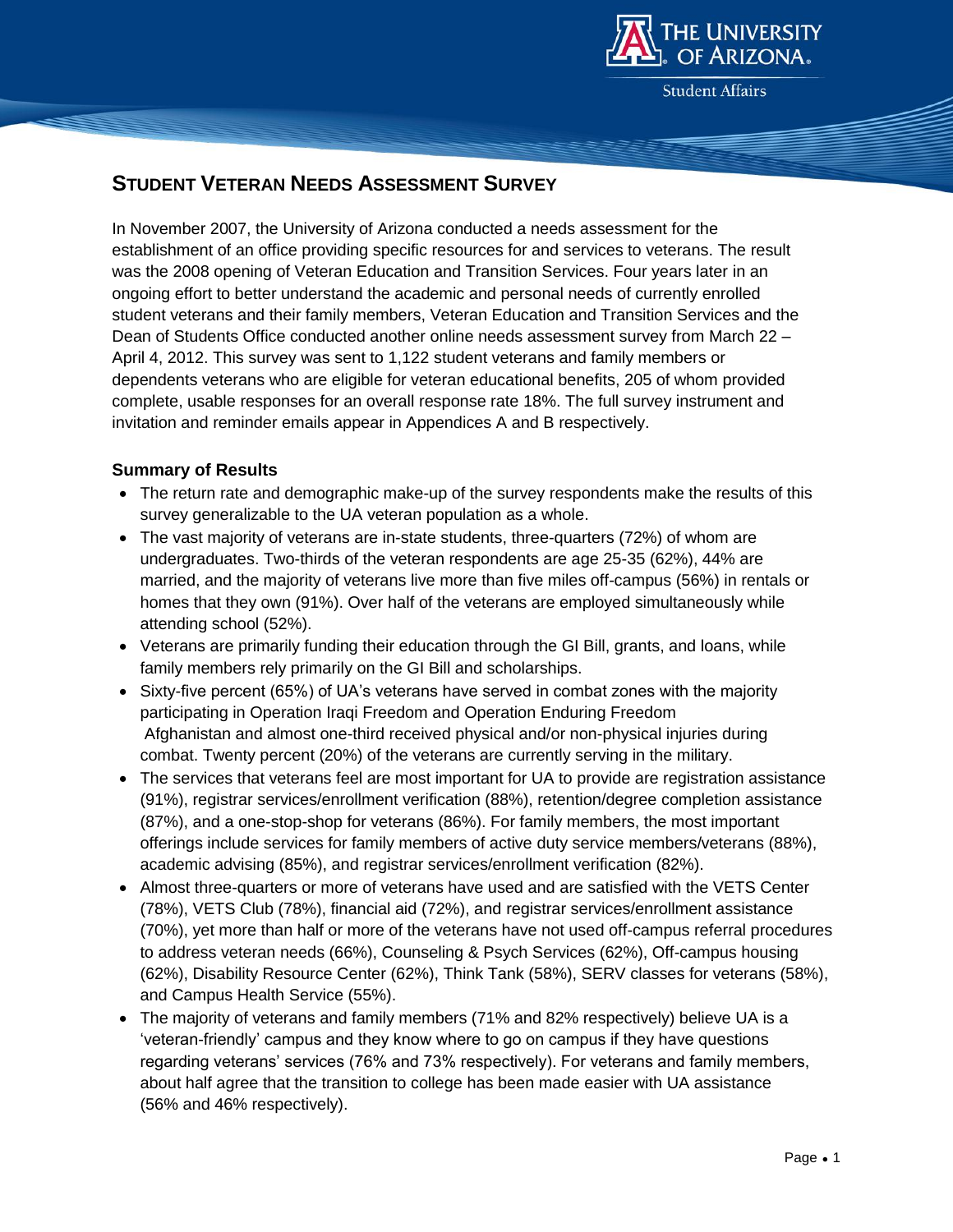- Open-ended responses regarding what might make UA an even more 'veteran-friendly' campus and suggestions for improvement revealed five primary suggestions:
	- o Expanded VETS Center with increased visibility; one-stop-shop concept
	- o Provide credit for military service
	- o Offer more evening, weekend, and online courses
	- o Increased academic support services specifically geared toward veterans
	- o Training for faculty, staff, and even traditional college students on veterans' issues and needs

The remainder of this report provides additional findings and details expanding on the summary above and includes the following sections:

- Profile of UA veterans and family members including the military history of respondents
- Perceived needs for UA veterans
- Satisfaction with current UA services
- Transition and persistence experiences while at UA
- Deployment experience while at UA

# **Profile of UA Veterans and Family Members**

Given the response rate of 18%, a 6.2% margin of error (with 95% confidence), and the relative comparability on key demographics such as gender, race/ethnicity, and year in school to the known UA veteran population, this survey's results can be considered reasonably representative of the UA student veteran and family population as a whole. Table 1 contains comparisons of the student veterans and family member' response characteristics to the known UA veteran and family population while Table 2 outlines the military history of the veteran respondents.

| <b>Table 1. Respondents</b> |                                         |              |                                                  |                                                        |  |
|-----------------------------|-----------------------------------------|--------------|--------------------------------------------------|--------------------------------------------------------|--|
|                             |                                         | Percent (%)* |                                                  |                                                        |  |
|                             |                                         |              | <b>Survey</b><br><b>Respondents</b><br>$N = 205$ | <b>Known UA</b><br><b>Veterans/Family</b><br>$N=1,122$ |  |
| <b>Classification</b>       | Veteran<br>Family member/dependent of a |              | 84 (n=172)                                       |                                                        |  |
|                             | veteran                                 |              | $16(n=33)$                                       |                                                        |  |
|                             |                                         | <b>Vets</b>  | <b>Family</b>                                    |                                                        |  |
| Gender                      | Female                                  | 24           | 33                                               | 33                                                     |  |
|                             | Male                                    | 76           | 67                                               | 67                                                     |  |
|                             | No data                                 |              |                                                  | <1                                                     |  |
| <b>Race/Ethnicity</b>       | African American/Black                  | 5            | 6                                                | 8                                                      |  |
|                             | Asian                                   | 4            | 9                                                | 6                                                      |  |
|                             | Hawaiian/Pacific Islander               |              | 0                                                |                                                        |  |
|                             | Hispanic                                | 15           | 30                                               | 18                                                     |  |
|                             | Native American                         | 4            | 3                                                | 4                                                      |  |
|                             | <b>White/Caucasian</b>                  | 67           | 46                                               | 60                                                     |  |
|                             | Other                                   | 0            | 0                                                | <1                                                     |  |
|                             | No data                                 | 4            | 6                                                | 4                                                      |  |

Source: 2012 Student Veterans Needs Assessment Survey, Demographic and academic information provided by SASG

\*Column percents for each demographic might not sum to 100% due to rounding.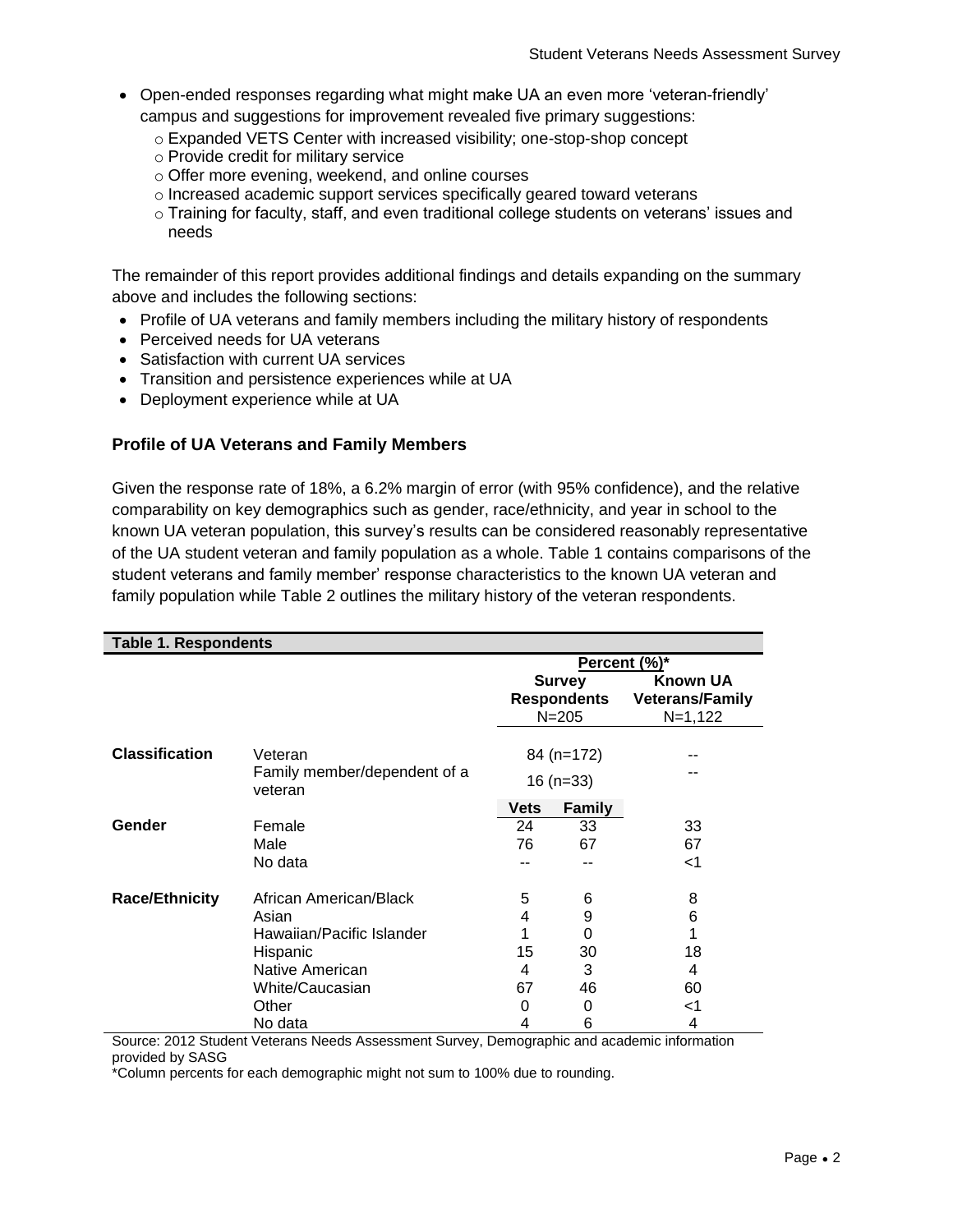| Table 1. Respondents (continued) |                                |                |                    |                        |
|----------------------------------|--------------------------------|----------------|--------------------|------------------------|
|                                  |                                | Percent (%)*   |                    |                        |
|                                  |                                | <b>Survey</b>  |                    | <b>Known UA</b>        |
|                                  |                                |                | <b>Respondents</b> | <b>Veterans/Family</b> |
|                                  |                                |                | $N = 205$          | $N=1,122$              |
|                                  |                                | <b>Vets</b>    | <b>Family</b>      |                        |
| <b>Permanent</b>                 | In-state                       | 95             | 79                 | 88                     |
| <b>Residence</b>                 | Out-of-state                   | 3              | 21                 | 9                      |
|                                  | Armed Forces Europe & Pacific  | 0              | 0                  | 1                      |
|                                  | No data                        | $\overline{2}$ | $\Omega$           | $\overline{2}$         |
| <b>Current</b>                   | Residence hall                 | 0              | 24                 |                        |
| <b>Residence</b>                 | Off-campus rental              | 52             | 55                 |                        |
|                                  | Own home                       | 39             | 12                 |                        |
|                                  | Parents' home                  | 4              | 6                  |                        |
|                                  | Other (e.g., military housing) | 4              | 3                  | --                     |
| <b>Distance from</b>             | Less than 2 miles              | 19             | 12                 |                        |
| <b>Campus</b>                    | 2-5 miles                      | 25             | 40                 |                        |
|                                  | More than 5 miles              | 56             | 48                 |                        |
| <b>Year in School</b>            | Freshman                       | 6              | 15                 | 10                     |
|                                  | Sophomore                      | 13             | 24                 | 13                     |
|                                  | Junior                         | 24             | 27                 | 22                     |
|                                  | Senior                         | 29             | 21                 | 29                     |
|                                  | Graduate<br>Professional       | 24<br>4        | 9<br>3             | 21<br>3                |
|                                  | No data                        | 1              | 0                  | $\overline{2}$         |
| Age**                            | 18-24                          | 10             | 82                 | 31                     |
|                                  | 25-35                          | 62             | 9                  | 50                     |
|                                  | 36-74                          | 28             | 9                  | 19                     |
| <b>Enrollment</b>                | Full-time                      | 66             | 100                | 71                     |
| <b>Status</b>                    | Part-time                      | 30             | 0                  | 25                     |
|                                  | No data                        | 4              | 0                  | 4                      |
| <b>GPA</b>                       | >1.00                          | 0              | 0                  | 1                      |
|                                  | 1.00-1.49                      | 0              | 0                  | 1                      |
|                                  | 1.50-1.99                      | $\overline{2}$ | 3                  | 5                      |
|                                  | 2.00-2.49<br>2.50-2.99         | 11<br>12       | 12<br>24           | 12<br>14               |
|                                  | 3.00-3.49                      | 23             | 30                 | 25                     |
|                                  | 3.50-3.99                      | 22             | 18                 | 21                     |
|                                  | 4.00                           | 15             | 6                  | 11                     |
|                                  | No data                        | 15             | 6                  | 10                     |
| <b>Employment</b>                | Not employed                   | 44             | 61                 |                        |
|                                  | 20 hours or more each week     | 43             | 24                 |                        |
|                                  | Less than 20 hours each week   | 13             | 15                 |                        |
| <b>Employment</b>                | On campus                      | 27             | 39                 |                        |
| <b>Location</b>                  | Off campus                     | 64             | 46                 |                        |
|                                  | Both                           | 9              | 15                 |                        |

\*Column percents for each demographic might not sum to 100% due to rounding.

\*\*Note age groupings are not equally distributed.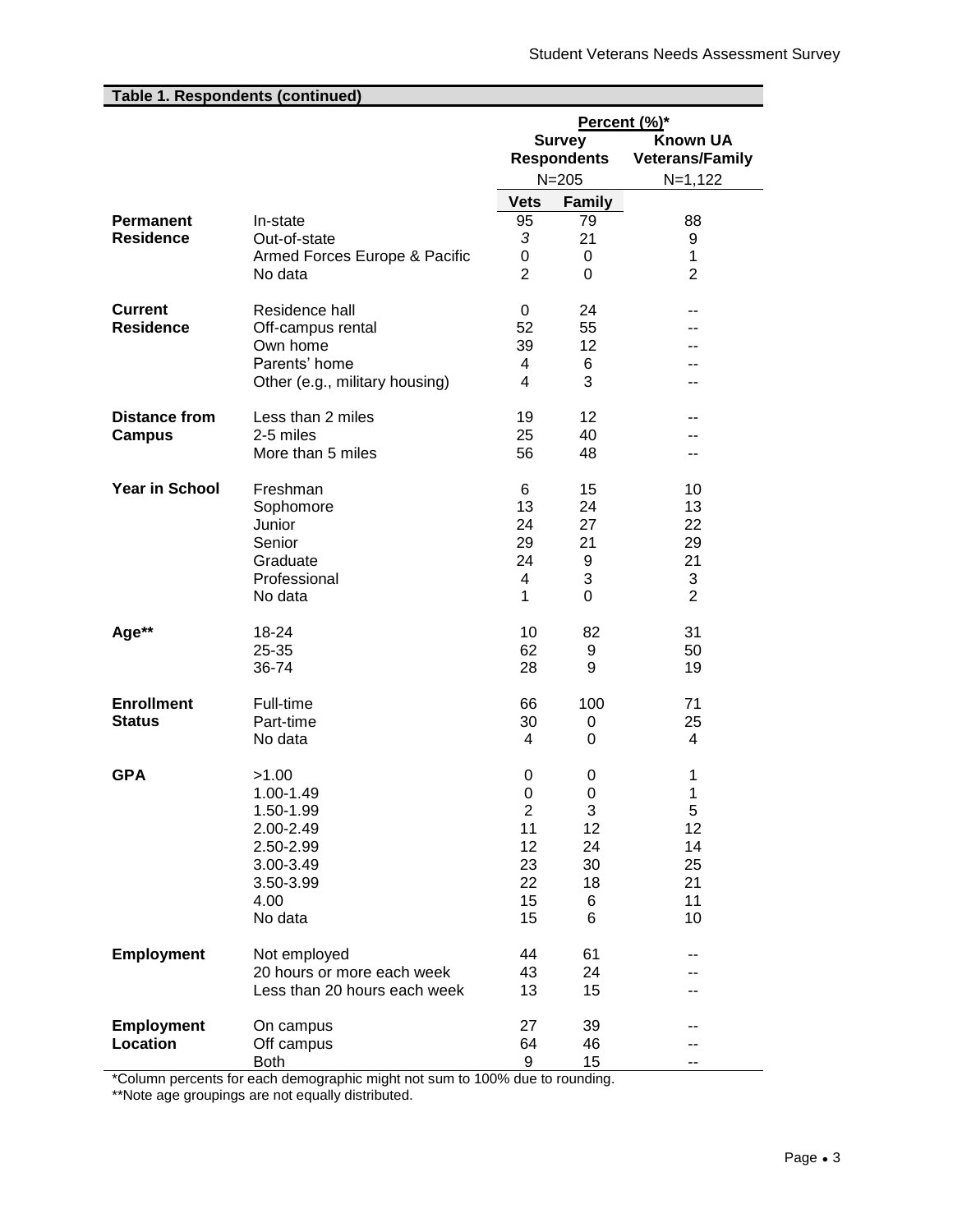| <b>Table 1. Respondents (continued)</b> |                                                             |              |                    |                        |
|-----------------------------------------|-------------------------------------------------------------|--------------|--------------------|------------------------|
|                                         |                                                             | Percent (%)* |                    |                        |
|                                         |                                                             |              | <b>Survey</b>      | <b>Known UA</b>        |
|                                         |                                                             |              | <b>Respondents</b> | <b>Veterans/Family</b> |
|                                         |                                                             |              | $N = 205$          | $N=1,122$              |
|                                         |                                                             | <b>Vets</b>  | Family             |                        |
| <b>Marital Status</b>                   | Single                                                      | 40           | 76                 |                        |
|                                         | Married                                                     | 44           | 18                 | --                     |
|                                         | Separated                                                   | 1            | 0                  |                        |
|                                         | Divorced                                                    | 9            | 0                  | --                     |
|                                         | Living with partner                                         | 7            | 6                  | --                     |
|                                         |                                                             |              |                    |                        |
| <b>Have Children</b>                    |                                                             | 37           | 15                 |                        |
|                                         | Number<br>1                                                 | 43           | 20                 | --                     |
|                                         | 2                                                           | 48           | 60                 | --                     |
|                                         | 3                                                           | 3            | --                 |                        |
|                                         | $4+$                                                        | 7            | 20                 | --                     |
|                                         |                                                             |              |                    |                        |
| <b>Funding for</b>                      | Employment                                                  | 39           | 27                 | --                     |
| <b>UA Education</b>                     | Family resources/support                                    | 11           | 33                 | --                     |
| (Check all that                         | Loans                                                       | 41           | 27                 | --                     |
| apply)                                  | Grants                                                      | 49           | 24                 | --                     |
|                                         | Scholarships                                                | 22           | 58                 | --                     |
|                                         | VA educational benefits<br>(including GI Bill benefits)     | 69           | 94                 | --                     |
|                                         | Military tuition assistance (from<br>Department of Defense) | 8            | 6                  | --                     |

\*Column percents for each demographic might not sum to 100% due to rounding.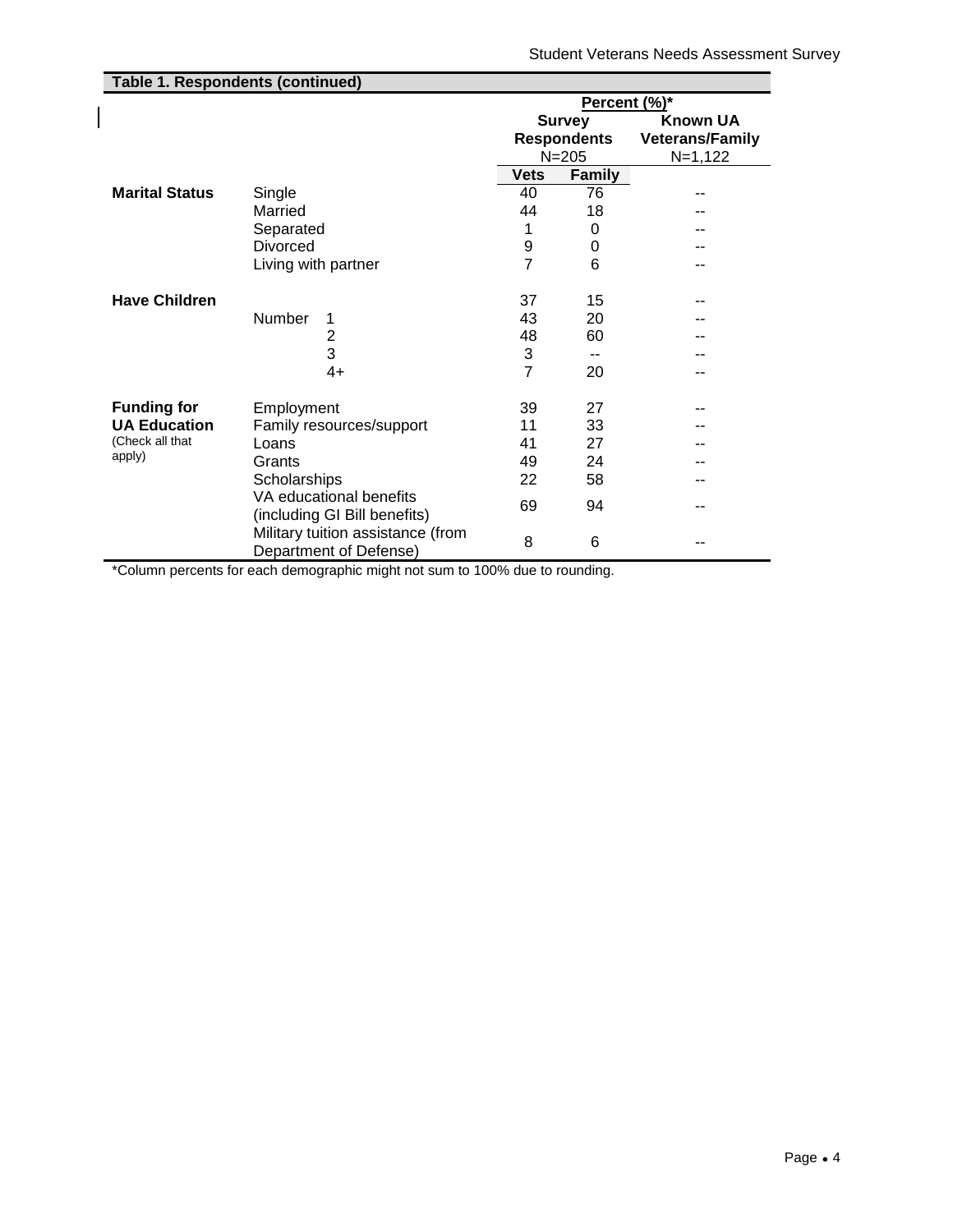| Table 2. Military History of Respondents (N=172)                               |                                                                                                 |
|--------------------------------------------------------------------------------|-------------------------------------------------------------------------------------------------|
| <b>Currently in military</b>                                                   | Not currently in the military                                                                   |
| $(n=34)$                                                                       | (n=138; 86% discharged; 14% retired)                                                            |
| • Component                                                                    | • Component                                                                                     |
| -29% Active Duty                                                               | -91% Active Duty                                                                                |
| -18% National Guard                                                            | -3% National Guard                                                                              |
| -53% Reserve                                                                   | -6% Reserve                                                                                     |
| $\bullet$ Branch<br>-32% Air Force<br>-41% Army<br>-9% Marines<br>-18% Navy    | $\bullet$ Branch<br>-27% Air Force<br>-38% Army<br>-11% Marines<br>-23% Navy<br>-1% Coast Guard |
| • 74% served in combat zone (n=25)                                             | • 64% served in combat zone (n=86)                                                              |
| $\frac{9}{6}$<br><u>#</u><br>17<br>-Operation Iraqi Freedom<br>50              | $\frac{9}{6}$<br><u>#</u><br>-Operation Iraqi Freedom<br>73 53                                  |
| -Operation Enduring Freedom                                                    | -Operation Enduring Freedom                                                                     |
| Afghanistan (OEF-A)                                                            | Afghanistan (OEF-A)                                                                             |
| 20                                                                             | 41                                                                                              |
| 59                                                                             | 30                                                                                              |
| -Operation Noble Eagle                                                         | -Operation Noble Eagle                                                                          |
| $\overline{2}$                                                                 | (ONE)                                                                                           |
| (ONE)                                                                          | 8                                                                                               |
| 6                                                                              | 6                                                                                               |
| -Peace keeping mission<br>abroad<br>3<br>9<br>-Other (i.e., Operation Southern | -Operation Desert Storm<br>8<br>10<br>-Vietnam War<br>3<br>2<br>-Peace keeping mission          |
| Watch, Operation New Dawn, OEF                                                 | 3                                                                                               |
| 13                                                                             | 9                                                                                               |
| -38                                                                            | abroad                                                                                          |
| Kyrgyzstan/Philippines)                                                        | -Other (i.e., Cold War, Bosnia,                                                                 |
|                                                                                | 17<br>12<br>Somalia, Kuwait, Southern Watch)                                                    |
| • Number of deployments                                                        | • Number of deployments                                                                         |
| $-94\%$ 1-3                                                                    | $-83%1-3$                                                                                       |
| $-3% 4-6$                                                                      | $-11\%$ 4-6                                                                                     |
| $-0\%$ 7-9                                                                     | $-4\%$ 7-9                                                                                      |
| $-3\%$ 10+                                                                     | $-2\%$ 10+                                                                                      |
| • Average time deployed: 15 months                                             | • Average time deployed: 21 months                                                              |
| • 21% wounded/injured during                                                   | • 32% wounded/injured during deployment                                                         |
| deployment (physical and/or non-                                               | (physical and/or non-physical)                                                                  |
| physical)                                                                      | -Responses included PTSD, TBI, back/spine                                                       |
| -Responses included broken bones,                                              | injuries, tinnitus/hearing loss, broken bones,                                                  |
| PTSD, and TBI                                                                  | shrapnel/shot wounds                                                                            |

# **Perceived Needs for UA Veterans**

UA veterans and family members were presented 23 veteran-specific services and polices and asked to indicate how important these services and polices are to have available at the University of Arizona on a seven-point scale of "not at all important" to "extremely important" (see Table 3). Additionally, if respondents rated one of the items as important (rating of 5, 6, or 7), then they were asked their preferred delivery method for the service or policy: in person/face-to-face, online, or no preference (see Appendix C).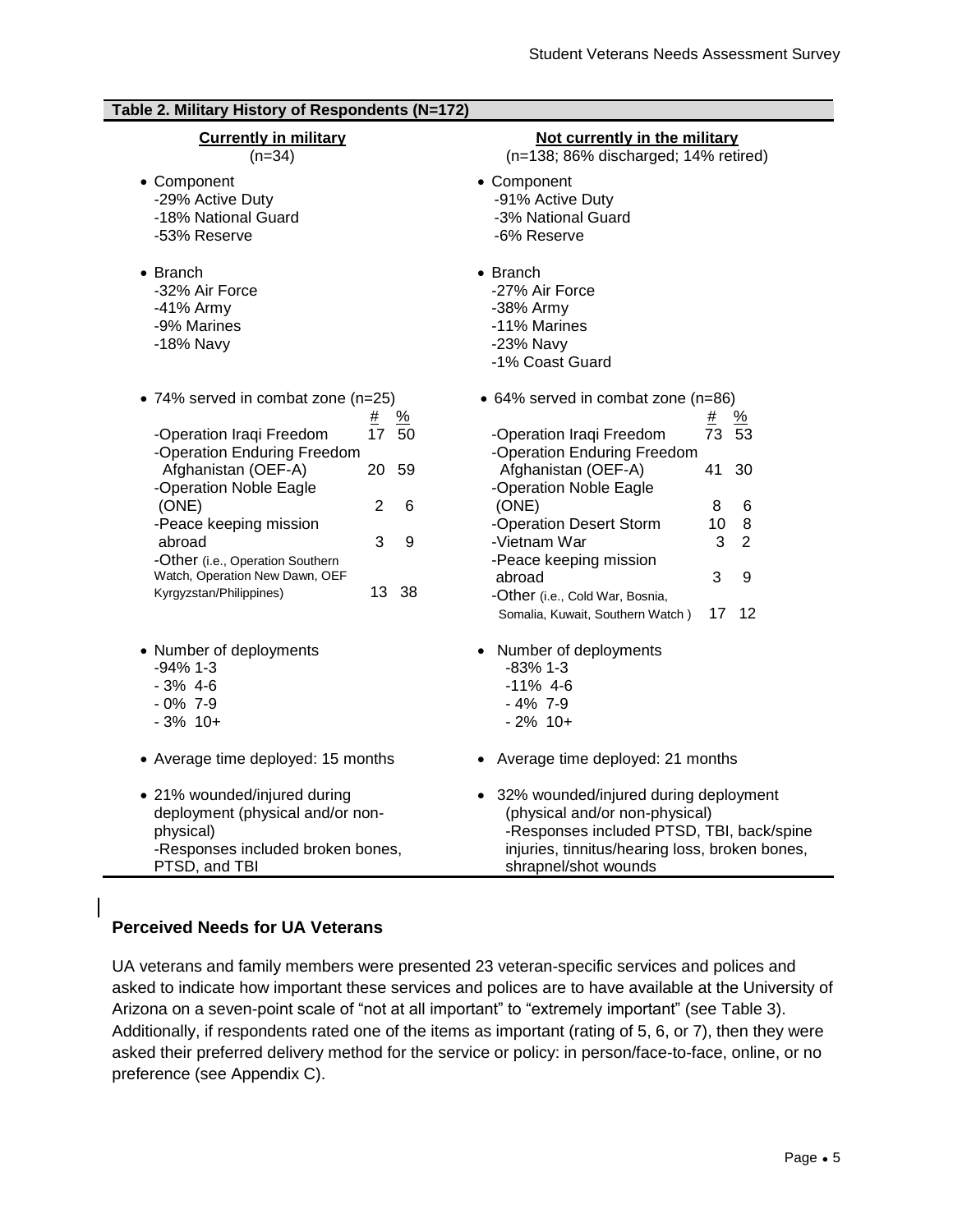# **Table 3. Veteran-specific Services and Policies that are Most Important to UA Veterans and Family Members**

| Percent (%) Providing a Rating              |  |
|---------------------------------------------|--|
| of 5, 6, or 7 on a 7-point Importance Scale |  |

| <u>Veterans</u><br>$n = 172$                                                                                                                                                                                                                                                                                                                                                                                                                                                                                                                                                                                                                                                                  | <b>Family Members</b><br>$n = 33$                                                                                                                                                                                                                                                                                                                                                      |
|-----------------------------------------------------------------------------------------------------------------------------------------------------------------------------------------------------------------------------------------------------------------------------------------------------------------------------------------------------------------------------------------------------------------------------------------------------------------------------------------------------------------------------------------------------------------------------------------------------------------------------------------------------------------------------------------------|----------------------------------------------------------------------------------------------------------------------------------------------------------------------------------------------------------------------------------------------------------------------------------------------------------------------------------------------------------------------------------------|
|                                                                                                                                                                                                                                                                                                                                                                                                                                                                                                                                                                                                                                                                                               | Above 85%                                                                                                                                                                                                                                                                                                                                                                              |
| • Registration assistance (91%)<br>• Registrar services/enrollment verification (88%)<br>• Retention/degree completion assistance (87%)<br>• One-stop-shop for veterans (i.e., registration,<br>advising, tutoring, career services, etc.<br>specifically for veterans all in one centralized<br>location) (86%)                                                                                                                                                                                                                                                                                                                                                                              | • Services for family members of active duty<br>service members/veterans (88%)<br>• Academic advising (85%)<br>• Registrar services/enrollment verification<br>(82%)                                                                                                                                                                                                                   |
|                                                                                                                                                                                                                                                                                                                                                                                                                                                                                                                                                                                                                                                                                               | 85%-76%                                                                                                                                                                                                                                                                                                                                                                                |
| • UA lobbying state legislature on behalf of<br>veteran students (84%)<br>• Informing/educating UA student veterans of<br>current state and national veteran legislation<br>(83%)<br>• Credit for military training and service (82%)<br>• Admissions application assistance (80%)<br>• Academic advising (79%)<br>• VA-certified counselors on campus (78%)<br>• Faculty/staff sensitivity to student veterans<br>training (77%)                                                                                                                                                                                                                                                             | • Registration assistance (79%)<br>• One-stop-shop for veterans (i.e., registration,<br>advising, tutoring, career services, etc.<br>specifically for veterans all in one centralized<br>location) (79%)<br>• Retention/degree completion assistance<br>(76%)                                                                                                                          |
|                                                                                                                                                                                                                                                                                                                                                                                                                                                                                                                                                                                                                                                                                               | 75%-66%                                                                                                                                                                                                                                                                                                                                                                                |
| • Orientation for veterans (75%)<br>• Career services advising (73%)<br>• Off-campus referral procedures to address<br>veteran needs (72%)<br>• Disability resources (71%)<br>• Faculty/staff sensitivity to student veterans<br>training (71%)<br>• Mental healthcare referral for service-related<br>injuries (71%)<br>• VETS Club (Student Veterans Association)<br>(70%)<br>• Services for family members of active duty<br>service members/veterans (69%)<br>• Alternative curriculum delivery formats (online,<br>evening, or weekend courses) (66%)<br>• Tutoring services specifically for veterans<br>(66%)<br>• Marketing and outreach to recruit veterans to<br>enroll at UA (66%) | • Informing/educating UA student veterans of<br>current state and national veteran legislation<br>(73%)<br>• Faculty/staff sensitivity to student veterans<br>training (72%)<br>• UA lobbying state legislature on behalf of<br>veteran students (70%)<br>• Off-campus referral procedures to address<br>veteran needs (67%)<br>• Tutoring services specifically for veterans<br>(67%) |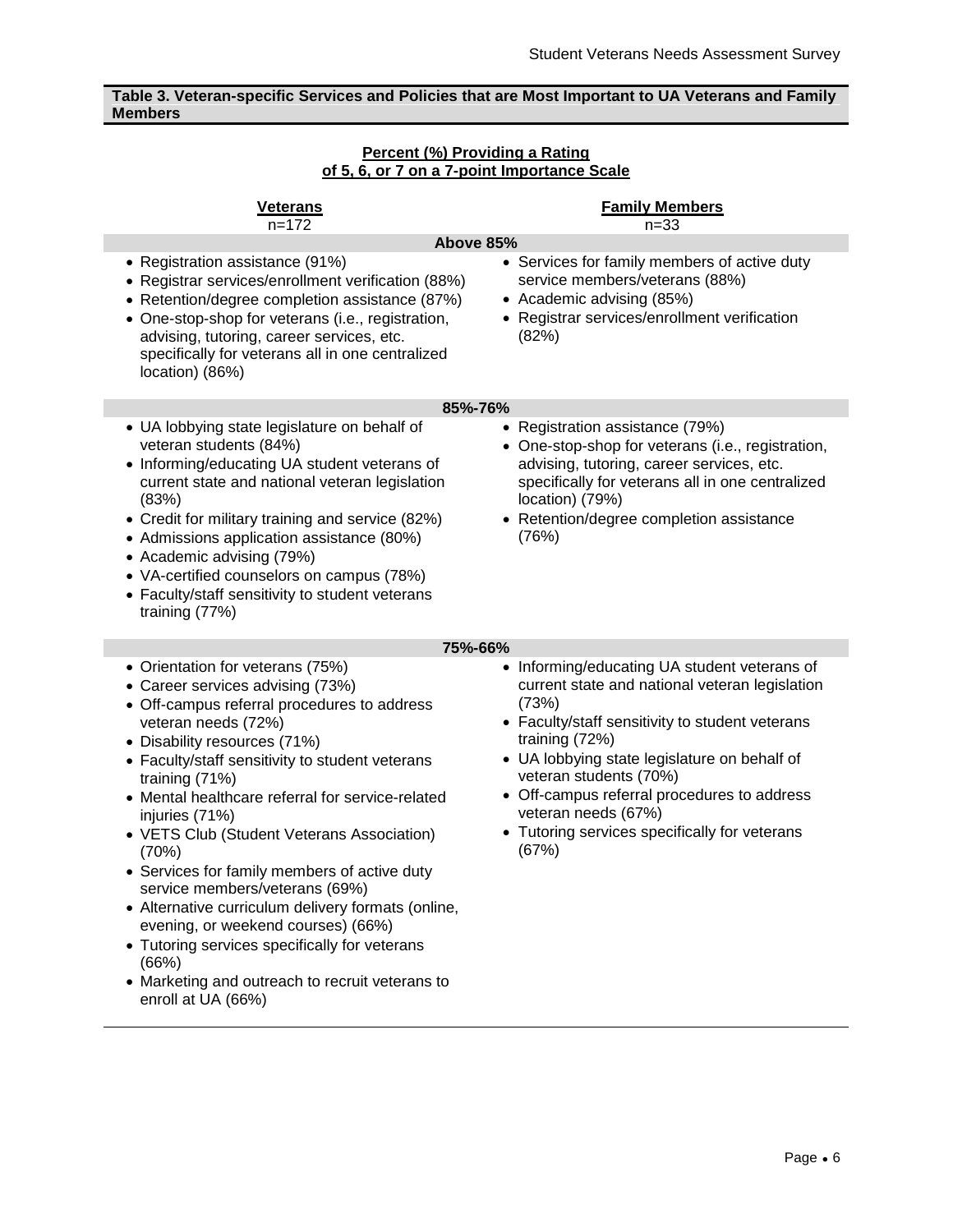**Table 3. Veteran-specific Services and Policies that are Most Important to UA Veterans and Family Members (Continued)**

| Veterans<br>$n = 172$                                                                              | <b>Family Members</b><br>$n = 33$                                                                                                                                                                                                                                                                                                                                                                                                                                                                                                                                                                                                                    |
|----------------------------------------------------------------------------------------------------|------------------------------------------------------------------------------------------------------------------------------------------------------------------------------------------------------------------------------------------------------------------------------------------------------------------------------------------------------------------------------------------------------------------------------------------------------------------------------------------------------------------------------------------------------------------------------------------------------------------------------------------------------|
| 65% and below                                                                                      |                                                                                                                                                                                                                                                                                                                                                                                                                                                                                                                                                                                                                                                      |
| • Healthcare referral for service-related injuries<br>(64%)<br>• Classes for veterans (SERV) (49%) | • Alternative curriculum delivery formats (online,<br>evening, or weekend courses) (64%)<br>• Career services advising (64%)<br>• Healthcare referral for service-related injuries<br>(64%)<br>• VETS Club (Student Veterans Association)<br>(64%)<br>• Admissions application assistance (61%)<br>• VA-certified counselors on campus (61%)<br>• Credit for military training and service (58%)<br>• Disability resources (58%)<br>Mental healthcare referral for service-related<br>injuries (58%)<br>• Orientation for veterans (58%)<br>Marketing and outreach to recruit veterans to<br>enroll at UA (55%)<br>Classes for veterans (SERV) (39%) |

#### **Percent (%) Providing a Rating of 5, 6, or 7 on a 7-point Importance Scale**

Appendix D contains the open-ended responses from veterans and family members regarding other services and policies that UA might want to consider in relation to veterans.

# **Satisfaction with Current UA Services**

Student veterans and family members alike were asked to indicate their level of satisfaction on a 5 point scale where 1 corresponded to "not at all satisfied" and 5 corresponded to "very satisfied" with 15 resources or services that are currently being offered at UA. The satisfaction results are outlined in Table 4 along with the percentage of veterans and family members who have never used the various services offered by the university.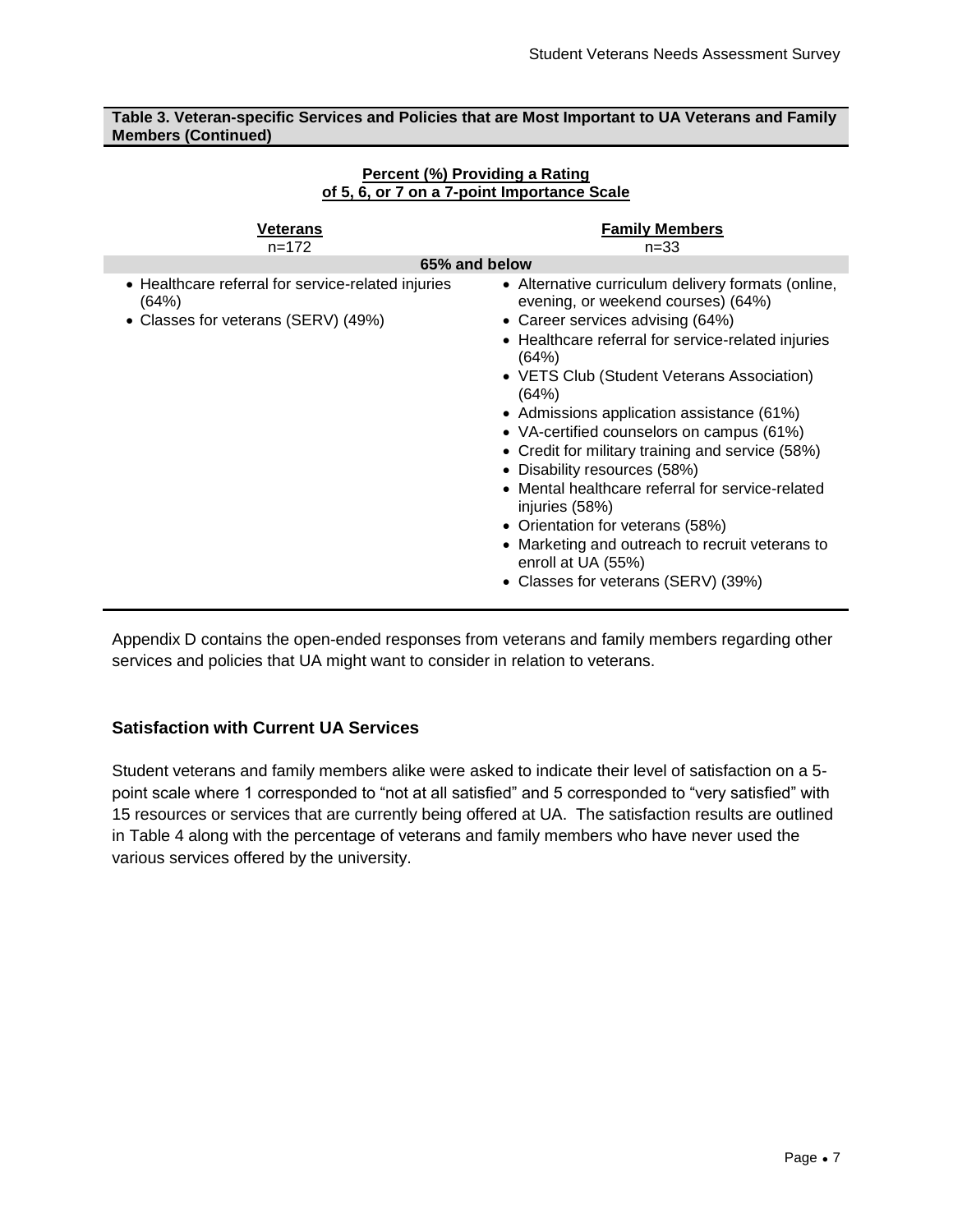### **Table 4. Satisfaction with Current UA Services**

|                                                                            | Percent (%)        |                      |                    |                       |
|----------------------------------------------------------------------------|--------------------|----------------------|--------------------|-----------------------|
|                                                                            | <b>Veterans</b>    |                      |                    | <b>Family Members</b> |
|                                                                            |                    | $(n=172)$<br>NA/Have |                    | $(n=34)$<br>NA/Have   |
|                                                                            | Very<br>satisfied/ | Not Used             | Very<br>satisfied/ | <b>Not Used</b>       |
| Veteran-related Services**                                                 | Satisfied*         | Resource**           | Satisfied*         | Resource**            |
| • VETS Center                                                              | 78                 | 40                   | 50                 | 59                    |
| • VETS Club                                                                | 78                 | 40                   | 33                 | 65                    |
| $\bullet$ Financial Aid                                                    | 72                 | 22                   | 67                 | 12                    |
| • Registrar services/enrollment<br>assistance                              | 70                 | 6                    | 59                 | 6                     |
| • Registrar certification verification                                     | 68                 | 15                   | 67                 | 12                    |
| • Academic advising                                                        | 66                 | 18                   | 67                 | 12                    |
| • Transfer Student Services                                                | 50                 | 41                   | 50                 | 47                    |
| • Disability Resource Center (DRC)                                         | 47                 | 62                   | 25                 | 65                    |
| • Campus Health Service                                                    | 47                 | 55                   | 33                 | 56                    |
| • Career Services                                                          | 41                 | 43                   | 53                 | 44                    |
| • Classes for veterans (SERV)                                              | 40                 | 58                   | 27                 | 68                    |
| $\bullet$ Think Tank                                                       | 39                 | 58                   | 40                 | 41                    |
| • Off-campus housing                                                       | 32                 | 62                   | 45                 | 41                    |
| • Counseling (on campus) through<br><b>Counseling &amp; Psych Services</b> | 28                 | 62                   | 53                 | 56                    |
| • Off-campus referral procedures to<br>address veteran needs               | 21                 | 66                   | 38                 | 62                    |

\*Of those respondents who indicated using the particular resource, this value represents the

percentage of respondents indicating "satisfied" or "very satisfied" with that resource. \*\*Value represents percentage of the total group (n=172 for vets; n=34 for family members) who have

not used the particular resource.

# **Transition and Persistence Experiences While at UA**

Survey respondents were asked a series of questions regarding their transition and persistence experiences while at UA with numerous open-ended follow-up questions so that the respondents could further elaborate on their personal journey. Overall, about three-quarters of veterans and family members believe that UA is a veteran-friendly campus, half of all respondents believe that UA has helped to make the transition to college easier, and three-quarters know where to go on campus if they have questions regarding veterans' services (see Table 5).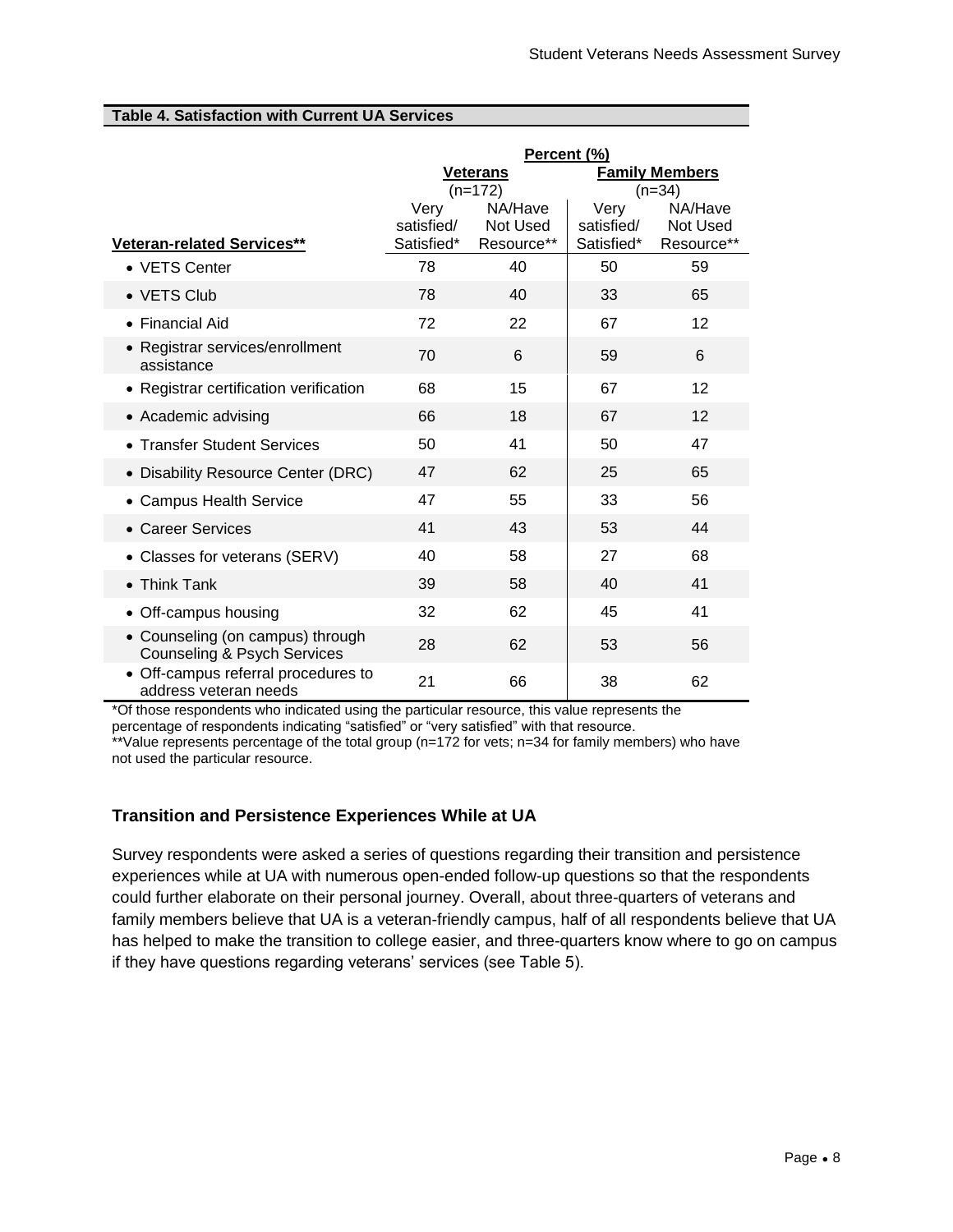| Table 5. Transition Experiences for Veterans and Family Members at UA |  |  |  |
|-----------------------------------------------------------------------|--|--|--|
|-----------------------------------------------------------------------|--|--|--|

|                                                                                            | Percent (%)                              |             |
|--------------------------------------------------------------------------------------------|------------------------------------------|-------------|
|                                                                                            | <b>Family Members</b><br><b>Veterans</b> |             |
|                                                                                            | $(n=172)$                                | $(n=34)$    |
|                                                                                            | Strongly                                 | Strongly    |
| Item                                                                                       | agree/Agree                              | agree/Agree |
| • I believe the UA is a veteran friendly campus.                                           | 71                                       | 82          |
| • My transition to college has been made easier by the assistance<br>provided to me by UA. | 56                                       | 46          |
| • I know where to go on campus if I have questions regarding<br>veterans' services         | 76                                       | 73          |

Qualitative responses reveal that from a transition perspective, veterans and family members had many positive experiences during their transition to college life at UA. In particular, respondents received extremely helpful responses to questions and assistance in resolving issues from the VETS Center, academic advisors, academic departments, and campus staff as a whole (see Appendix E for all verbatim responses regarding positive transition experiences).

Respondents also elaborated on challenges during their transition with the most frequently noted being transfer credit issues; selecting and negotiating an appropriate course of study; transitioning to life as a student; navigating the university bureaucracy; and adjusting to classroom and groupproject situations with traditionally-aged students who are lacking in maturity, responsibility, and life experience (see Appendix F for all verbatim responses regarding challenging transition experiences).

Only 57 or 35% of the student veterans and 10 or 29% of the family members indicated that they have experienced a point in your career at UA when they thought they might have to leave the UA. Circumstances leading to the respondents considering leaving UA predominantly involved financial issues, medical reasons, and academic difficulties (see Appendix G for all verbatim responses regarding reasons why respondents considered leaving UA as well as the factors that contributed to their remaining at UA).

Only 14 of the survey respondents (7%) have ever had to withdrawal from UA for a non-deployment reason and then re-enrolled after a break of a semester or more. Primary reasons listed for these withdrawals included family obligations, physical and mental health reasons, and relocation due to work (see Appendix H for all verbatim responses regarding withdrawal from UA).

Finally, respondents were asked open-ended questions as to what might make UA a more 'veteranfriendly' campus and recommendations so that UA can better meet student veteran and family member needs. Verbatim responses are provided in Appendices I and J respectively, but the following five responses were most frequently suggested:

- Expanded VETS Center with increased visibility; one-stop-shop concept
- Provide credit for military service
- Offer more evening, weekend, and online courses
- Increased academic support services specifically geared toward veterans
- Training for faculty, staff, and even traditional college students on veterans' issues and needs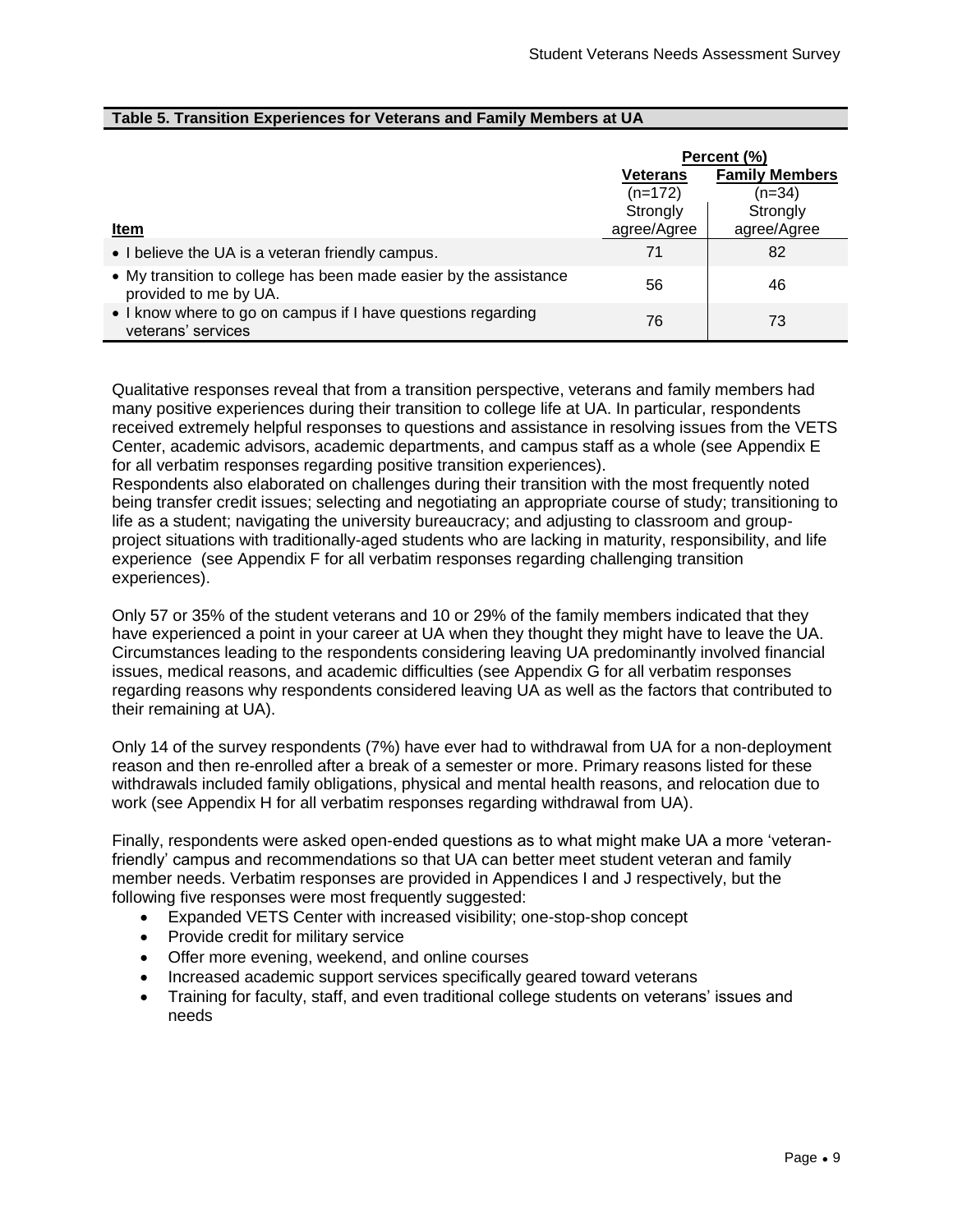# **Deployment Experience While at UA**

Only nine of the 172 veteran respondents (5%) indicated having been deployed during their UA college career. When asked to what extent was UA helpful or supportive when they were called away for deployment, one-third indicated UA was not helpful while 44% indicated that UA was helpful. Upon their return from their deployment, 89% indicated that UA was helpful or supportive. Respondents were asked to elaborate on how UA was or was not supportive when a student deployed or returned and those responses are provided verbatim in Appendix K.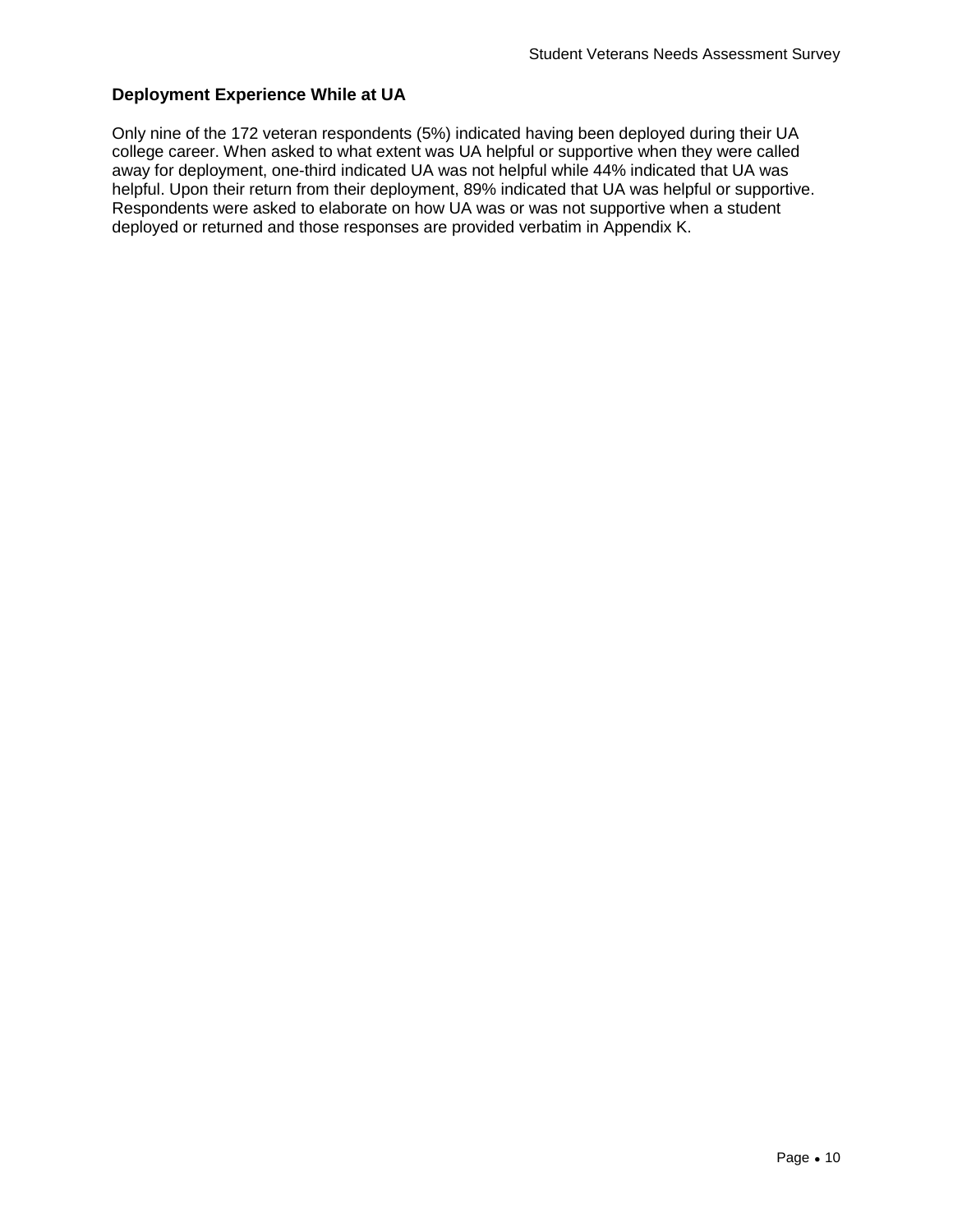# **Appendix A: Student Veterans Needs Assessment Survey**

| Page - Student Veteran Needs Assessment              |                     |                               |
|------------------------------------------------------|---------------------|-------------------------------|
|                                                      |                     |                               |
| $Q1$ am a:                                           |                     |                               |
| Veteran $\textit{Code} = 11$                         |                     |                               |
| Family member or dependent of a veteran $[Code = 2]$ |                     |                               |
| None of the above $[Code = 3]$ (Go To End)           |                     |                               |
|                                                      | Required answers: 1 | Allowed answers: 1            |
|                                                      |                     | <b>Next Page: Conditional</b> |

# Page - 2

| Please indicate the level of importance you place on the following in terms of veteran services/policies at the University<br>of Arizona: |                     |                    |
|-------------------------------------------------------------------------------------------------------------------------------------------|---------------------|--------------------|
|                                                                                                                                           |                     |                    |
| Q2 Academic advising                                                                                                                      |                     |                    |
| 1 - Not at all important $\text{Code} = 1$                                                                                                |                     |                    |
| $2[Code = 2]$                                                                                                                             |                     |                    |
| $3[Code = 3]$                                                                                                                             |                     |                    |
| 4 - Neutral[Code = $4$ ]                                                                                                                  |                     |                    |
| $5[Code = 5]$                                                                                                                             |                     |                    |
| $6[Code = 6]$                                                                                                                             |                     |                    |
| 7 - Extremely important $[Code = 7]$                                                                                                      |                     |                    |
|                                                                                                                                           | Required answers: 1 | Allowed answers: 1 |
|                                                                                                                                           |                     |                    |
| Q3 Admissions application assistance                                                                                                      |                     |                    |
| 1 - Not at all important $[Code = 1]$                                                                                                     |                     |                    |
| $2[Code = 2]$                                                                                                                             |                     |                    |
| $3[Code = 3]$                                                                                                                             |                     |                    |
| 4 - Neutral[Code = $4$ ]                                                                                                                  |                     |                    |
| $5[Code = 5]$                                                                                                                             |                     |                    |
| $6[Code = 6]$                                                                                                                             |                     |                    |
| 7 - Extremely important [Code = 7]                                                                                                        |                     |                    |
|                                                                                                                                           | Required answers: 1 | Allowed answers: 1 |
|                                                                                                                                           |                     |                    |
| Q4 Alternative curriculum delivery formats (online, evening, or weekend courses)                                                          |                     |                    |
| 1 - Not at all important $[Code = 1]$                                                                                                     |                     |                    |
| $2[Code = 2]$                                                                                                                             |                     |                    |
| $3[Code = 3]$                                                                                                                             |                     |                    |
| 4 - Neutral[Code = $4$ ]                                                                                                                  |                     |                    |
| $5[Code = 5]$                                                                                                                             |                     |                    |
| $6/Code = 6$ ]                                                                                                                            |                     |                    |
| 7 - Extremely important $[Code = 7]$                                                                                                      |                     |                    |
|                                                                                                                                           | Required answers: 1 | Allowed answers: 1 |
| Q5 Career services advising                                                                                                               |                     |                    |
| 1 - Not at all important $[Code = 1]$                                                                                                     |                     |                    |
| $2[Code = 2]$                                                                                                                             |                     |                    |
|                                                                                                                                           |                     |                    |
| $3[Code = 3]$                                                                                                                             |                     |                    |
| 4 - Neutral[Code = $4$ ]<br>$m = 10$                                                                                                      |                     |                    |
|                                                                                                                                           |                     |                    |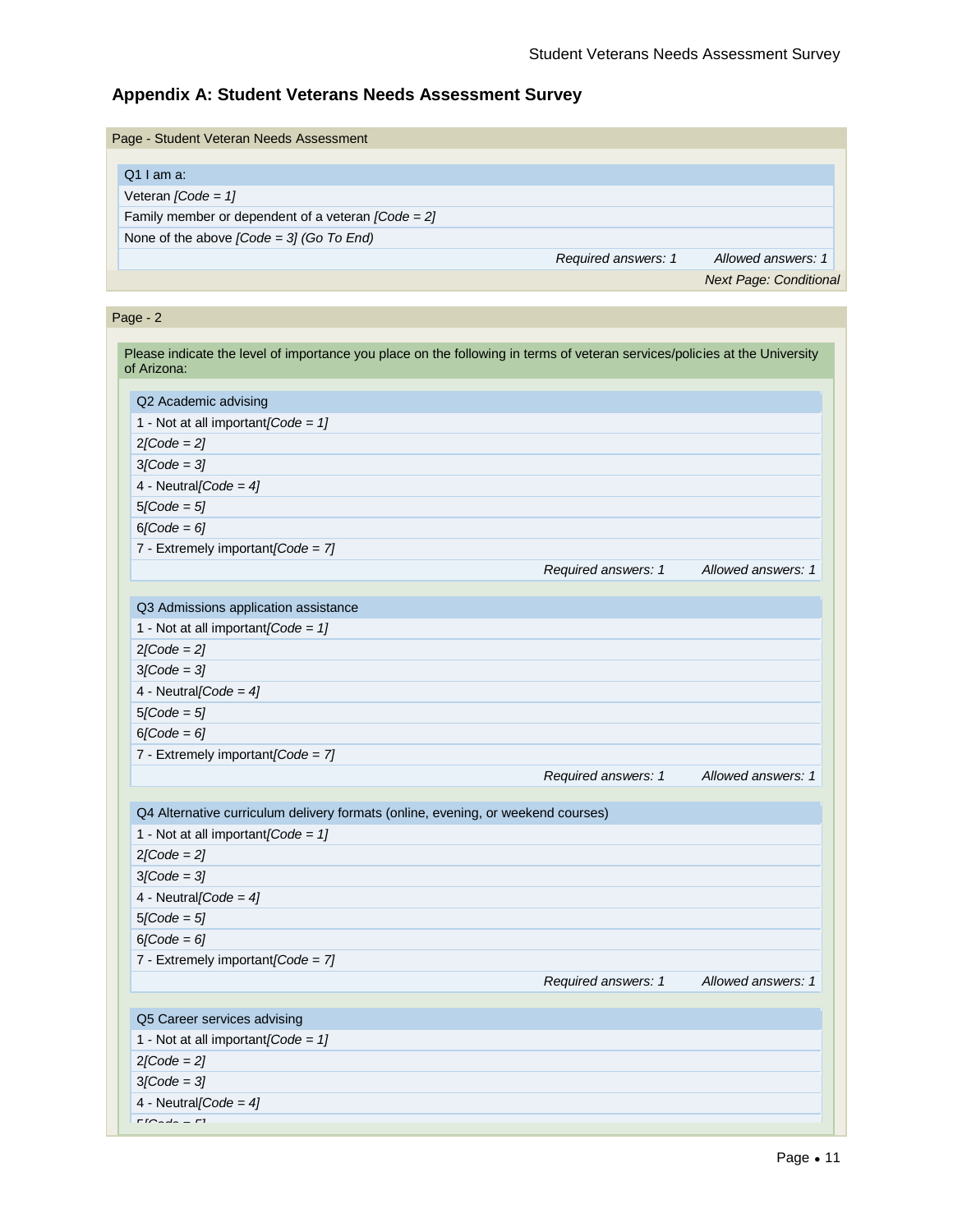| $6[Code = 6]$                                                                                                                             |                     |                    |
|-------------------------------------------------------------------------------------------------------------------------------------------|---------------------|--------------------|
| 7 - Extremely important[Code = 7]                                                                                                         |                     |                    |
|                                                                                                                                           | Required answers: 1 | Allowed answers: 1 |
|                                                                                                                                           |                     |                    |
| Q6 Classes for veterans (SERV)                                                                                                            |                     |                    |
| 1 - Not at all important [Code = $1$ ]                                                                                                    |                     |                    |
| $2[Code = 2]$                                                                                                                             |                     |                    |
| $3[Code = 3]$                                                                                                                             |                     |                    |
| 4 - Neutral[Code = $4$ ]                                                                                                                  |                     |                    |
| $5[Code = 5]$                                                                                                                             |                     |                    |
| $6[Code = 6]$                                                                                                                             |                     |                    |
| 7 - Extremely important [Code = $7$ ]                                                                                                     |                     |                    |
|                                                                                                                                           | Required answers: 1 | Allowed answers: 1 |
|                                                                                                                                           |                     |                    |
| Q7 VA-certified counselors on campus                                                                                                      |                     |                    |
| 1 - Not at all important [Code = $1$ ]                                                                                                    |                     |                    |
| $2[Code = 2]$                                                                                                                             |                     |                    |
| $3[Code = 3]$                                                                                                                             |                     |                    |
| 4 - Neutral [Code = $4$ ]                                                                                                                 |                     |                    |
| $5[Code = 5]$                                                                                                                             |                     |                    |
| $6$ [Code = 6]                                                                                                                            |                     |                    |
| 7 - Extremely important[Code = 7]                                                                                                         |                     |                    |
|                                                                                                                                           | Required answers: 1 | Allowed answers: 1 |
|                                                                                                                                           |                     |                    |
| Q8 Credit for military training and service                                                                                               |                     |                    |
| 1 - Not at all important [Code = $1$ ]                                                                                                    |                     |                    |
| $2[Code = 2]$                                                                                                                             |                     |                    |
| $3[Code = 3]$                                                                                                                             |                     |                    |
| 4 - Neutral [Code = $4$ ]                                                                                                                 |                     |                    |
| $5/Code = 5$ ]                                                                                                                            |                     |                    |
| $6[Code = 6]$                                                                                                                             |                     |                    |
| 7 - Extremely important[Code = 7]                                                                                                         |                     |                    |
|                                                                                                                                           |                     |                    |
|                                                                                                                                           | Required answers: 1 | Allowed answers: 1 |
| Please indicate the level of importance you place on the following in terms of veteran services/policies at the University<br>of Arizona: |                     |                    |
| Q9 Disability resources                                                                                                                   |                     |                    |
| 1 - Not at all important [Code = $1$ ]                                                                                                    |                     |                    |
|                                                                                                                                           |                     |                    |
| $2[Code = 2]$                                                                                                                             |                     |                    |
| $3$ [Code = $3$ ]                                                                                                                         |                     |                    |
| 4 - Neutral [Code = $4$ ]                                                                                                                 |                     |                    |
| $5[Code = 5]$                                                                                                                             |                     |                    |
| $6[Code = 6]$                                                                                                                             |                     |                    |
| 7 - Extremely important[Code = 7]                                                                                                         |                     |                    |
|                                                                                                                                           | Required answers: 1 | Allowed answers: 1 |
|                                                                                                                                           |                     |                    |
| Q10 Faculty/staff sensitivity to student veterans training                                                                                |                     |                    |
| 1 - Not at all important $[Code = 1]$                                                                                                     |                     |                    |
| $\sim$ $\sim$ $\sim$ $\sim$<br>$\sim$                                                                                                     |                     |                    |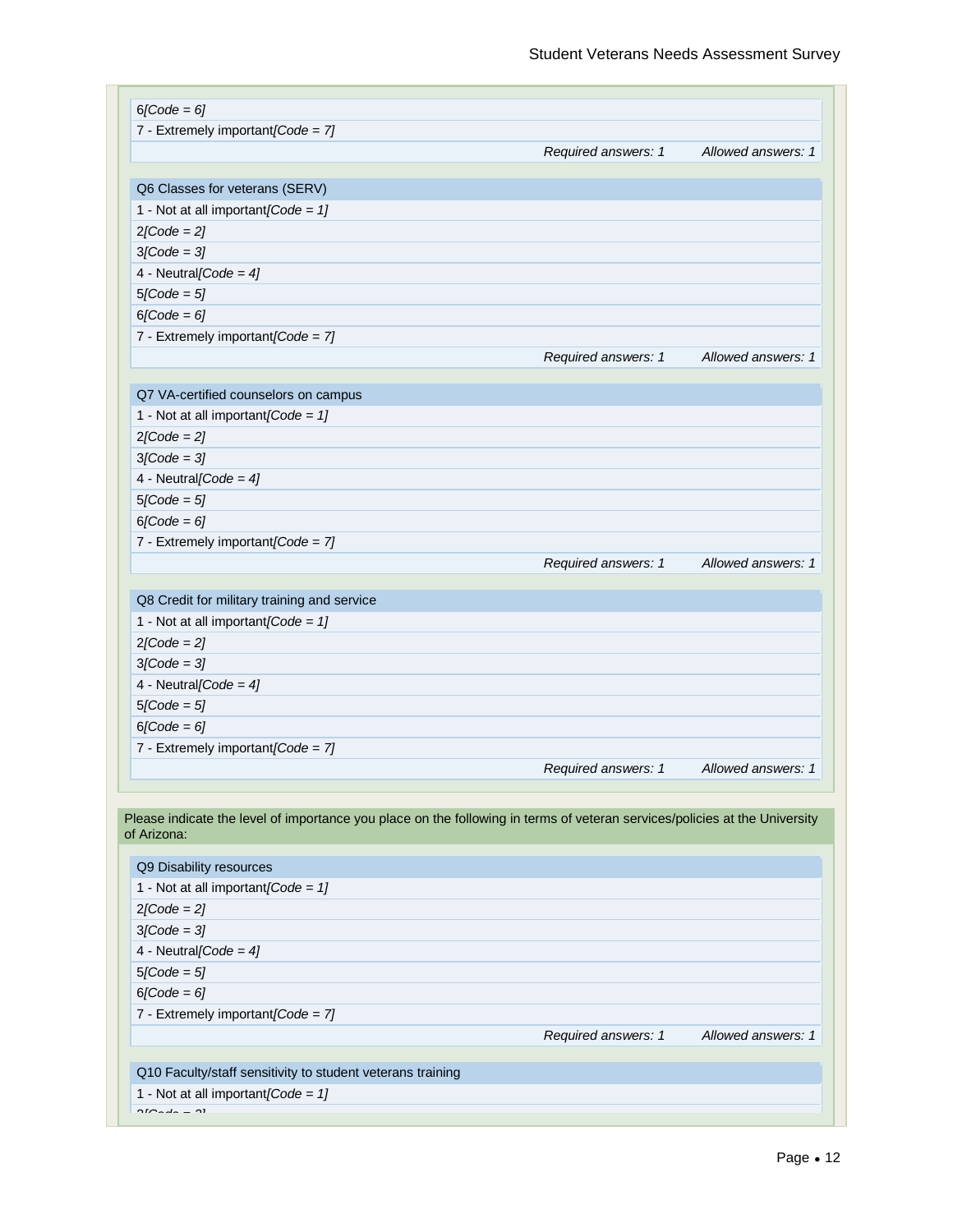| $3[Code = 3]$                                                                                 |                     |                    |
|-----------------------------------------------------------------------------------------------|---------------------|--------------------|
| 4 - Neutral[Code = $4$ ]                                                                      |                     |                    |
| $5[Code = 5]$                                                                                 |                     |                    |
| $6[Code = 6]$                                                                                 |                     |                    |
| 7 - Extremely important $[Code = 7]$                                                          |                     |                    |
|                                                                                               | Required answers: 1 | Allowed answers: 1 |
|                                                                                               |                     |                    |
| Q11 Healthcare referral for service-related injuries                                          |                     |                    |
| 1 - Not at all important $[Code = 1]$                                                         |                     |                    |
| $2[Code = 2]$                                                                                 |                     |                    |
| $3[Code = 3]$                                                                                 |                     |                    |
| 4 - Neutral [Code = $4$ ]                                                                     |                     |                    |
| $5[Code = 5]$                                                                                 |                     |                    |
| $6[Code = 6]$                                                                                 |                     |                    |
| 7 - Extremely important $[Code = 7]$                                                          |                     |                    |
|                                                                                               | Required answers: 1 | Allowed answers: 1 |
|                                                                                               |                     |                    |
| Q12 Mental healthcare referral for service-related injuries                                   |                     |                    |
| 1 - Not at all important $[Code = 1]$                                                         |                     |                    |
| $2[Code = 2]$                                                                                 |                     |                    |
| $3[Code = 3]$                                                                                 |                     |                    |
| 4 - Neutral [Code = $4$ ]                                                                     |                     |                    |
| $5[Code = 5]$                                                                                 |                     |                    |
| $6[Code = 6]$                                                                                 |                     |                    |
| 7 - Extremely important [Code = $7$ ]                                                         |                     |                    |
|                                                                                               | Required answers: 1 | Allowed answers: 1 |
|                                                                                               |                     |                    |
| Q13 UA lobbying state legislature on behalf of veteran students                               |                     |                    |
| 1 - Not at all important $[Code = 1]$                                                         |                     |                    |
| $2[Code = 2]$                                                                                 |                     |                    |
| $3[Code = 3]$                                                                                 |                     |                    |
| 4 - Neutral[Code = $4$ ]                                                                      |                     |                    |
| $5[Code = 5]$                                                                                 |                     |                    |
| $6[Code = 6]$                                                                                 |                     |                    |
| 7 - Extremely important $[Code = 7]$                                                          |                     |                    |
|                                                                                               | Required answers: 1 | Allowed answers: 1 |
|                                                                                               |                     |                    |
| Q14 Informing/educating UA student veterans of current state and national veteran legislation |                     |                    |
| 1 - Not at all important [Code = $1$ ]                                                        |                     |                    |
| $2[Code = 2]$                                                                                 |                     |                    |
| $3[Code = 3]$                                                                                 |                     |                    |
| 4 - Neutral [Code = $4$ ]                                                                     |                     |                    |
| $5[Code = 5]$                                                                                 |                     |                    |
| $6[Code = 6]$                                                                                 |                     |                    |
| 7 - Extremely important[Code = 7]                                                             |                     |                    |
|                                                                                               | Required answers: 1 | Allowed answers: 1 |
|                                                                                               |                     |                    |
| Q15 Marketing and outreach to recruit veterans to enroll at UA                                |                     |                    |
| 1 - Not at all important $[Code = 1]$                                                         |                     |                    |
| $0.50 - 1.4$<br>$\sim$                                                                        |                     |                    |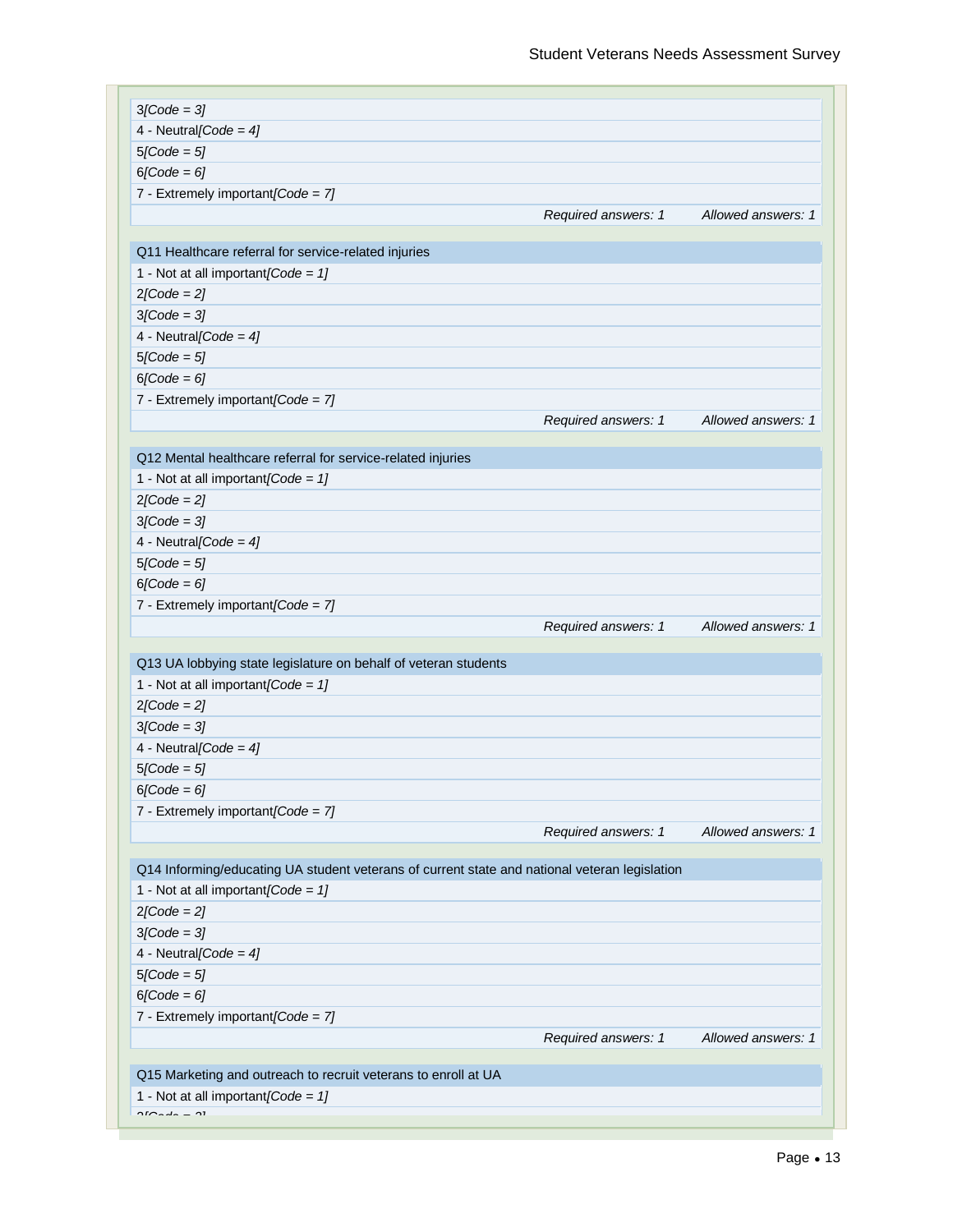| $3[Code = 3]$                                                                                                                             |                     |                    |
|-------------------------------------------------------------------------------------------------------------------------------------------|---------------------|--------------------|
| 4 - Neutral [Code = $4$ ]                                                                                                                 |                     |                    |
| $5[Code = 5]$                                                                                                                             |                     |                    |
| $6[Code = 6]$                                                                                                                             |                     |                    |
| 7 - Extremely important[Code = 7]                                                                                                         |                     |                    |
|                                                                                                                                           | Required answers: 1 | Allowed answers: 1 |
|                                                                                                                                           |                     |                    |
| Q16 Off-campus referral procedures to address veteran needs                                                                               |                     |                    |
| 1 - Not at all important $[Code = 1]$                                                                                                     |                     |                    |
| $2[Code = 2]$                                                                                                                             |                     |                    |
| $3[Code = 3]$                                                                                                                             |                     |                    |
| 4 - Neutral [Code = $4$ ]                                                                                                                 |                     |                    |
| $5[Code = 5]$                                                                                                                             |                     |                    |
| $6[Code = 6]$                                                                                                                             |                     |                    |
| 7 - Extremely important $[Code = 7]$                                                                                                      |                     |                    |
|                                                                                                                                           | Required answers: 1 | Allowed answers: 1 |
|                                                                                                                                           |                     |                    |
| Please indicate the level of importance you place on the following in terms of veteran services/policies at the University<br>of Arizona: |                     |                    |
| Q17 Orientation for veterans                                                                                                              |                     |                    |
| 1 - Not at all important $[Code = 1]$                                                                                                     |                     |                    |
| $2[Code = 2]$                                                                                                                             |                     |                    |
| $3[Code = 3]$                                                                                                                             |                     |                    |
| 4 - Neutral [Code = $4$ ]                                                                                                                 |                     |                    |
| $5[Code = 5]$                                                                                                                             |                     |                    |
| $6[Code = 6]$                                                                                                                             |                     |                    |
| 7 - Extremely important [Code = $7$ ]                                                                                                     |                     |                    |
|                                                                                                                                           | Required answers: 1 | Allowed answers: 1 |
| Q18 Registrar services/enrollment verification                                                                                            |                     |                    |
| 1 - Not at all important $[Code = 1]$                                                                                                     |                     |                    |
| $2 \cdot \text{Code} = 2 \cdot \text{?}$                                                                                                  |                     |                    |
| $3[Code = 3]$                                                                                                                             |                     |                    |
| 4 - Neutral [Code = $4$ ]                                                                                                                 |                     |                    |
| $5[Code = 5]$                                                                                                                             |                     |                    |
| $6[Code = 6]$                                                                                                                             |                     |                    |
|                                                                                                                                           |                     |                    |
|                                                                                                                                           |                     | Allowed answers: 1 |
| 7 - Extremely important $[Code = 7]$                                                                                                      |                     |                    |
|                                                                                                                                           | Required answers: 1 |                    |
| Q19 Registration assistance                                                                                                               |                     |                    |
| 1 - Not at all important $[Code = 1]$                                                                                                     |                     |                    |
| $2[Code = 2]$                                                                                                                             |                     |                    |
| $3[Code = 3]$                                                                                                                             |                     |                    |
| 4 - Neutral [Code = $4$ ]                                                                                                                 |                     |                    |
| $5[Code = 5]$                                                                                                                             |                     |                    |
| $6[Code = 6]$                                                                                                                             |                     |                    |
| 7 - Extremely important[Code = 7]                                                                                                         |                     |                    |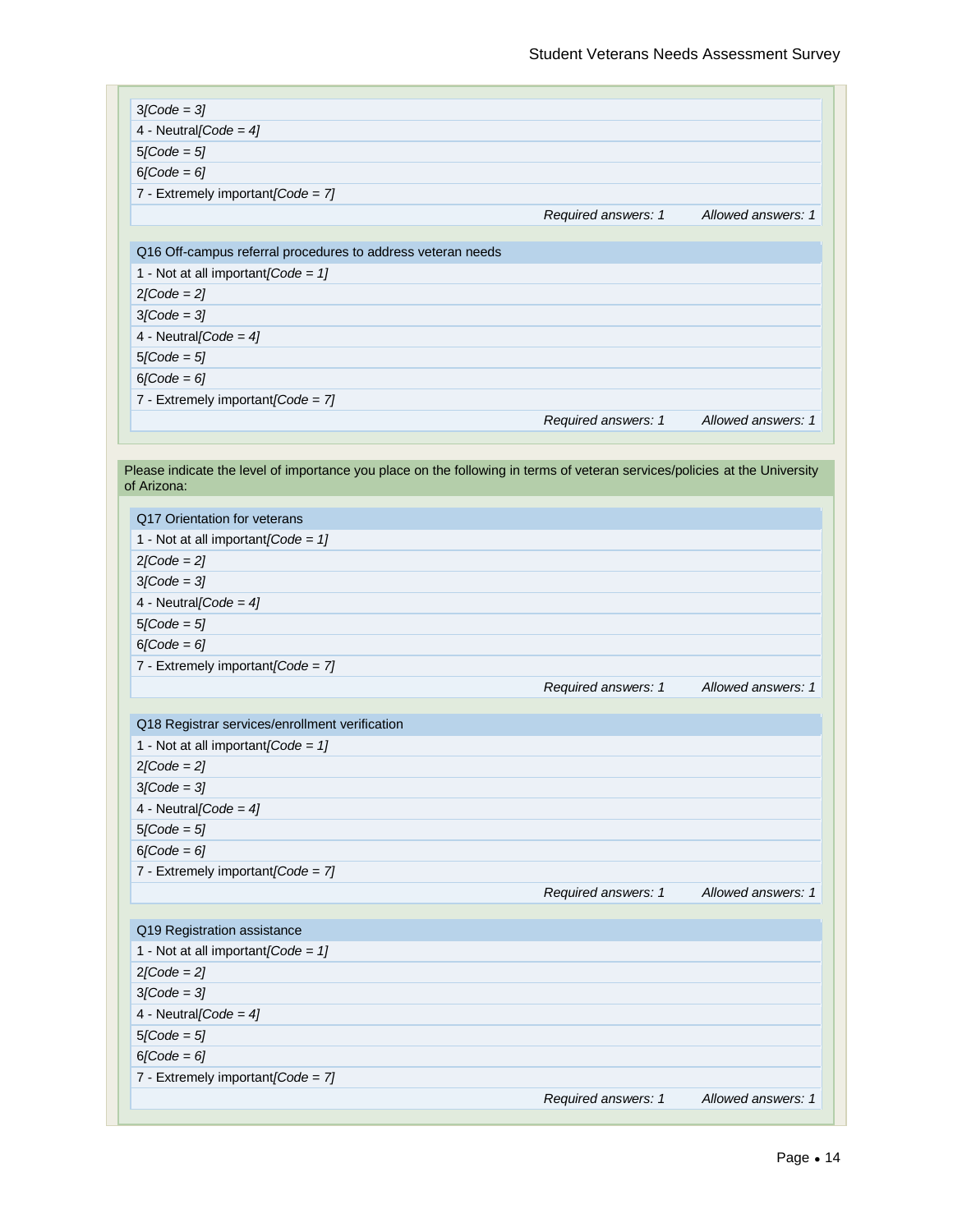| Q20 Retention/degree completion assistance                                                                                                                  |                     |                    |
|-------------------------------------------------------------------------------------------------------------------------------------------------------------|---------------------|--------------------|
| 1 - Not at all important [Code = $1$ ]                                                                                                                      |                     |                    |
| $2[Code = 2]$                                                                                                                                               |                     |                    |
| $3[Code = 3]$                                                                                                                                               |                     |                    |
| 4 - Neutral [Code = $4$ ]                                                                                                                                   |                     |                    |
| $5[Code = 5]$                                                                                                                                               |                     |                    |
| $6[Code = 6]$                                                                                                                                               |                     |                    |
| 7 - Extremely important[Code = 7]                                                                                                                           |                     |                    |
|                                                                                                                                                             | Required answers: 1 | Allowed answers: 1 |
|                                                                                                                                                             |                     |                    |
| Q21 Services for family members of active duty service members/veterans                                                                                     |                     |                    |
| 1 - Not at all important [Code = $1$ ]                                                                                                                      |                     |                    |
| $2[Code = 2]$                                                                                                                                               |                     |                    |
| $3[Code = 3]$                                                                                                                                               |                     |                    |
| 4 - Neutral [Code = $4$ ]                                                                                                                                   |                     |                    |
| $5[Code = 5]$                                                                                                                                               |                     |                    |
| $6[Code = 6]$                                                                                                                                               |                     |                    |
| 7 - Extremely important[Code = 7]                                                                                                                           |                     |                    |
|                                                                                                                                                             | Required answers: 1 | Allowed answers: 1 |
|                                                                                                                                                             |                     |                    |
| Q22 Tutoring services specifically for veterans                                                                                                             |                     |                    |
| 1 - Not at all important $[Code = 1]$                                                                                                                       |                     |                    |
| $2[Code = 2]$                                                                                                                                               |                     |                    |
| $3[Code = 3]$                                                                                                                                               |                     |                    |
| 4 - Neutral [Code = $4$ ]                                                                                                                                   |                     |                    |
| $5[Code = 5]$                                                                                                                                               |                     |                    |
| $6[Code = 6]$                                                                                                                                               |                     |                    |
| 7 - Extremely important [Code = $7$ ]                                                                                                                       |                     |                    |
|                                                                                                                                                             | Required answers: 1 | Allowed answers: 1 |
|                                                                                                                                                             |                     |                    |
| Q23 One-stop-shop for veterans (i.e., registration, advising, tutoring, career services, etc. specifically for veterans<br>all in one centralized location) |                     |                    |
|                                                                                                                                                             |                     |                    |
| 1 - Not at all important [Code = $1$ ]                                                                                                                      |                     |                    |
| $2[Code = 2]$                                                                                                                                               |                     |                    |
| $3[Code = 3]$                                                                                                                                               |                     |                    |
| 4 - Neutral[Code = $4$ ]                                                                                                                                    |                     |                    |
| $5[Code = 5]$                                                                                                                                               |                     |                    |
| $6[Code = 6]$                                                                                                                                               |                     |                    |
| 7 - Extremely important[Code = 7]                                                                                                                           |                     |                    |
|                                                                                                                                                             | Required answers: 1 | Allowed answers: 1 |
| Q24 VETS Club (Student Veterans Association)                                                                                                                |                     |                    |
| 1 - Not at all important [Code = $1$ ]                                                                                                                      |                     |                    |
| $2[Code = 2]$                                                                                                                                               |                     |                    |
| $3[Code = 3]$                                                                                                                                               |                     |                    |
|                                                                                                                                                             |                     |                    |
| 4 - Neutral[Code = $4$ ]                                                                                                                                    |                     |                    |
| $5[Code = 5]$                                                                                                                                               |                     |                    |
| $6[Code = 6]$                                                                                                                                               |                     |                    |
| 7 - Extremely important[Code = 7]                                                                                                                           |                     |                    |
|                                                                                                                                                             | Required answers: 1 | Allowed answers: 1 |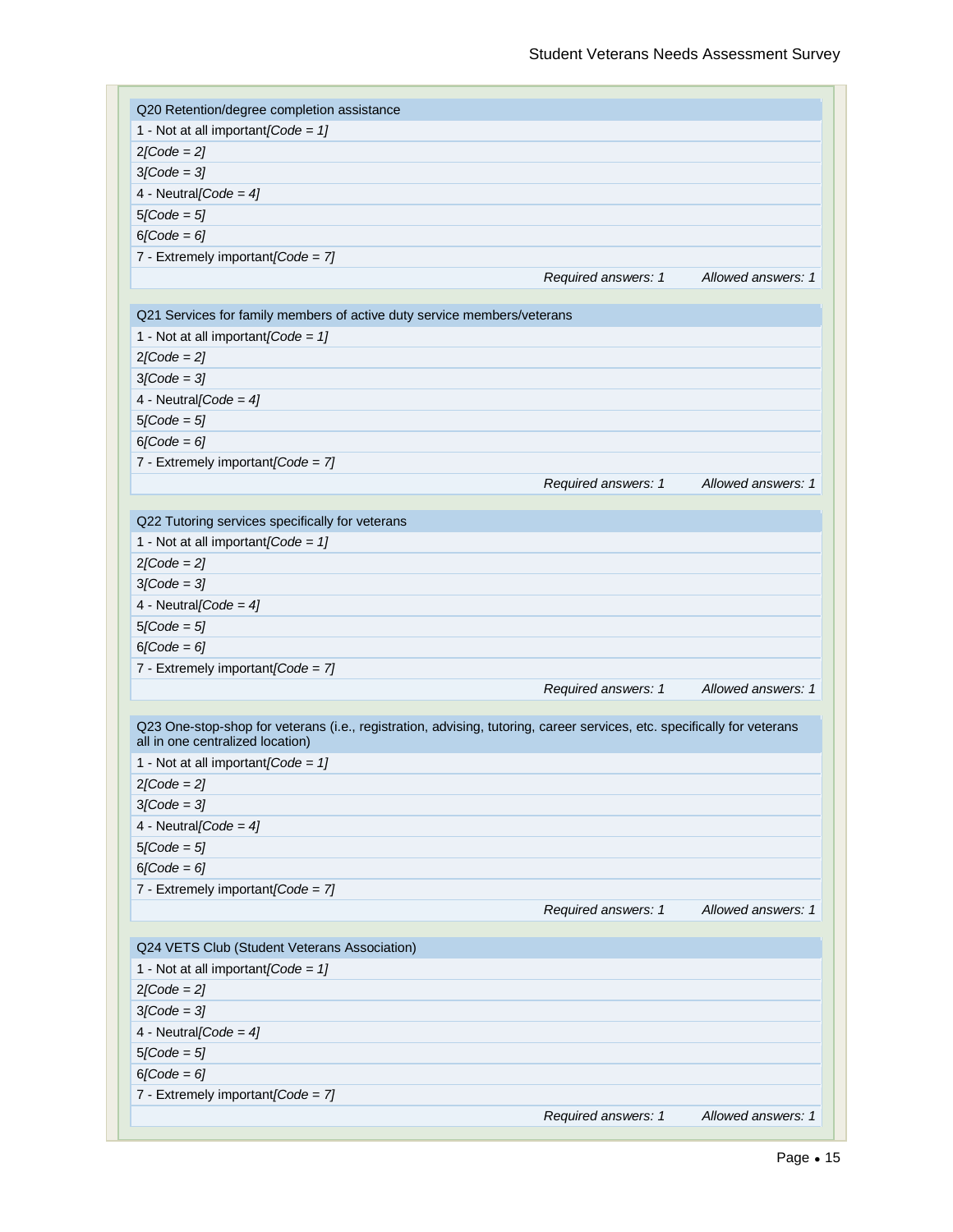| Page - 3                                                                                                                                                                                                                                                                                                     | Required answers: 1<br>Required answers: 1 |                    |
|--------------------------------------------------------------------------------------------------------------------------------------------------------------------------------------------------------------------------------------------------------------------------------------------------------------|--------------------------------------------|--------------------|
| What is your preferred method for.<br>Q26 Academic advising<br>In person/face-to-face[ $Code = 1$ ]<br>Online $[Code = 2]$                                                                                                                                                                                   |                                            |                    |
|                                                                                                                                                                                                                                                                                                              |                                            |                    |
|                                                                                                                                                                                                                                                                                                              |                                            |                    |
|                                                                                                                                                                                                                                                                                                              |                                            |                    |
| No preference [Code = $3$ ]                                                                                                                                                                                                                                                                                  |                                            |                    |
|                                                                                                                                                                                                                                                                                                              |                                            | Allowed answers: 1 |
| Display if Q2='5' OR Q2='6' OR Q2='7 - Extremely important'<br>Q27 Admissions application assistance<br>In person/face-to-face/Code = $1$ ]<br>Online[ $Code = 2$ ]                                                                                                                                          |                                            |                    |
|                                                                                                                                                                                                                                                                                                              |                                            |                    |
|                                                                                                                                                                                                                                                                                                              |                                            |                    |
|                                                                                                                                                                                                                                                                                                              |                                            |                    |
| No preference [Code = $3$ ]                                                                                                                                                                                                                                                                                  |                                            |                    |
|                                                                                                                                                                                                                                                                                                              |                                            | Allowed answers: 1 |
| Display if Q3='5' OR Q3='6' OR Q3='7 - Extremely important'<br>Q28 Alternative curriculum delivery formats (online, evening, or weekend courses)<br>In person/face-to-face[Code = $1$ ]<br>Online[Code = $2$ ]<br>No preference [Code = $3$ ]<br>Display if Q4='5' OR Q4='6' OR Q4='7 - Extremely important' |                                            |                    |
|                                                                                                                                                                                                                                                                                                              |                                            |                    |
|                                                                                                                                                                                                                                                                                                              |                                            |                    |
|                                                                                                                                                                                                                                                                                                              |                                            |                    |
|                                                                                                                                                                                                                                                                                                              |                                            |                    |
|                                                                                                                                                                                                                                                                                                              |                                            |                    |
|                                                                                                                                                                                                                                                                                                              |                                            |                    |
|                                                                                                                                                                                                                                                                                                              | Required answers: 1                        | Allowed answers: 1 |
|                                                                                                                                                                                                                                                                                                              |                                            |                    |
|                                                                                                                                                                                                                                                                                                              |                                            |                    |
| Q29 Career services advising                                                                                                                                                                                                                                                                                 |                                            |                    |
| In person/face-to-face[ $Code = 1$ ]                                                                                                                                                                                                                                                                         |                                            |                    |
| Online[Code = $2$ ]                                                                                                                                                                                                                                                                                          |                                            |                    |
| No preference [Code = $3$ ]                                                                                                                                                                                                                                                                                  |                                            |                    |
|                                                                                                                                                                                                                                                                                                              | Required answers: 1                        | Allowed answers: 1 |
| Display if Q5='5' OR Q5='6' OR Q5='7 - Extremely important'                                                                                                                                                                                                                                                  |                                            |                    |
| Q30 Classes for veterans (SERV)                                                                                                                                                                                                                                                                              |                                            |                    |
| In person/face-to-face[Code = $1$ ]                                                                                                                                                                                                                                                                          |                                            |                    |
| Online[ $Code = 2$ ]                                                                                                                                                                                                                                                                                         |                                            |                    |
| No preference [Code = $3$ ]                                                                                                                                                                                                                                                                                  |                                            |                    |
|                                                                                                                                                                                                                                                                                                              | Required answers: 1                        | Allowed answers: 1 |
| Display if Q6='5' OR Q6='6' OR Q6='7 - Extremely important'                                                                                                                                                                                                                                                  |                                            |                    |
|                                                                                                                                                                                                                                                                                                              |                                            |                    |
| Q31 VA-certified counselors on campus                                                                                                                                                                                                                                                                        |                                            |                    |
| In person/face-to-face[Code = $1$ ]                                                                                                                                                                                                                                                                          |                                            |                    |
| Online[Code = $2$ ]                                                                                                                                                                                                                                                                                          |                                            |                    |
| No preference [Code = $3$ ]                                                                                                                                                                                                                                                                                  |                                            |                    |
| Required answers: 1                                                                                                                                                                                                                                                                                          |                                            | Allowed answers: 1 |

r.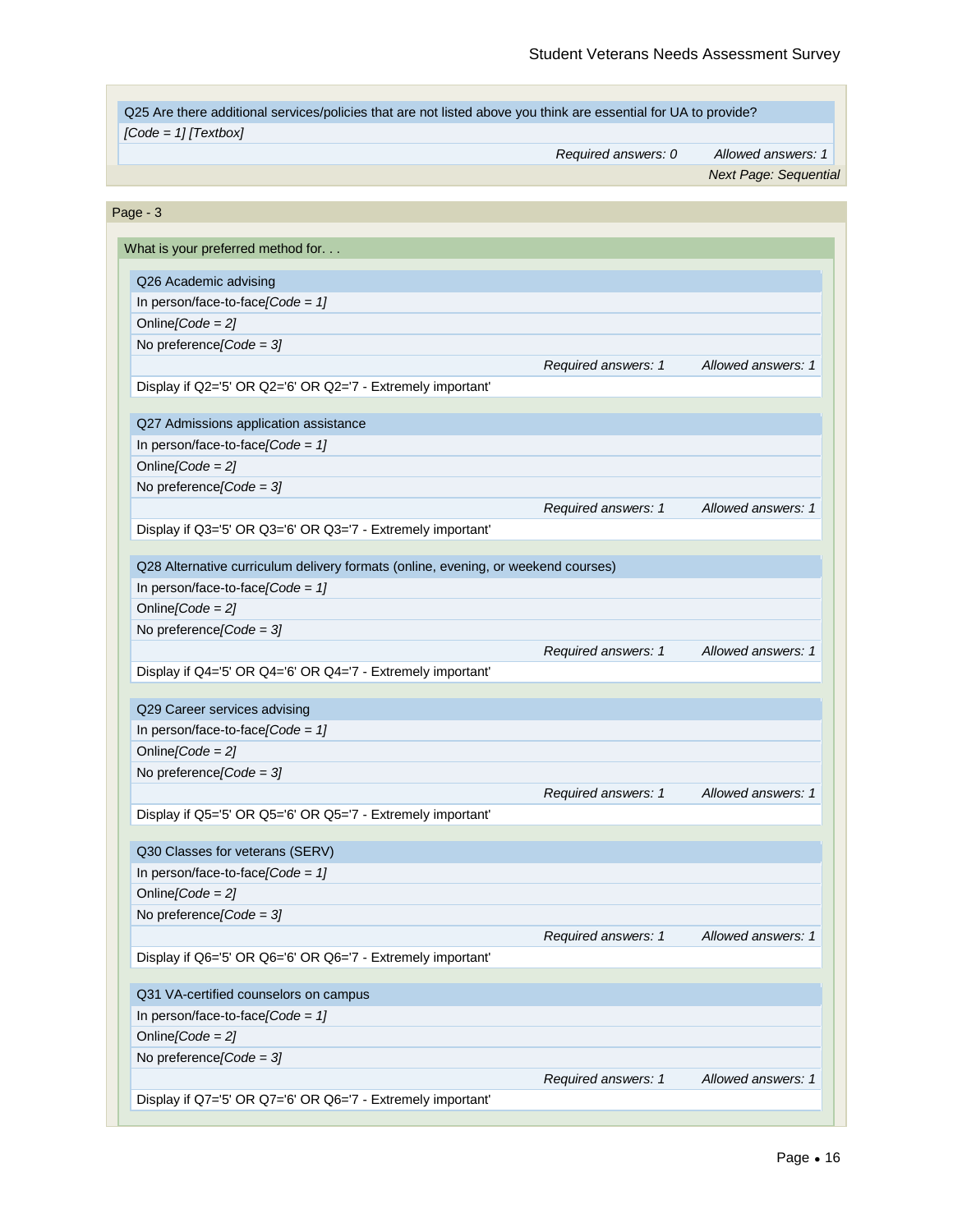| In person/face-to-face[Code = $1$ ]                                                           |                     |                    |
|-----------------------------------------------------------------------------------------------|---------------------|--------------------|
| Online[Code = $2$ ]                                                                           |                     |                    |
| No preference [Code = $3$ ]                                                                   |                     |                    |
|                                                                                               | Required answers: 1 | Allowed answers: 1 |
| Display if Q8='5' OR Q8='6' OR Q8='7 - Extremely important'                                   |                     |                    |
|                                                                                               |                     |                    |
| What is your preferred method for.                                                            |                     |                    |
| Q33 Disability resources                                                                      |                     |                    |
| In-person/face-to-face[ $Code = 1$ ]                                                          |                     |                    |
| Online[ $Code = 2$ ]                                                                          |                     |                    |
| No preference [Code = $3$ ]                                                                   |                     |                    |
|                                                                                               | Required answers: 1 | Allowed answers: 1 |
| Display if Q9='5' OR Q9='6' OR Q9='7 - Extremely important'                                   |                     |                    |
|                                                                                               |                     |                    |
| Q34 Faculty/staff sensitivity to student veterans training                                    |                     |                    |
| In-person/face-to-face/Code = $1$ ]                                                           |                     |                    |
| Online[ $Code = 2$ ]                                                                          |                     |                    |
| No preference [Code = $3$ ]                                                                   |                     |                    |
|                                                                                               | Required answers: 1 | Allowed answers: 1 |
| Display if Q10='5' OR Q10='6' OR Q10='7 - Extremely important'                                |                     |                    |
|                                                                                               |                     |                    |
| Q35 Healthcare referral for service-related injuries                                          |                     |                    |
| In-person/face-to-face[Code = $1$ ]                                                           |                     |                    |
| Online[ $Code = 2$ ]                                                                          |                     |                    |
| No preference [Code = $3$ ]                                                                   |                     |                    |
|                                                                                               | Required answers: 1 | Allowed answers: 1 |
| Display if Q11='5' OR Q11='6' OR Q11='7 - Extremely important'                                |                     |                    |
| Q36 UA lobbying state legislature on behalf of veteran students                               |                     |                    |
| In-person/face-to-face[Code = $1$ ]                                                           |                     |                    |
|                                                                                               |                     |                    |
| Online[ $Code = 2$ ]                                                                          |                     |                    |
| No preference [Code = $3$ ]                                                                   |                     |                    |
|                                                                                               | Required answers: 1 | Allowed answers: 1 |
| Display if Q13='5' OR Q13='6' OR Q13='7 - Extremely important'                                |                     |                    |
| Q37 Informing/educating UA student veterans of current state and national veteran legislation |                     |                    |
| In-person/face-to-face[Code = $1$ ]                                                           |                     |                    |
| Online[ $Code = 2$ ]                                                                          |                     |                    |
| No preference [Code = $3$ ]                                                                   |                     |                    |
|                                                                                               | Required answers: 1 | Allowed answers: 1 |
| Display if Q14='5' OR Q14='6' OR Q14='7 - Extremely important'                                |                     |                    |
|                                                                                               |                     |                    |
| Q38 Marketing and outreach to recruit veterans to enroll at UA                                |                     |                    |
| In-person/face-to-face[Code = $1$ ]                                                           |                     |                    |
| Online[ $Code = 2$ ]                                                                          |                     |                    |
| No preference [Code = $3$ ]                                                                   |                     |                    |
|                                                                                               |                     |                    |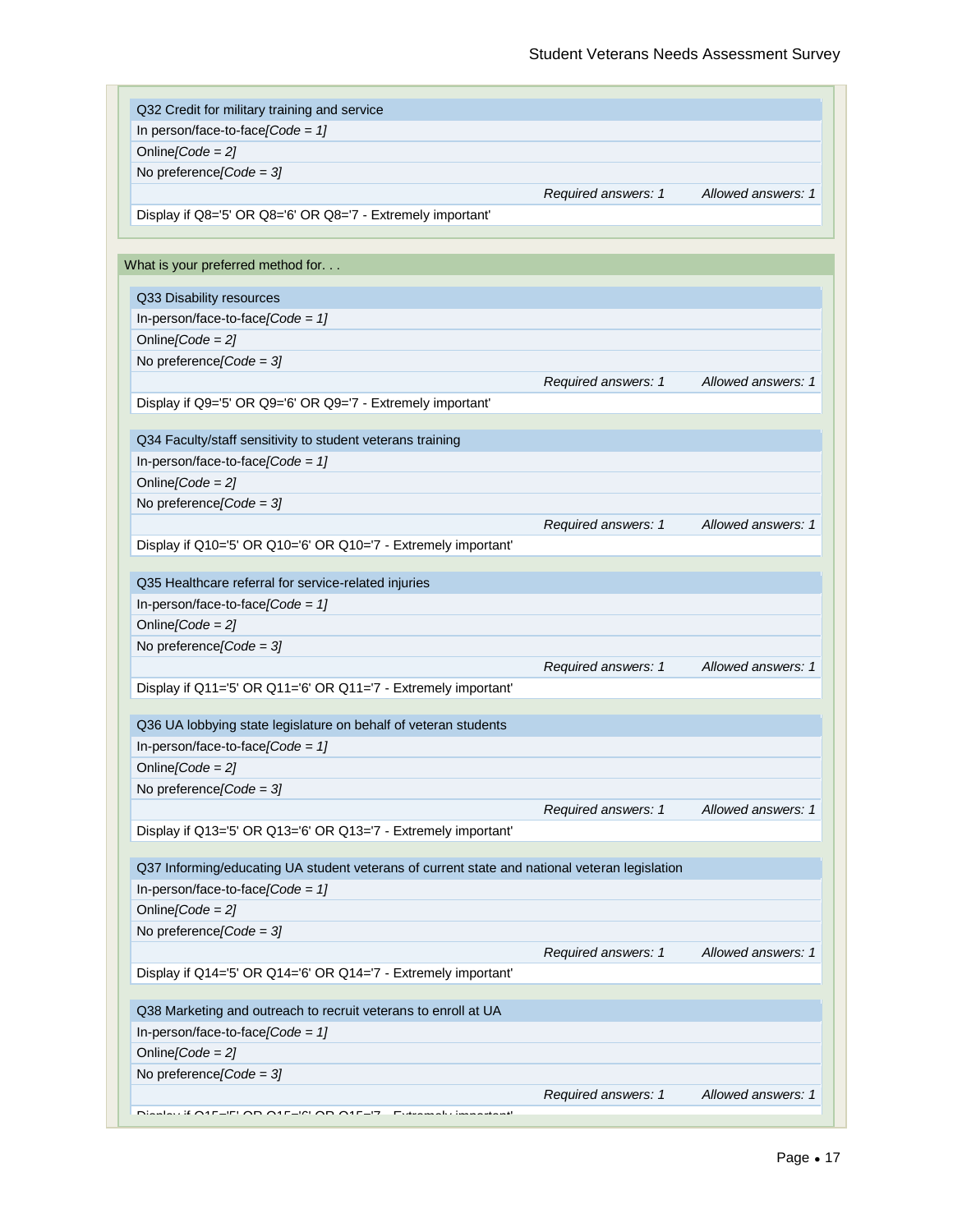| In-person/face-to-face/Code = $1$ ]                                     |                     |                    |
|-------------------------------------------------------------------------|---------------------|--------------------|
| Online[Code = $2$ ]                                                     |                     |                    |
| No preference [Code = $3$ ]                                             |                     |                    |
|                                                                         | Required answers: 1 | Allowed answers: 1 |
| Display if Q16='5' OR Q16='6' OR Q16='7 - Extremely important'          |                     |                    |
|                                                                         |                     |                    |
| What is your preferred method for.                                      |                     |                    |
| Q40 Orientation for veterans                                            |                     |                    |
| In-person/face-to-face[Code = $1$ ]                                     |                     |                    |
| Online[ $Code = 2$ ]                                                    |                     |                    |
| No preference [Code = $3$ ]                                             |                     |                    |
|                                                                         | Required answers: 1 | Allowed answers: 1 |
| Display if Q17='5' OR Q17='6' OR Q17='7 - Extremely important'          |                     |                    |
|                                                                         |                     |                    |
| Q41 Registrar services/enrollment verification                          |                     |                    |
| In-person/face-to-face[Code = $1$ ]                                     |                     |                    |
| Online[ $Code = 2$ ]                                                    |                     |                    |
| No preference [Code = $3$ ]                                             |                     |                    |
|                                                                         | Required answers: 1 | Allowed answers: 1 |
| Display if Q18='5' OR Q18='6' OR Q18='7 - Extremely important'          |                     |                    |
|                                                                         |                     |                    |
| Q42 Registration assistance                                             |                     |                    |
| In-person/face-to-face[Code = $1$ ]                                     |                     |                    |
| Online[ $Code = 2$ ]                                                    |                     |                    |
| No preference [Code = $3$ ]                                             |                     |                    |
|                                                                         | Required answers: 1 | Allowed answers: 1 |
| Display if Q19='5' OR Q19='6' OR Q19='7 - Extremely important'          |                     |                    |
|                                                                         |                     |                    |
| Q43 Retention/degree completion assistance                              |                     |                    |
| In-person/face-to-face/Code = $1$ ]                                     |                     |                    |
| Online/Code = $21$                                                      |                     |                    |
| No preference [Code = $3$ ]                                             |                     |                    |
|                                                                         | Required answers: 1 | Allowed answers: 1 |
| Display if Q20='5' OR Q20='6' OR Q20='7 - Extremely important'          |                     |                    |
|                                                                         |                     |                    |
| Q44 Services for family members of active duty service members/veterans |                     |                    |
| In-person/face-to-face[Code = $1$ ]                                     |                     |                    |
| Online[Code = $2$ ]                                                     |                     |                    |
| No preference [Code = $3$ ]                                             |                     |                    |
|                                                                         | Required answers: 1 | Allowed answers: 1 |
| Display if Q21='5' OR Q21='6' OR Q21='7 - Extremely important'          |                     |                    |
| Q45 Tutoring services specifically for veterans                         |                     |                    |
| In-person/face-to-face[Code = $1$ ]                                     |                     |                    |
| Online[Code = $2$ ]                                                     |                     |                    |
| No preference [Code = $3$ ]                                             |                     |                    |
|                                                                         |                     |                    |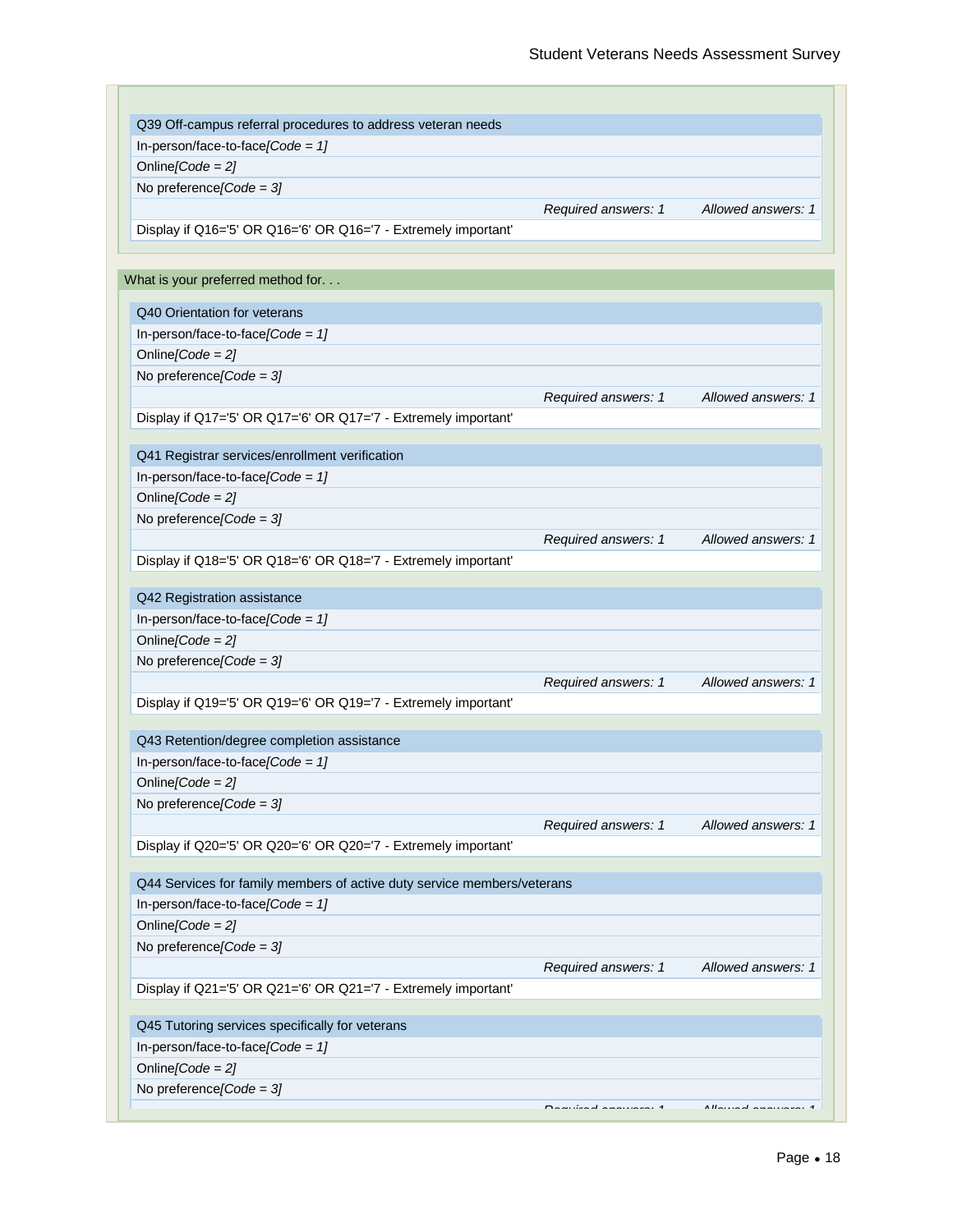

#### Page - 4

| Please indicate your level of satisfaction with the following UA resources/services: |                     |                    |
|--------------------------------------------------------------------------------------|---------------------|--------------------|
|                                                                                      |                     |                    |
| Q48 Academic advising                                                                |                     |                    |
| Very dissatisfied $\text{Code} = 1$                                                  |                     |                    |
| Dissatisfied [Code = $2$ ]                                                           |                     |                    |
| Neutral/Code = $3$ ]                                                                 |                     |                    |
| Satisfied $\text{Code} = 4$                                                          |                     |                    |
| Very satisfied $\text{Code} = 5$                                                     |                     |                    |
| Not applicable/have not used resource [Code = 0] [N/A]                               |                     |                    |
|                                                                                      | Required answers: 1 | Allowed answers: 1 |
|                                                                                      |                     |                    |
| Q49 Career Services                                                                  |                     |                    |
| Very dissatisfied [Code = $1$ ]                                                      |                     |                    |
| Dissatisfied [Code = $2$ ]                                                           |                     |                    |
| Neutral [Code = $3$ ]                                                                |                     |                    |
| Satisfied [Code = $4$ ]                                                              |                     |                    |
| Very satisfied [Code = $5$ ]                                                         |                     |                    |
| Not applicable/have not used resource [Code = 0] [N/A]                               |                     |                    |
|                                                                                      | Required answers: 1 | Allowed answers: 1 |
|                                                                                      |                     |                    |
| Q50 Classes for veterans (SERV)<br>Very dissatisfied [Code = $1$ ]                   |                     |                    |
| Dissatisfied/Code = $21$                                                             |                     |                    |
| Neutral [Code = $3$ ]                                                                |                     |                    |
| Satisfied/Code = $4$ ]                                                               |                     |                    |
| Very satisfied $\text{Code} = 5$                                                     |                     |                    |
| Not applicable/have not used resource [Code = 0] [N/A]                               |                     |                    |
|                                                                                      | Required answers: 1 | Allowed answers: 1 |
|                                                                                      |                     |                    |
| OFA Oscarsibes (se sensore) thereigh Oscarsibes 0 Decek Oscars                       |                     |                    |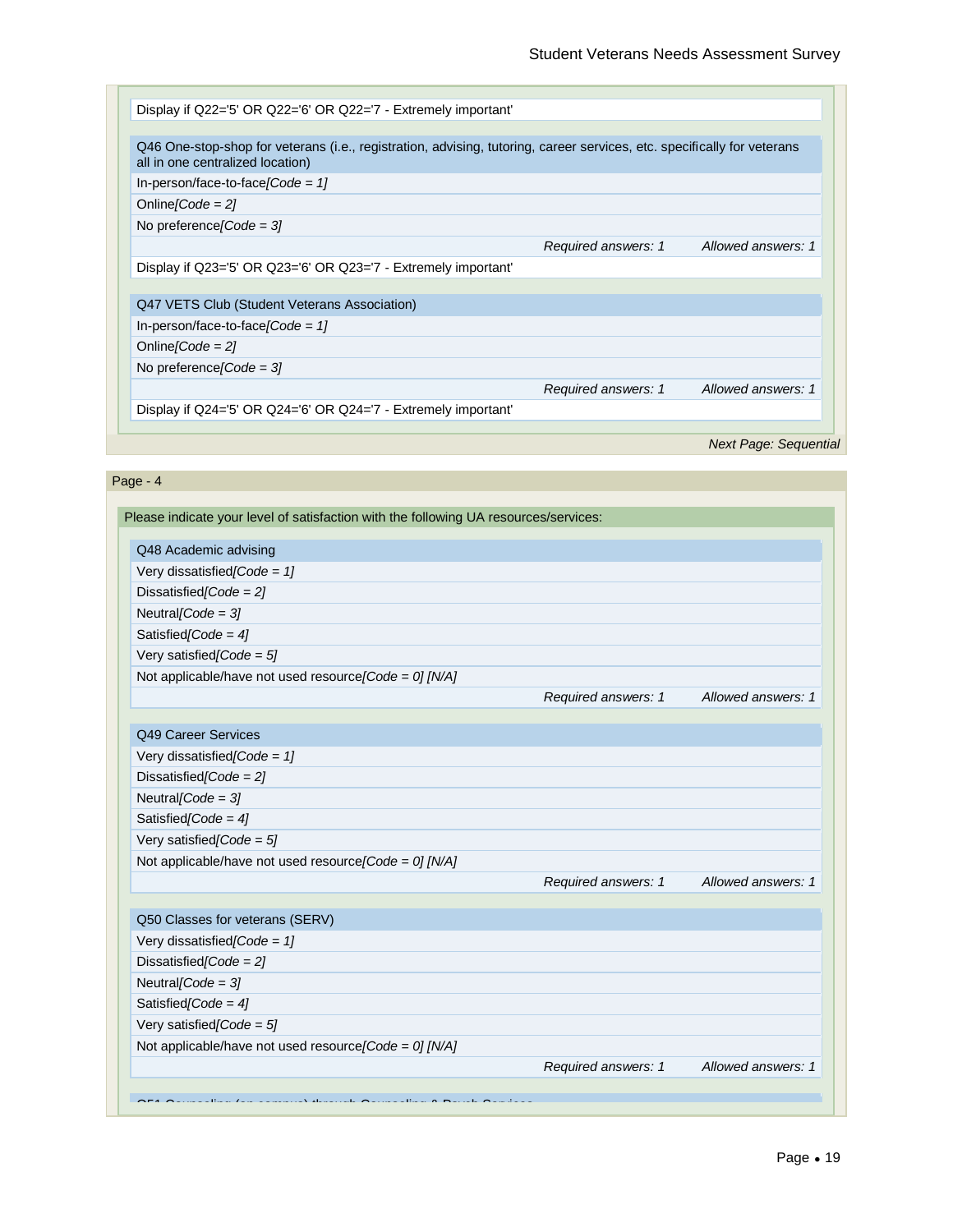| Very dissatisfied [Code = $1$ ]                                                                                                                                                                                                                                                                                                                                                                                                            |                     |                    |
|--------------------------------------------------------------------------------------------------------------------------------------------------------------------------------------------------------------------------------------------------------------------------------------------------------------------------------------------------------------------------------------------------------------------------------------------|---------------------|--------------------|
| Dissatisfied [Code = $2$ ]                                                                                                                                                                                                                                                                                                                                                                                                                 |                     |                    |
| Neutral [Code = $3$ ]                                                                                                                                                                                                                                                                                                                                                                                                                      |                     |                    |
| Satisfied $\text{Code} = 4$                                                                                                                                                                                                                                                                                                                                                                                                                |                     |                    |
| Very satisfied [Code = $5$ ]                                                                                                                                                                                                                                                                                                                                                                                                               |                     |                    |
| Not applicable/have not used resource [Code = 0] [N/A]                                                                                                                                                                                                                                                                                                                                                                                     |                     |                    |
|                                                                                                                                                                                                                                                                                                                                                                                                                                            | Required answers: 1 | Allowed answers: 1 |
|                                                                                                                                                                                                                                                                                                                                                                                                                                            |                     |                    |
| Q52 Disability Resource Center (DRC)                                                                                                                                                                                                                                                                                                                                                                                                       |                     |                    |
| Very dissatisfied [Code = $1$ ]                                                                                                                                                                                                                                                                                                                                                                                                            |                     |                    |
| Dissatisfied [Code = $2$ ]                                                                                                                                                                                                                                                                                                                                                                                                                 |                     |                    |
| Neutral [Code = $3$ ]                                                                                                                                                                                                                                                                                                                                                                                                                      |                     |                    |
| Satisfied [Code = $4$ ]                                                                                                                                                                                                                                                                                                                                                                                                                    |                     |                    |
| Very satisfied [Code = $5$ ]                                                                                                                                                                                                                                                                                                                                                                                                               |                     |                    |
| Not applicable/have not used resource [Code = 0] [N/A]                                                                                                                                                                                                                                                                                                                                                                                     |                     |                    |
|                                                                                                                                                                                                                                                                                                                                                                                                                                            | Required answers: 1 | Allowed answers: 1 |
|                                                                                                                                                                                                                                                                                                                                                                                                                                            |                     |                    |
| Q53 Campus Health Service                                                                                                                                                                                                                                                                                                                                                                                                                  |                     |                    |
| Very dissatisfied [Code = $1$ ]                                                                                                                                                                                                                                                                                                                                                                                                            |                     |                    |
| Dissatisfied [Code = $2$ ]                                                                                                                                                                                                                                                                                                                                                                                                                 |                     |                    |
| Neutral [Code = $3$ ]                                                                                                                                                                                                                                                                                                                                                                                                                      |                     |                    |
| Satisfied [Code = $4$ ]                                                                                                                                                                                                                                                                                                                                                                                                                    |                     |                    |
| Very satisfied [Code = $5$ ]                                                                                                                                                                                                                                                                                                                                                                                                               |                     |                    |
| Not applicable/have not used resource [Code = 0] [N/A]                                                                                                                                                                                                                                                                                                                                                                                     |                     |                    |
|                                                                                                                                                                                                                                                                                                                                                                                                                                            | Required answers: 1 | Allowed answers: 1 |
|                                                                                                                                                                                                                                                                                                                                                                                                                                            |                     |                    |
| Q54 Financial Aid                                                                                                                                                                                                                                                                                                                                                                                                                          |                     |                    |
| Very dissatisfied [Code = $1$ ]                                                                                                                                                                                                                                                                                                                                                                                                            |                     |                    |
| Dissatisfied [Code = $2$ ]                                                                                                                                                                                                                                                                                                                                                                                                                 |                     |                    |
| Neutral [Code = $3$ ]                                                                                                                                                                                                                                                                                                                                                                                                                      |                     |                    |
| Satisfied [Code = $4$ ]                                                                                                                                                                                                                                                                                                                                                                                                                    |                     |                    |
| Very satisfied [Code = $5$ ]                                                                                                                                                                                                                                                                                                                                                                                                               |                     |                    |
| Not applicable/have not used resource [Code = 0] [N/A]                                                                                                                                                                                                                                                                                                                                                                                     |                     |                    |
|                                                                                                                                                                                                                                                                                                                                                                                                                                            | Required answers: 1 | Allowed answers: 1 |
|                                                                                                                                                                                                                                                                                                                                                                                                                                            |                     |                    |
| Q55 Off-campus referral procedures to address veteran needs                                                                                                                                                                                                                                                                                                                                                                                |                     |                    |
| Very dissatisfied [Code = $1$ ]                                                                                                                                                                                                                                                                                                                                                                                                            |                     |                    |
| Dissatisfied/Code = $2$ ]                                                                                                                                                                                                                                                                                                                                                                                                                  |                     |                    |
| Neutral [Code = $3$ ]                                                                                                                                                                                                                                                                                                                                                                                                                      |                     |                    |
| Satisfied [Code = $4$ ]                                                                                                                                                                                                                                                                                                                                                                                                                    |                     |                    |
| Very satisfied [Code = $5$ ]                                                                                                                                                                                                                                                                                                                                                                                                               |                     |                    |
| Not applicable/have not used resource [Code = 0] [N/A]                                                                                                                                                                                                                                                                                                                                                                                     |                     |                    |
|                                                                                                                                                                                                                                                                                                                                                                                                                                            | Required answers: 1 | Allowed answers: 1 |
|                                                                                                                                                                                                                                                                                                                                                                                                                                            |                     |                    |
| Q56 Off-campus housing                                                                                                                                                                                                                                                                                                                                                                                                                     |                     |                    |
| Very dissatisfied [Code = $1$ ]                                                                                                                                                                                                                                                                                                                                                                                                            |                     |                    |
| Dissatisfied [Code = $2$ ]                                                                                                                                                                                                                                                                                                                                                                                                                 |                     |                    |
| Neutral [Code = $3$ ]                                                                                                                                                                                                                                                                                                                                                                                                                      |                     |                    |
| Satisfied [Code = $4$ ]                                                                                                                                                                                                                                                                                                                                                                                                                    |                     |                    |
| $\frac{1}{2} \int_{-\infty}^{\infty} \frac{1}{2} \int_{-\infty}^{\infty} \frac{1}{2} \int_{-\infty}^{\infty} \frac{1}{2} \int_{-\infty}^{\infty} \frac{1}{2} \int_{-\infty}^{\infty} \frac{1}{2} \int_{-\infty}^{\infty} \frac{1}{2} \int_{-\infty}^{\infty} \frac{1}{2} \int_{-\infty}^{\infty} \frac{1}{2} \int_{-\infty}^{\infty} \frac{1}{2} \int_{-\infty}^{\infty} \frac{1}{2} \int_{-\infty}^{\infty} \frac{1}{2} \int_{-\$<br>$-1$ |                     |                    |
|                                                                                                                                                                                                                                                                                                                                                                                                                                            |                     |                    |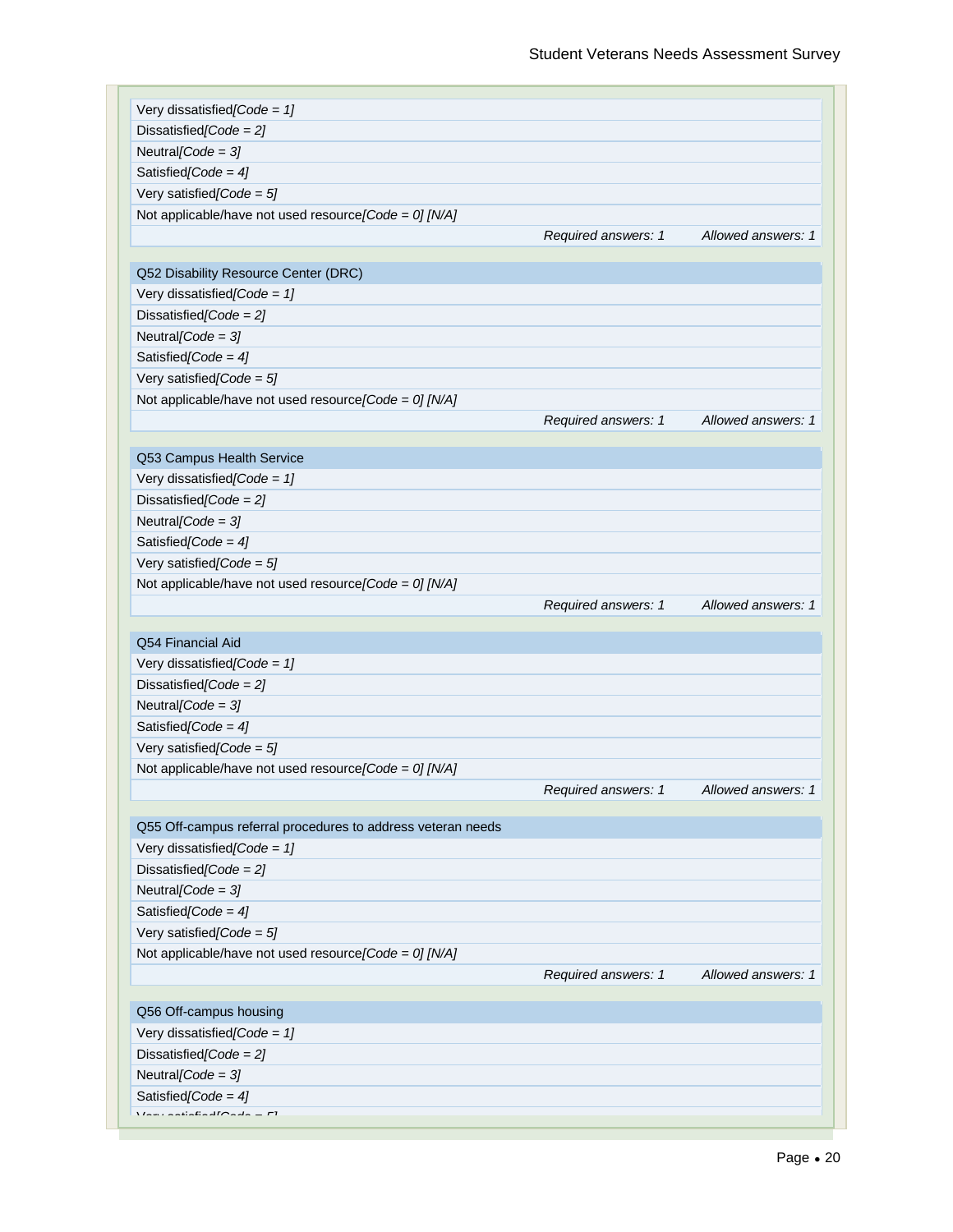| Not applicable/have not used resource [Code = 0] [N/A]                              |                     |                    |
|-------------------------------------------------------------------------------------|---------------------|--------------------|
|                                                                                     | Required answers: 1 | Allowed answers: 1 |
| Please indicate your level of satisfaction with the following UA resources/services |                     |                    |
|                                                                                     |                     |                    |
| Q57 Registrar services/enrollment assistance                                        |                     |                    |
| Very dissatisfied [Code = $1$ ]                                                     |                     |                    |
| Dissatisfied [Code = $2$ ]                                                          |                     |                    |
| Neutral [Code = $3$ ]                                                               |                     |                    |
| Satisfied [Code = $4$ ]                                                             |                     |                    |
| Very satisfied [Code = $5$ ]                                                        |                     |                    |
| Not applicable/have not used resource [Code = 0] [N/A]                              |                     |                    |
|                                                                                     | Required answers: 1 | Allowed answers: 1 |
| Q58 Registrar certification verification                                            |                     |                    |
| Very dissatisfied [Code = $1$ ]                                                     |                     |                    |
| Dissatisfied [Code = $2$ ]                                                          |                     |                    |
| Neutral [Code = $3$ ]                                                               |                     |                    |
| Satisfied/Code = $4$ ]                                                              |                     |                    |
| Very satisfied [Code = $5$ ]                                                        |                     |                    |
| Not applicable/have not used resource [Code = 0] [N/A]                              |                     |                    |
|                                                                                     | Required answers: 1 | Allowed answers: 1 |
|                                                                                     |                     |                    |
| Q59 Think Tank                                                                      |                     |                    |
| Very dissatisfied [Code = $1$ ]                                                     |                     |                    |
| Dissatisfied [Code = $2$ ]                                                          |                     |                    |
| Neutral [Code = $3$ ]                                                               |                     |                    |
| Satisfied [Code = $4$ ]                                                             |                     |                    |
| Very satisfied [Code = $5$ ]                                                        |                     |                    |
| Not applicable/have not used resource [Code = 0] [N/A]                              |                     |                    |
|                                                                                     | Required answers: 1 | Allowed answers: 1 |
|                                                                                     |                     |                    |
| Q60 Transfer Student Services                                                       |                     |                    |
| Very dissatisfied [Code = $1$ ]                                                     |                     |                    |
| Dissatisfied [Code = $2$ ]                                                          |                     |                    |
| Neutral [Code = $3$ ]                                                               |                     |                    |
| Satisfied [Code = $4$ ]                                                             |                     |                    |
| Very satisfied $\text{Code} = 5$                                                    |                     |                    |
| Not applicable/have not used resource [Code = 0] [N/A]                              |                     |                    |
|                                                                                     | Required answers: 1 | Allowed answers: 1 |
|                                                                                     |                     |                    |
| Q61 VETS Center                                                                     |                     |                    |
| Very dissatisfied [Code = $1$ ]                                                     |                     |                    |
| Dissatisfied [Code = $2$ ]                                                          |                     |                    |
| Neutral [Code = $3$ ]                                                               |                     |                    |
| Satisfied [Code = $4$ ]                                                             |                     |                    |
| Very satisfied [Code = $5$ ]                                                        |                     |                    |
| Not applicable/have not used resource [Code = 0] [N/A]                              |                     |                    |
|                                                                                     | Required answers: 1 | Allowed answers: 1 |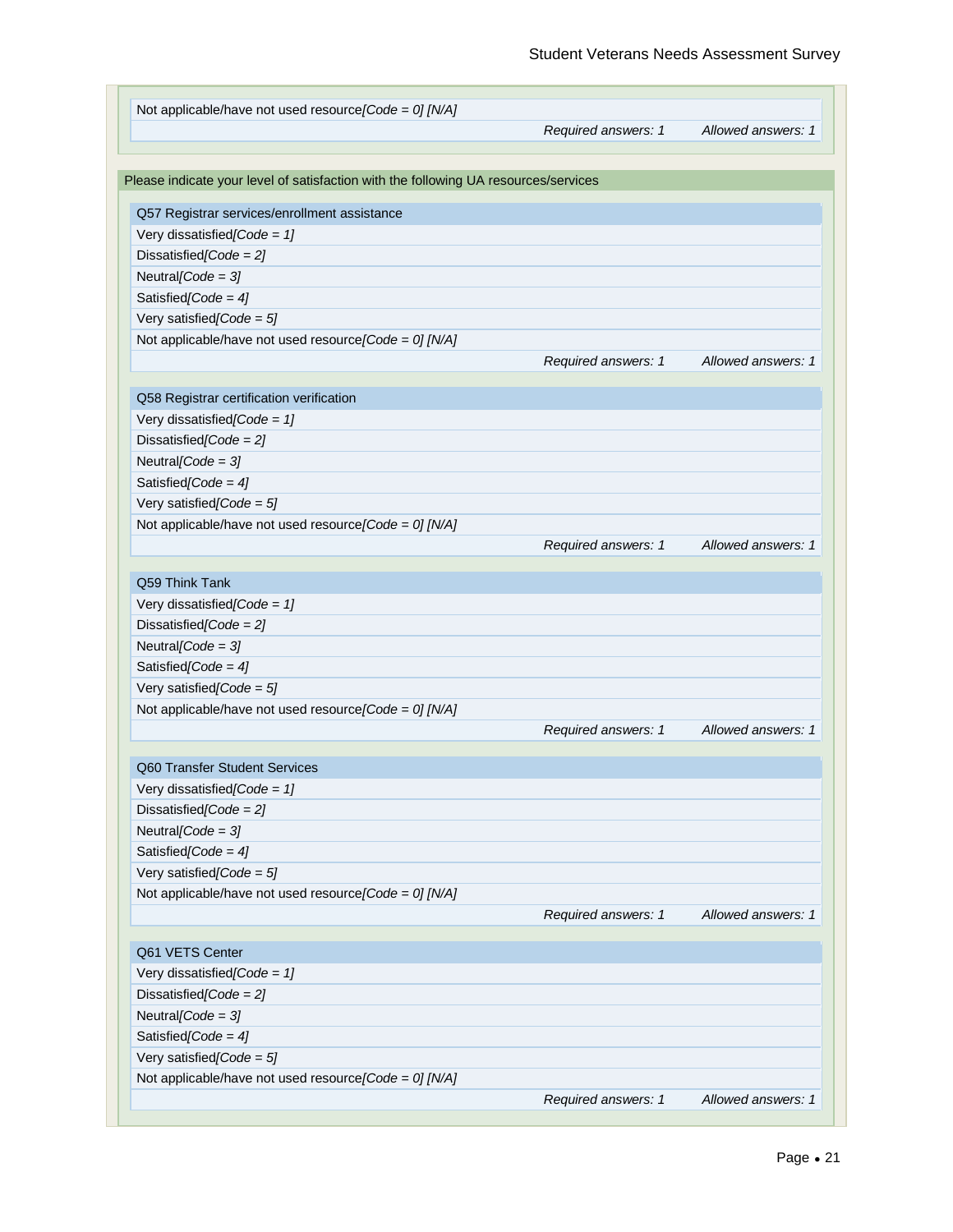| Q62 VETS Club (SVA)                                                                                              |                     |                              |
|------------------------------------------------------------------------------------------------------------------|---------------------|------------------------------|
| Very dissatisfied [Code = $1$ ]                                                                                  |                     |                              |
| Dissatisfied [Code = $2$ ]                                                                                       |                     |                              |
| Neutral [Code = $3$ ]                                                                                            |                     |                              |
| Satisfied [Code = $4$ ]                                                                                          |                     |                              |
| Very satisfied [Code = $5$ ]                                                                                     |                     |                              |
| Not applicable/have not used resource [Code = 0] [N/A]                                                           |                     |                              |
|                                                                                                                  | Required answers: 1 | Allowed answers: 1           |
|                                                                                                                  |                     |                              |
|                                                                                                                  |                     |                              |
| Q63 Have you been deployed during your college career at the University of Arizona?                              |                     |                              |
| Yes[Code = $1$ ]                                                                                                 |                     |                              |
| $No[Code = 2]$                                                                                                   |                     |                              |
|                                                                                                                  | Required answers: 1 | Allowed answers: 1           |
|                                                                                                                  |                     | <b>Next Page: Sequential</b> |
|                                                                                                                  |                     |                              |
| Page - 5                                                                                                         |                     |                              |
|                                                                                                                  |                     |                              |
| Q64 To what extent was the University of Arizona helpful or supportive when you were called away for deployment? |                     |                              |
| 1 - Not at all helpful [Code = $1$ ]                                                                             |                     |                              |
| $2[Code = 2]$                                                                                                    |                     |                              |
| $3$ [Code = $3$ ]                                                                                                |                     |                              |
| $4[Code = 4]$                                                                                                    |                     |                              |
| 5 - Extremely helpful $[Code = 5]$                                                                               |                     |                              |
|                                                                                                                  | Required answers: 1 | Allowed answers: 1           |
| Display if Q63='Yes'                                                                                             |                     |                              |
|                                                                                                                  |                     |                              |
| Q65 Please explain your above response:                                                                          |                     |                              |
| $[Code = 1]$ [Textbox]                                                                                           |                     |                              |
|                                                                                                                  | Required answers: 0 | Allowed answers: 1           |
| Display if Q63='Yes'                                                                                             |                     |                              |
|                                                                                                                  |                     |                              |
| Q66 To what extent was the University of Arizona helpful or supportive when you returned from your deployment?   |                     |                              |
| 1 - Not at all helpful $[Code = 1]$                                                                              |                     |                              |
| $2[Code = 2]$                                                                                                    |                     |                              |
| $3[Code = 3]$                                                                                                    |                     |                              |
| $4[Code = 4]$                                                                                                    |                     |                              |
| 5 - Extremely helpful[Code = $5$ ]                                                                               |                     |                              |
|                                                                                                                  | Required answers: 1 | Allowed answers: 1           |
| Display if Q63='Yes'                                                                                             |                     |                              |
|                                                                                                                  |                     |                              |
| Q67 Please explain your above response:                                                                          |                     |                              |
| $[Code = 1]$ $[Textbox]$                                                                                         |                     |                              |
|                                                                                                                  | Required answers: 0 | Allowed answers: 1           |
| Display if Q63='Yes'                                                                                             |                     |                              |
|                                                                                                                  |                     |                              |
| Q68 Have you experienced a point in your career at UA when you thought you might have to leave the UA?           |                     |                              |
| Yes[Code = $1$ ]                                                                                                 |                     |                              |
| $No[Code = 2]$                                                                                                   |                     |                              |
|                                                                                                                  |                     |                              |
|                                                                                                                  | Required answers: 1 | Allowed answers: 1           |
| Display if Q63='No'                                                                                              |                     |                              |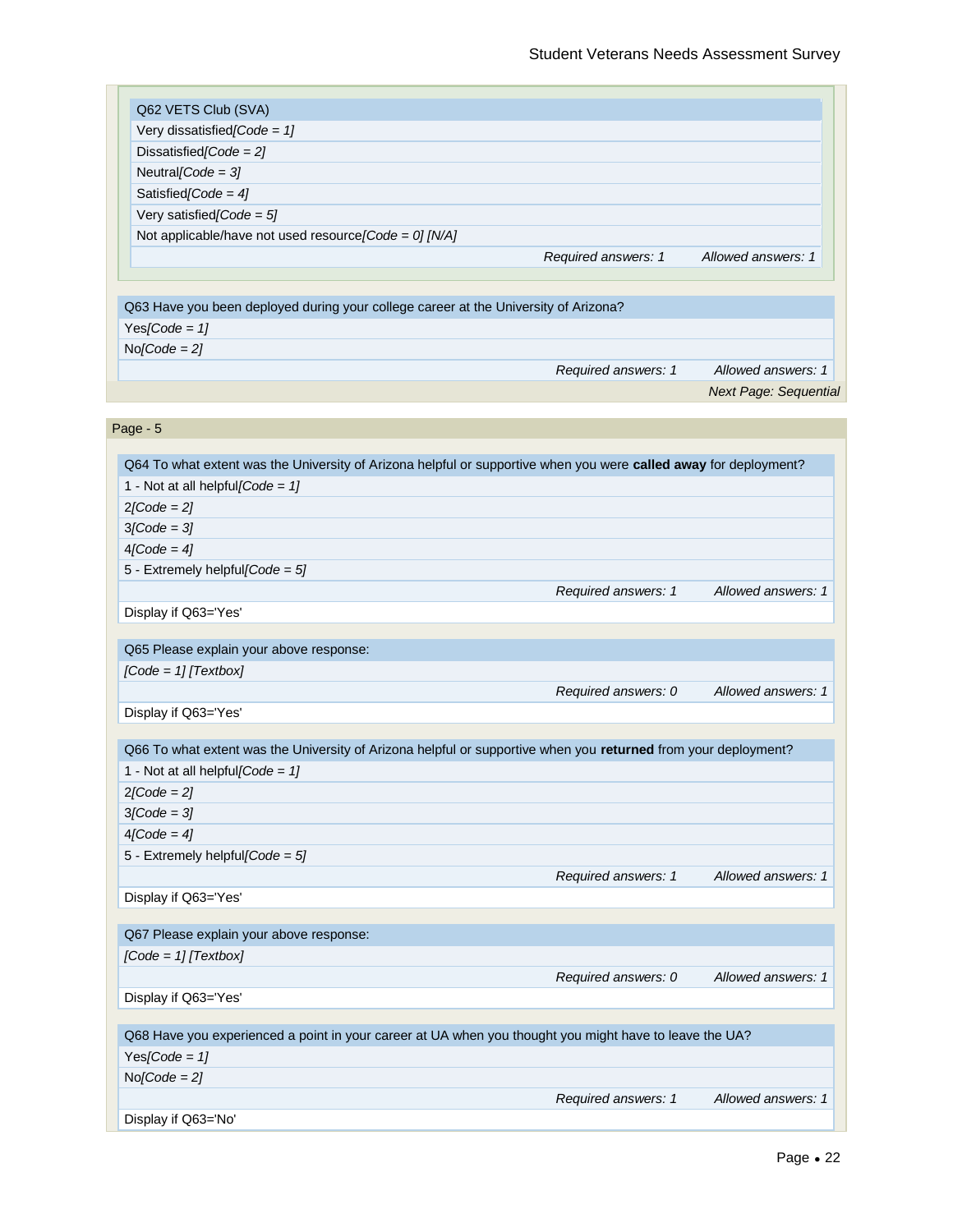|                                                                                                                                     |                     | <b>Next Page: Sequential</b> |
|-------------------------------------------------------------------------------------------------------------------------------------|---------------------|------------------------------|
| Page - 6                                                                                                                            |                     |                              |
| Q69 Please describe what circumstances led to you thinking you might have to leave UA:                                              |                     |                              |
| $[Code = 1]$ [Textbox]                                                                                                              |                     |                              |
|                                                                                                                                     |                     | Allowed answers: 1           |
| Display if Q68='Yes'                                                                                                                | Required answers: 0 |                              |
|                                                                                                                                     |                     |                              |
| Q70 What factors contributed to you staying?                                                                                        |                     |                              |
| $[Code = 1]$ $[Textbox]$                                                                                                            |                     |                              |
|                                                                                                                                     | Required answers: 0 | Allowed answers: 1           |
| Display if Q68='Yes'                                                                                                                |                     |                              |
|                                                                                                                                     |                     |                              |
| Q71 Have you ever had a withdrawal from UA for a non-deployment reason and then re-enrolled after a break of a<br>semester or more? |                     |                              |
| Yes[Code = $1$ ]                                                                                                                    |                     |                              |
| $No[Code = 2]$                                                                                                                      |                     |                              |
|                                                                                                                                     | Required answers: 1 | Allowed answers: 1           |
|                                                                                                                                     |                     | <b>Next Page: Sequential</b> |
|                                                                                                                                     |                     |                              |
| Page - 7                                                                                                                            |                     |                              |
| Q72 Please describe what circumstances caused your withdrawal from UA:                                                              |                     |                              |
| $[Code = 1]$ [Textbox]                                                                                                              |                     |                              |
|                                                                                                                                     | Required answers: 0 | Allowed answers: 1           |
| Display if Q71='Yes'                                                                                                                |                     |                              |
|                                                                                                                                     |                     |                              |
| Q73 Please indicate your level of agreement with the following statement:                                                           |                     |                              |
|                                                                                                                                     |                     |                              |
| My transition to college has been made easier by the assistance provided to me by UA.<br>Strongly disagree [Code = $1$ ]            |                     |                              |
| Disagree [Code = $2$ ]                                                                                                              |                     |                              |
| Neutral [Code = $3$ ]                                                                                                               |                     |                              |
| Agree[Code = $4$ ]                                                                                                                  |                     |                              |
| Strongly agree[Code = 5]                                                                                                            |                     |                              |
|                                                                                                                                     | Required answers: 1 | Allowed answers: 1           |
|                                                                                                                                     |                     |                              |
| Q74 Please describe any positive experiences you had during your transition to UA:                                                  |                     |                              |
| $[Code = 1]$ $[Textbox]$                                                                                                            |                     |                              |
|                                                                                                                                     | Required answers: 0 | Allowed answers: 1           |
|                                                                                                                                     |                     |                              |
| Q75 Please describe any challenges you experienced in your transition to UA:                                                        |                     |                              |
| $[Code = 1]$ [Textbox]                                                                                                              |                     |                              |
|                                                                                                                                     | Required answers: 0 | Allowed answers: 1           |
| Please indicate your level of agreement with the following statement:                                                               |                     |                              |
|                                                                                                                                     |                     |                              |
| Q76 I know where to go on campus if I have questions regarding veterans'services.                                                   |                     |                              |
| Strongly disagree [Code = $1$ ]                                                                                                     |                     |                              |
| Disagree [Code = $2$ ]                                                                                                              |                     |                              |
| Neutral [Code = $3$ ]                                                                                                               |                     |                              |
| $A = -1$<br>$\overline{1}$                                                                                                          |                     |                              |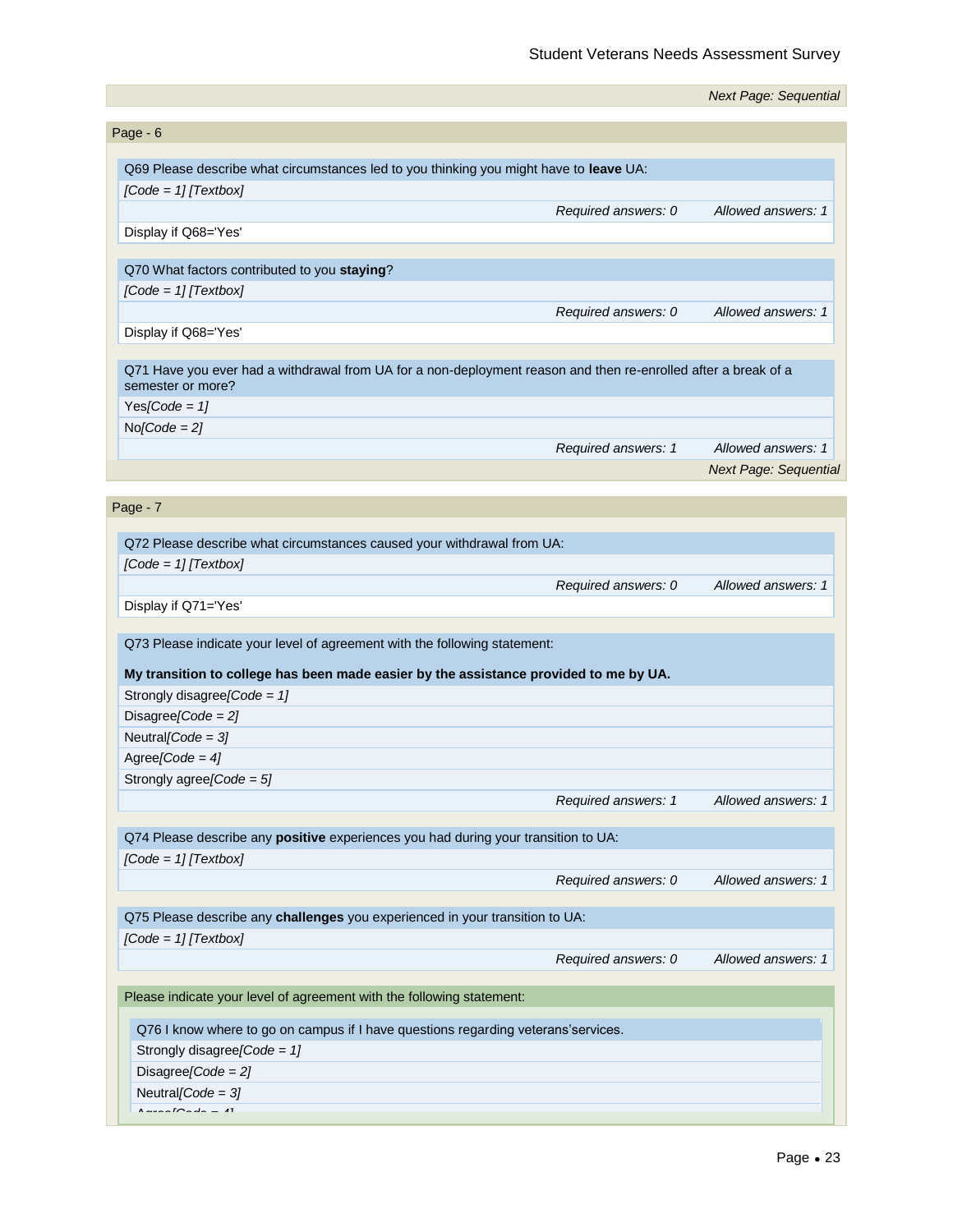| Required answers: 1                                                      | Allowed answers: 1                                                                                                                                                                                          |
|--------------------------------------------------------------------------|-------------------------------------------------------------------------------------------------------------------------------------------------------------------------------------------------------------|
|                                                                          |                                                                                                                                                                                                             |
|                                                                          |                                                                                                                                                                                                             |
|                                                                          |                                                                                                                                                                                                             |
|                                                                          |                                                                                                                                                                                                             |
|                                                                          |                                                                                                                                                                                                             |
|                                                                          |                                                                                                                                                                                                             |
|                                                                          |                                                                                                                                                                                                             |
|                                                                          |                                                                                                                                                                                                             |
| Required answers: 1                                                      | Allowed answers: 1                                                                                                                                                                                          |
|                                                                          |                                                                                                                                                                                                             |
|                                                                          |                                                                                                                                                                                                             |
|                                                                          |                                                                                                                                                                                                             |
|                                                                          |                                                                                                                                                                                                             |
|                                                                          | Allowed answers: 1                                                                                                                                                                                          |
|                                                                          |                                                                                                                                                                                                             |
| enhance your experience as a student veteran/family member of a veteran: |                                                                                                                                                                                                             |
|                                                                          |                                                                                                                                                                                                             |
|                                                                          |                                                                                                                                                                                                             |
|                                                                          |                                                                                                                                                                                                             |
|                                                                          | Allowed answers: 3                                                                                                                                                                                          |
|                                                                          | <b>Next Page: Sequential</b>                                                                                                                                                                                |
|                                                                          |                                                                                                                                                                                                             |
|                                                                          |                                                                                                                                                                                                             |
|                                                                          |                                                                                                                                                                                                             |
|                                                                          |                                                                                                                                                                                                             |
|                                                                          |                                                                                                                                                                                                             |
|                                                                          |                                                                                                                                                                                                             |
|                                                                          | Allowed answers: 1                                                                                                                                                                                          |
|                                                                          |                                                                                                                                                                                                             |
|                                                                          | <b>Next Page: Sequential</b>                                                                                                                                                                                |
|                                                                          |                                                                                                                                                                                                             |
|                                                                          |                                                                                                                                                                                                             |
|                                                                          |                                                                                                                                                                                                             |
|                                                                          |                                                                                                                                                                                                             |
|                                                                          |                                                                                                                                                                                                             |
|                                                                          |                                                                                                                                                                                                             |
|                                                                          |                                                                                                                                                                                                             |
|                                                                          | Allowed answers: 1                                                                                                                                                                                          |
|                                                                          |                                                                                                                                                                                                             |
|                                                                          |                                                                                                                                                                                                             |
|                                                                          |                                                                                                                                                                                                             |
|                                                                          |                                                                                                                                                                                                             |
|                                                                          |                                                                                                                                                                                                             |
|                                                                          |                                                                                                                                                                                                             |
|                                                                          |                                                                                                                                                                                                             |
|                                                                          |                                                                                                                                                                                                             |
|                                                                          |                                                                                                                                                                                                             |
| Required answers: 1                                                      | Allowed answers: 1                                                                                                                                                                                          |
|                                                                          | Required answers: 0<br>Q79 Please provide 3 - 5 recommendations that you think UA could implement that would better meet your needs or<br>Required answers: 0<br>Required answers: 1<br>Required answers: 1 |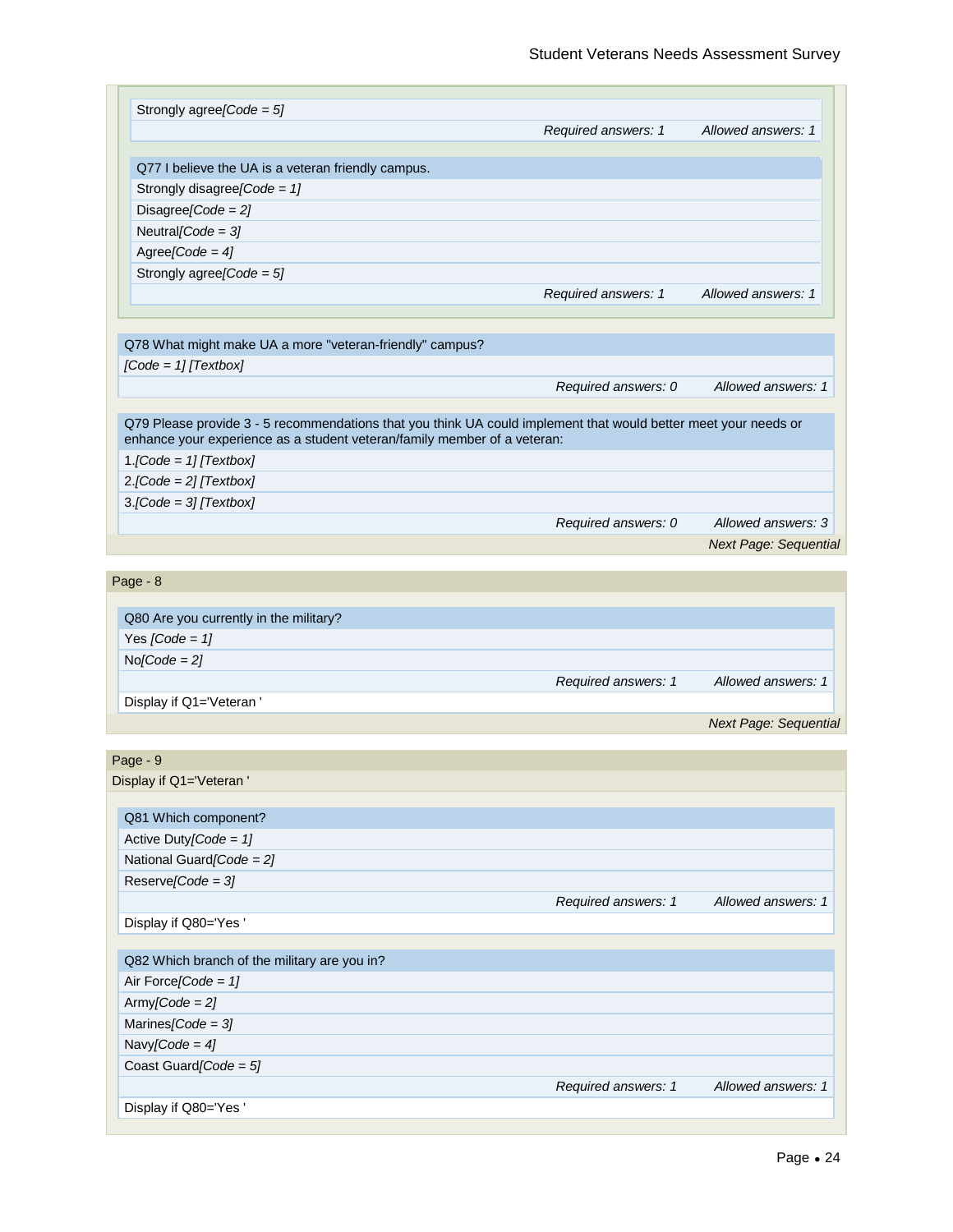| Q83 What are you currently?                                                    |                     |                                          |
|--------------------------------------------------------------------------------|---------------------|------------------------------------------|
| Discharged [Code = $1$ ]                                                       |                     |                                          |
| $Retired[Code = 2]$                                                            |                     |                                          |
|                                                                                | Required answers: 1 | Allowed answers: 1                       |
| Display if Q80='No'                                                            |                     |                                          |
|                                                                                |                     |                                          |
| Q84 From which component were you discharged or retired?                       |                     |                                          |
| Active Duty[Code = $1$ ]                                                       |                     |                                          |
| National Guard[Code = 2]                                                       |                     |                                          |
| $Reserve[Code = 3]$                                                            |                     |                                          |
|                                                                                | Required answers: 1 | Allowed answers: 1                       |
| Display if Q80='No'                                                            |                     |                                          |
| Q85 Which branch of the military were you in?                                  |                     |                                          |
| Air Force [Code = $1$ ]                                                        |                     |                                          |
| $Army[Code = 2]$                                                               |                     |                                          |
| Marines [Code = $3$ ]                                                          |                     |                                          |
| Navy[Code = $4$ ]                                                              |                     |                                          |
| Coast Guard [Code = $5$ ]                                                      |                     |                                          |
|                                                                                | Required answers: 1 | Allowed answers: 1                       |
| Display if Q80='No'                                                            |                     |                                          |
|                                                                                |                     | Next Page: Sequential                    |
|                                                                                |                     |                                          |
| Page - 10                                                                      |                     |                                          |
| Display if Q1='Veteran'                                                        |                     |                                          |
|                                                                                |                     |                                          |
|                                                                                |                     |                                          |
| Q86 Have you served in a combat zone?                                          |                     |                                          |
| Yes $[Code = 1]$                                                               |                     |                                          |
| $No[Code = 2]$                                                                 |                     |                                          |
|                                                                                | Required answers: 1 |                                          |
|                                                                                |                     |                                          |
| Q87 Please check if you served in any of the following: (check all that apply) |                     |                                          |
| Operation Iraqi Freedom [Code = 1]                                             |                     |                                          |
| Operation Enduring Freedom - Afghanistan (OEF-A)[Code = 2]                     |                     |                                          |
| Operation Noble Eagle (ONE)[Code = 3]                                          |                     |                                          |
| Operation Desert Storm [Code = 4]                                              |                     |                                          |
| Vietnam War[Code = $5$ ]                                                       |                     |                                          |
| Korean War[Code = $6$ ]                                                        |                     |                                          |
| Peace Keeping Mission abroad [Code = 7]                                        |                     |                                          |
| Other (please specify)[Code = 8] [Textbox]                                     |                     |                                          |
|                                                                                | Required answers: 1 |                                          |
|                                                                                |                     |                                          |
|                                                                                |                     |                                          |
| Q88 How many times have you been deployed?<br>$1[Code = 1]$                    |                     |                                          |
| $2[Code = 2]$                                                                  |                     |                                          |
| $3[Code = 3]$                                                                  |                     |                                          |
| $4[Code = 4]$                                                                  |                     |                                          |
| $5[Code = 5]$                                                                  |                     |                                          |
| $6[Code = 6]$<br>$7[Code = 7]$                                                 |                     | Allowed answers: 1<br>Allowed answers: 8 |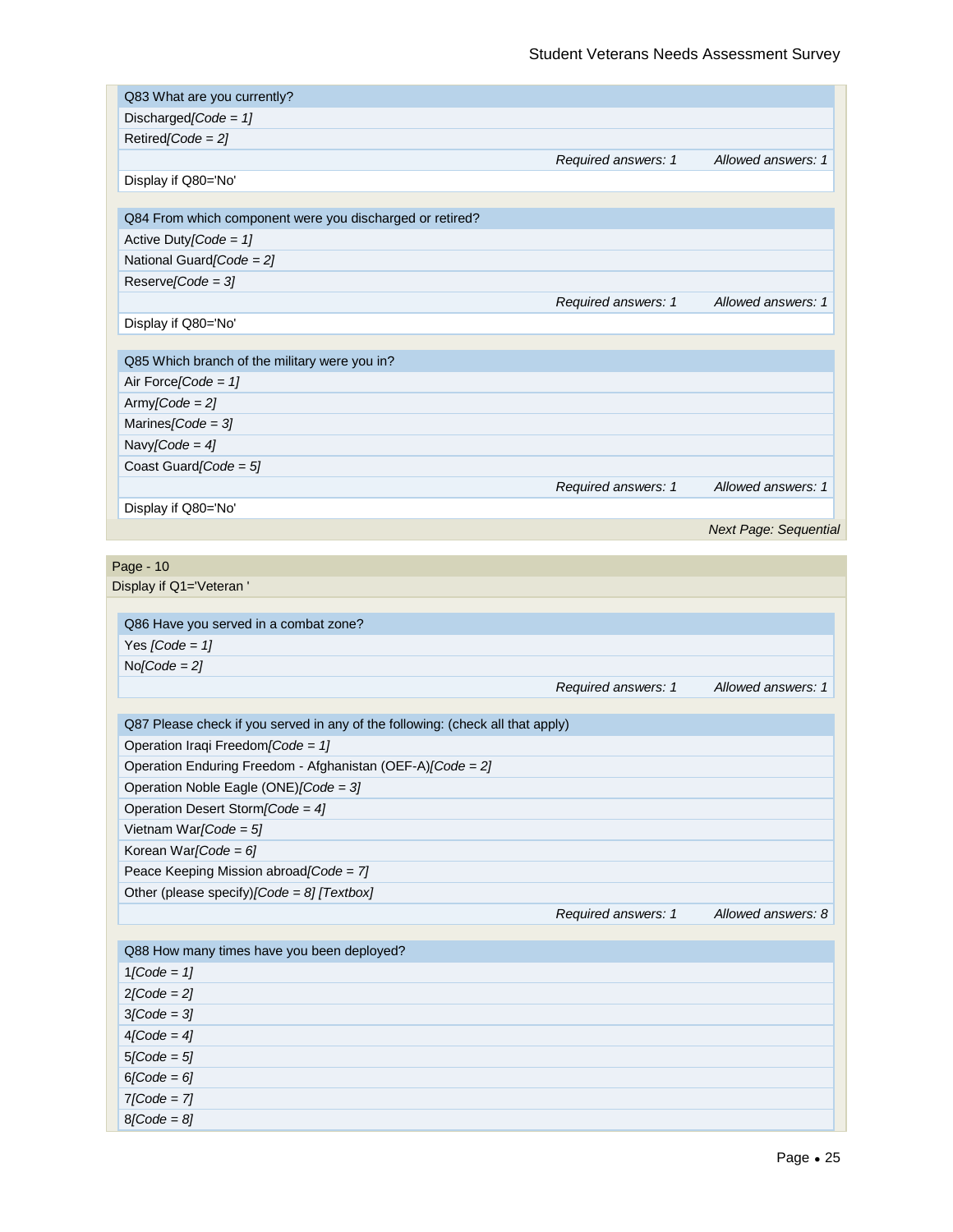| $9[Code = 9]$                                                                                                             |                     |                              |
|---------------------------------------------------------------------------------------------------------------------------|---------------------|------------------------------|
| $10[Code = 10]$                                                                                                           |                     |                              |
| $11[Code = 11]$                                                                                                           |                     |                              |
| $12[Code = 12]$                                                                                                           |                     |                              |
| $13[Code = 13]$                                                                                                           |                     |                              |
| $14[Code = 14]$                                                                                                           |                     |                              |
| $15[Code = 15]$                                                                                                           |                     |                              |
| $16[Code = 16]$                                                                                                           |                     |                              |
| $17[Code = 17]$                                                                                                           |                     |                              |
| $18[Code = 18]$                                                                                                           |                     |                              |
| $19[Code = 19]$                                                                                                           |                     |                              |
| $20[Code = 20]$                                                                                                           |                     |                              |
| $21[Code = 21]$                                                                                                           |                     |                              |
| $22[Code = 22]$                                                                                                           |                     |                              |
| $23[Code = 23]$                                                                                                           |                     |                              |
| $24[Code = 24]$                                                                                                           |                     |                              |
| $25[Code = 25]$                                                                                                           |                     |                              |
| $26[Code = 26]$                                                                                                           |                     |                              |
| $27$ [Code = 27]                                                                                                          |                     |                              |
| $28[Code = 28]$                                                                                                           |                     |                              |
| $29[Code = 29]$                                                                                                           |                     |                              |
| $30[Code = 30]$                                                                                                           |                     |                              |
|                                                                                                                           | Required answers: 1 | Allowed answers: 1           |
| Q89 Please estimate the total amount of time in years/months that you have been deployed: (Please enter whole<br>numbers) |                     |                              |
| Years: [Code = 1] [Textbox - Numeric]                                                                                     |                     |                              |
| Months: $[Code = 2]$ [Textbox - Numeric]                                                                                  |                     |                              |
|                                                                                                                           | Required answers: 0 | Allowed answers: 2           |
|                                                                                                                           |                     |                              |
| Q90 Were you wounded or injured (physical and/or non-physical) during any of your deployments?                            |                     |                              |
| Yes[Code = $1$ ]                                                                                                          |                     |                              |
| $No/Code = 2$                                                                                                             |                     |                              |
|                                                                                                                           | Required answers: 1 | Allowed answers: 1           |
|                                                                                                                           |                     | <b>Next Page: Sequential</b> |
| Page - 11                                                                                                                 |                     |                              |
|                                                                                                                           |                     |                              |
| Q91 Please list/explain your diagnosis due to being wounded or injured during any of your deployments:                    |                     |                              |
| $[Code = 1]$ $[Textbox]$                                                                                                  |                     |                              |
|                                                                                                                           | Required answers: 0 | Allowed answers: 1           |
| Display if Q90='Yes' OR Q1='Veteran'                                                                                      |                     |                              |
|                                                                                                                           |                     |                              |

Q92 What are your current living arrangements?

Residence hall*[Code = 1]*  Off-campus rental*[Code = 2]* 

Own home*[Code = 3]* 

Parent's home*[Code = 4]* 

Other (please specify)*[Code = 5] [Textbox]*

*Required answers: 1 Allowed answers: 1*

*Next Page: Sequential*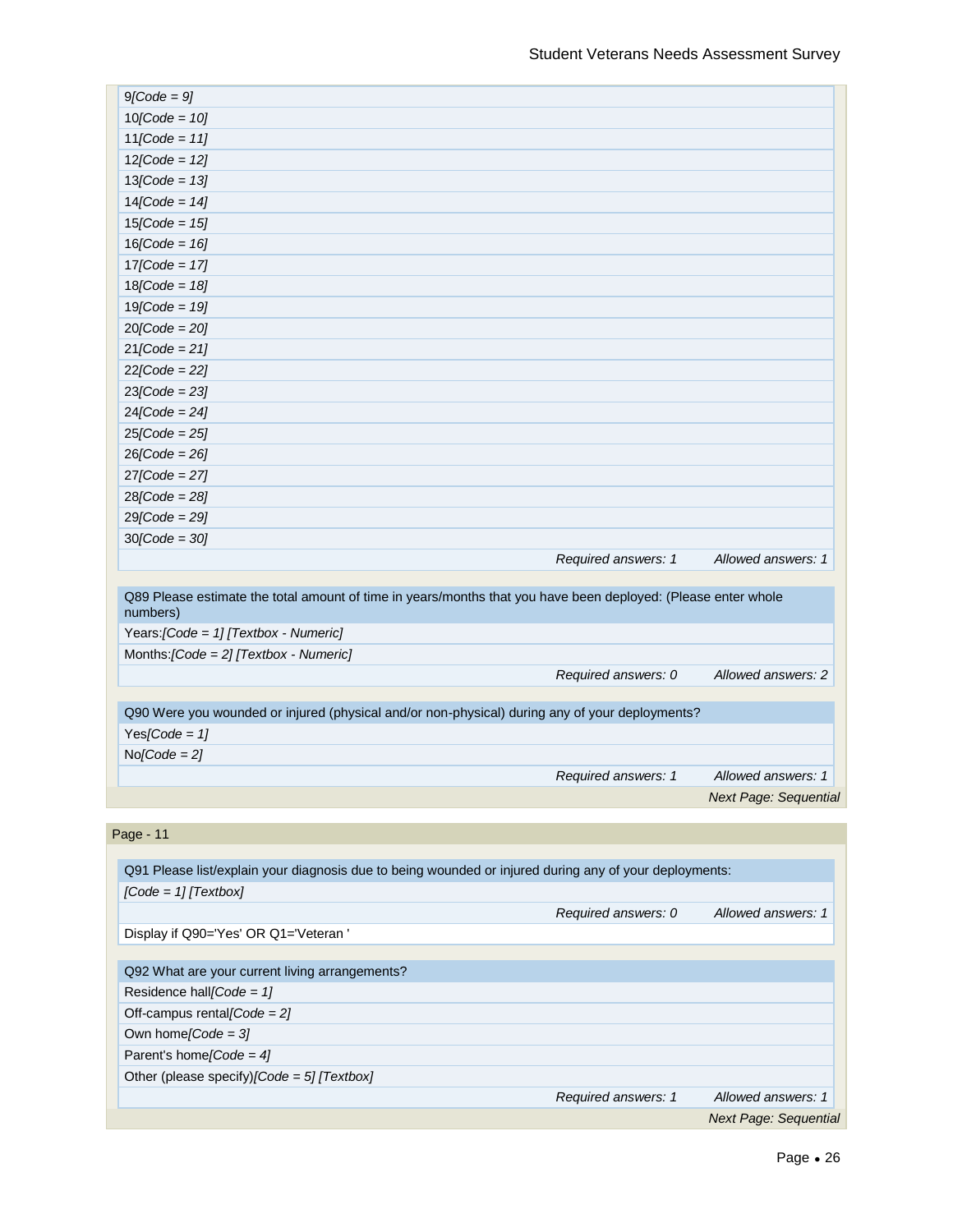| Page - 12                                   |                     |                              |
|---------------------------------------------|---------------------|------------------------------|
|                                             |                     |                              |
| Q93 How far do you live from campus?        |                     |                              |
| Less than 2 miles from campus [Code = $1$ ] |                     |                              |
| 2 - 5 miles from campus [Code = $2$ ]       |                     |                              |
| More than 5 miles from campus $[Code = 3]$  |                     |                              |
|                                             | Required answers: 1 | Allowed answers: 1           |
| Display if NOT Q92='Residence hall'         |                     |                              |
|                                             |                     |                              |
| Q94 What is your marital status?            |                     |                              |
| Single [Code = $1$ ]                        |                     |                              |
| Married $[Code = 2]$                        |                     |                              |
| Separated [Code = $3$ ]                     |                     |                              |
| Divorced [Code = $4$ ]                      |                     |                              |
| Widowed/Code = $5$ ]                        |                     |                              |
| Living with partner [Code = $6$ ]           |                     |                              |
|                                             | Required answers: 1 | Allowed answers: 1           |
|                                             |                     |                              |
| Q95 Do you have children?                   |                     |                              |
| Yes[Code = $1$ ]                            |                     |                              |
| $No[Code = 2]$                              |                     |                              |
|                                             | Required answers: 1 | Allowed answers: 1           |
|                                             |                     | <b>Next Page: Sequential</b> |

| Page - 13                                                     |                     |                              |
|---------------------------------------------------------------|---------------------|------------------------------|
|                                                               |                     |                              |
| Q96 How many children are currently living in your household? |                     |                              |
| $1[Code = 1]$                                                 |                     |                              |
| $2[Code = 2]$                                                 |                     |                              |
| $3[Code = 3]$                                                 |                     |                              |
| $4[Code = 4]$                                                 |                     |                              |
| $5[Code = 5]$                                                 |                     |                              |
| $6[Code = 6]$                                                 |                     |                              |
| $7[Code = 7]$                                                 |                     |                              |
| $8[Code = 8]$                                                 |                     |                              |
| $9[Code = 9]$                                                 |                     |                              |
| $10[Code = 10]$                                               |                     |                              |
|                                                               | Required answers: 1 | Allowed answers: 1           |
| Display if Q95='Yes'                                          |                     |                              |
|                                                               |                     |                              |
| Q97 How many hours each week are you employed?                |                     |                              |
| 20 hours or more each week [Code = $1$ ]                      |                     |                              |
| Less than 20 hours each week [Code = $2$ ]                    |                     |                              |
| I am not employed. [Code = $3$ ]                              |                     |                              |
|                                                               | Required answers: 1 | Allowed answers: 1           |
|                                                               |                     | <b>Next Page: Sequential</b> |
|                                                               |                     |                              |
| Page - 14                                                     |                     |                              |

Q98 Where do you currently work? On campus*[Code = 1]*  Off campus*[Code = 2]*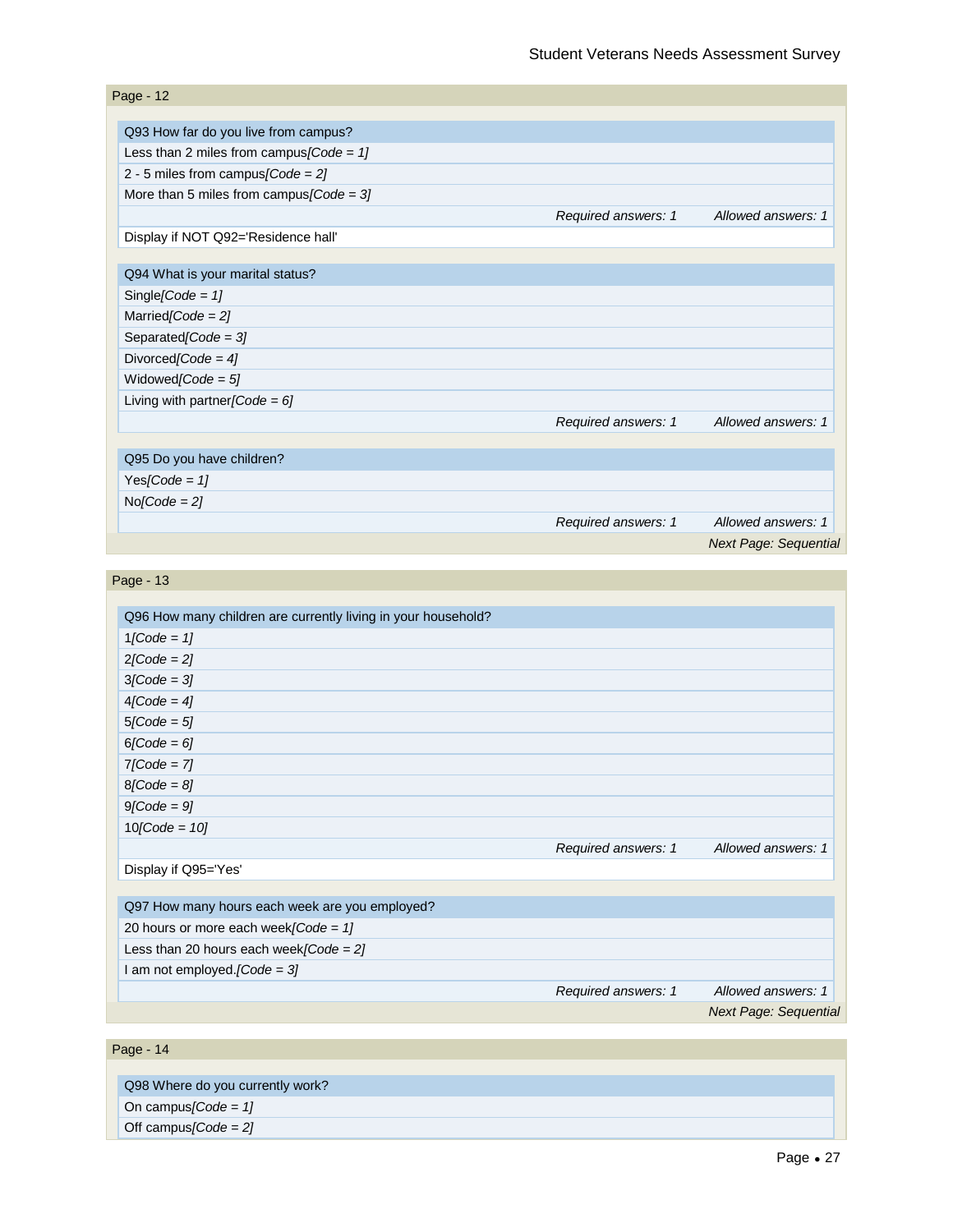| $Both/Code = 31$                                                                          |                     |                              |
|-------------------------------------------------------------------------------------------|---------------------|------------------------------|
|                                                                                           | Required answers: 1 | Allowed answers: 1           |
| Display if Q97='20 hours or more each week' OR Q97='Less than 20 hours each week'         |                     |                              |
|                                                                                           |                     |                              |
| Q99 What are your sources of funding for the university education? (Check all that apply) |                     |                              |
| Employment [Code = $1$ ]                                                                  |                     |                              |
| Family resources/support/ $Code = 21$                                                     |                     |                              |
| Loans/Code = $31$                                                                         |                     |                              |
| Grants/Code = $41$                                                                        |                     |                              |
| Scholarships/Code = $5$ ]                                                                 |                     |                              |
| VA educational benefits (including GI Bill benefits) $[Code = 6]$                         |                     |                              |
| Military tuition assistance (from the Department of Defense) $\text{Code} = 71$           |                     |                              |
|                                                                                           | Required answers: 1 | Allowed answers: 7           |
|                                                                                           |                     | <b>Next Page: Sequential</b> |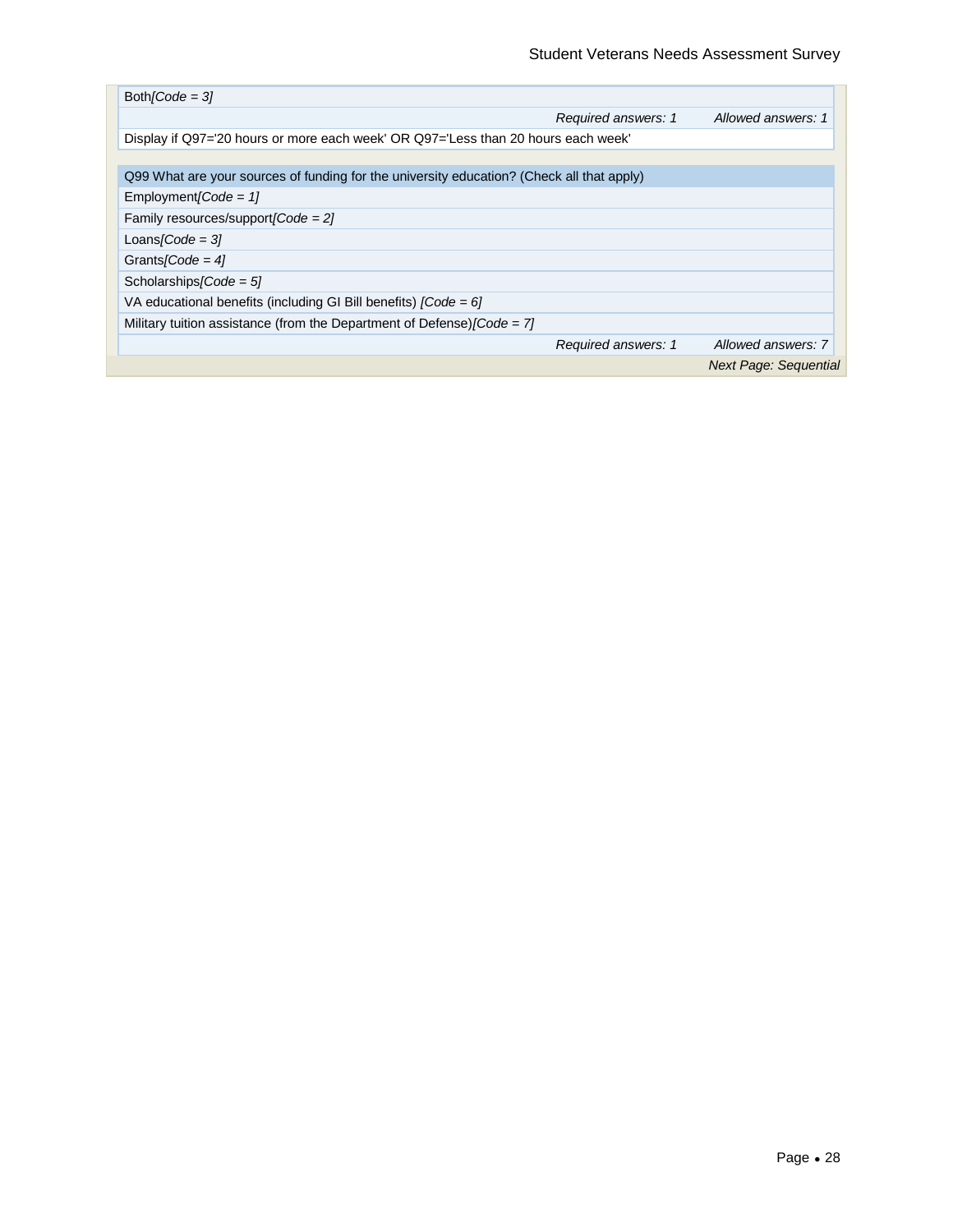# **Appendix B: Invitation and Reminder Emails**

#### Invitation email sent on March 22, 2012:

| From:    | Cody Nicholls, Veteran Education and Transition Services |
|----------|----------------------------------------------------------|
| Subject: | <b>Student Veteran Survey</b>                            |
| Reply:   | rcn1@email.arizona.edu                                   |

Dear University of Arizona Veterans and Family Members,

The University of Arizona is committed to providing the best experience possible for those who have served our country and for their family members who are enrolled at the University of Arizona. Beginning this year, we will conduct an annual survey to determine how we can better serve you.

This inaugural survey should take 10-15 minutes to complete. Your feedback is very important to us and we ask that you take the time to help us improve your experience at UA. All of your responses will remain completely confidential and any reporting of the survey data will be done in aggregate form.

To access the survey please click [here.](http://www.studentvoice.com/p/?uuid=187d6ceecc1c4b85974a7ed9d921f737&p=1) If the survey does not open automatically, please copy and paste the following link to your internet browser's address bar:

http://www.studentvoice.com/p/?uuid=187d6ceecc1c4b85974a7ed9d921f737&p=1

Thank you for your service to our nation.

Sincerely,

Chrissy Lieberman Associate Dean of Students The University of Arizona

Cody Nicholls Interim Director, Veteran Education and Transition Services The University of Arizona

#### Reminder email sent on March 23 and March 28, 2012:

| From:    | Cody Nicholls, Veteran Education and Transition Services |
|----------|----------------------------------------------------------|
| Subject: | <b>Student Veteran Survey</b>                            |
| Reply:   | rcn1@email.arizona.edu                                   |

Dear University of Arizona Veterans and Family Members,

**This is a reminder to complete the inaugural Student Veteran Survey which was created to determine how we can better serve you.** The University of Arizona is committed to providing the best experience possible for those who have served our country and for their family members who are enrolled at the University of Arizona.

The survey should take 10-15 minutes to complete. Your feedback is very important to us and we ask that you take the time to help us improve your experience at UA. All of your responses will remain completely confidential and any reporting of the survey data will be done in aggregate form.

To access the survey please click [here.](http://www.studentvoice.com/p/?uuid=187d6ceecc1c4b85974a7ed9d921f737&p=1) If the survey does not open automatically, please copy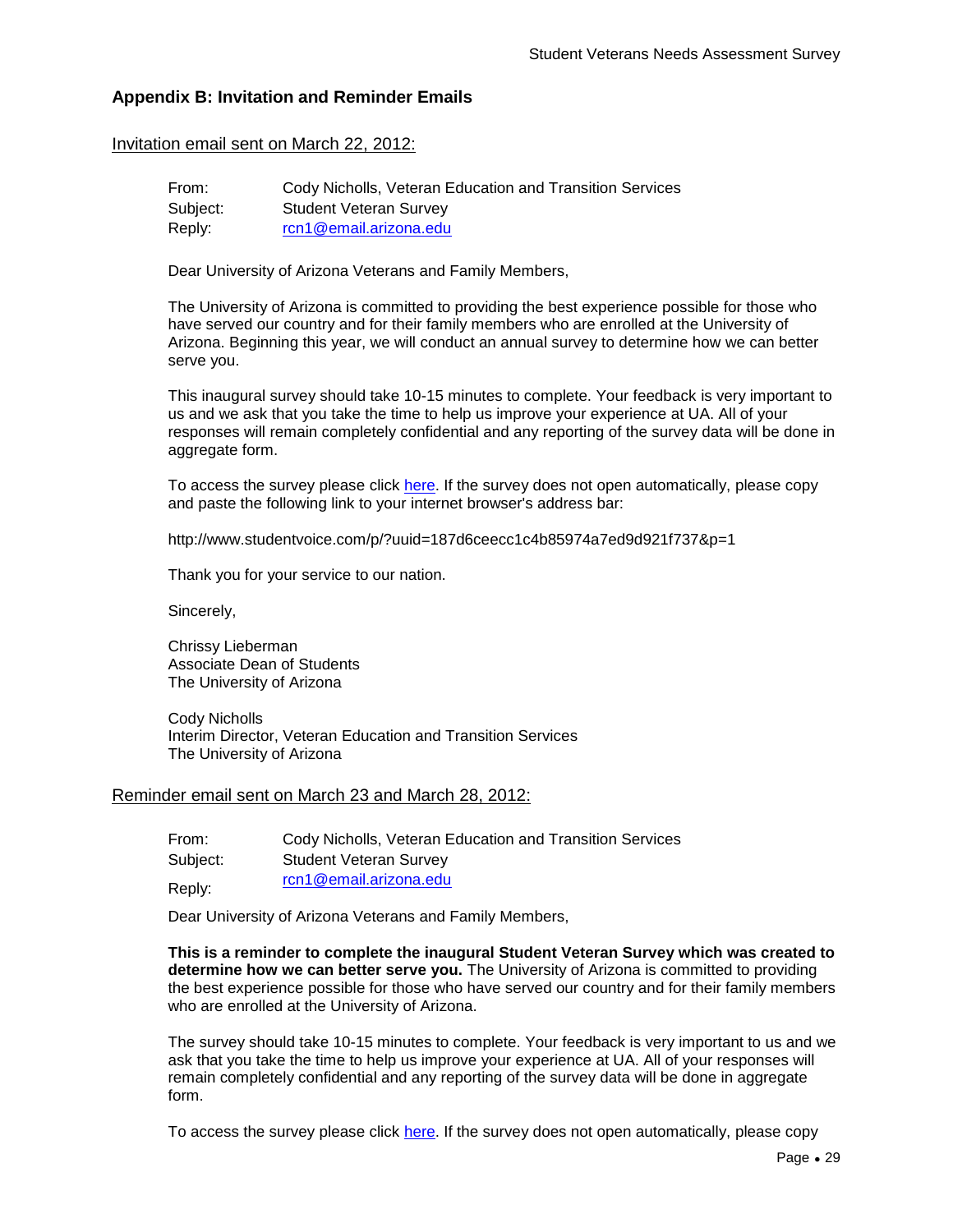and paste the following link to your internet browser's address bar:

http://www.studentvoice.com/p/?uuid=187d6ceecc1c4b85974a7ed9d921f737&p=1

Thank you for your service to our nation.

Sincerely,

Chrissy Lieberman Associate Dean of Students The University of Arizona

Cody Nicholls Interim Director, Veteran Education and Transition Services The University of Arizona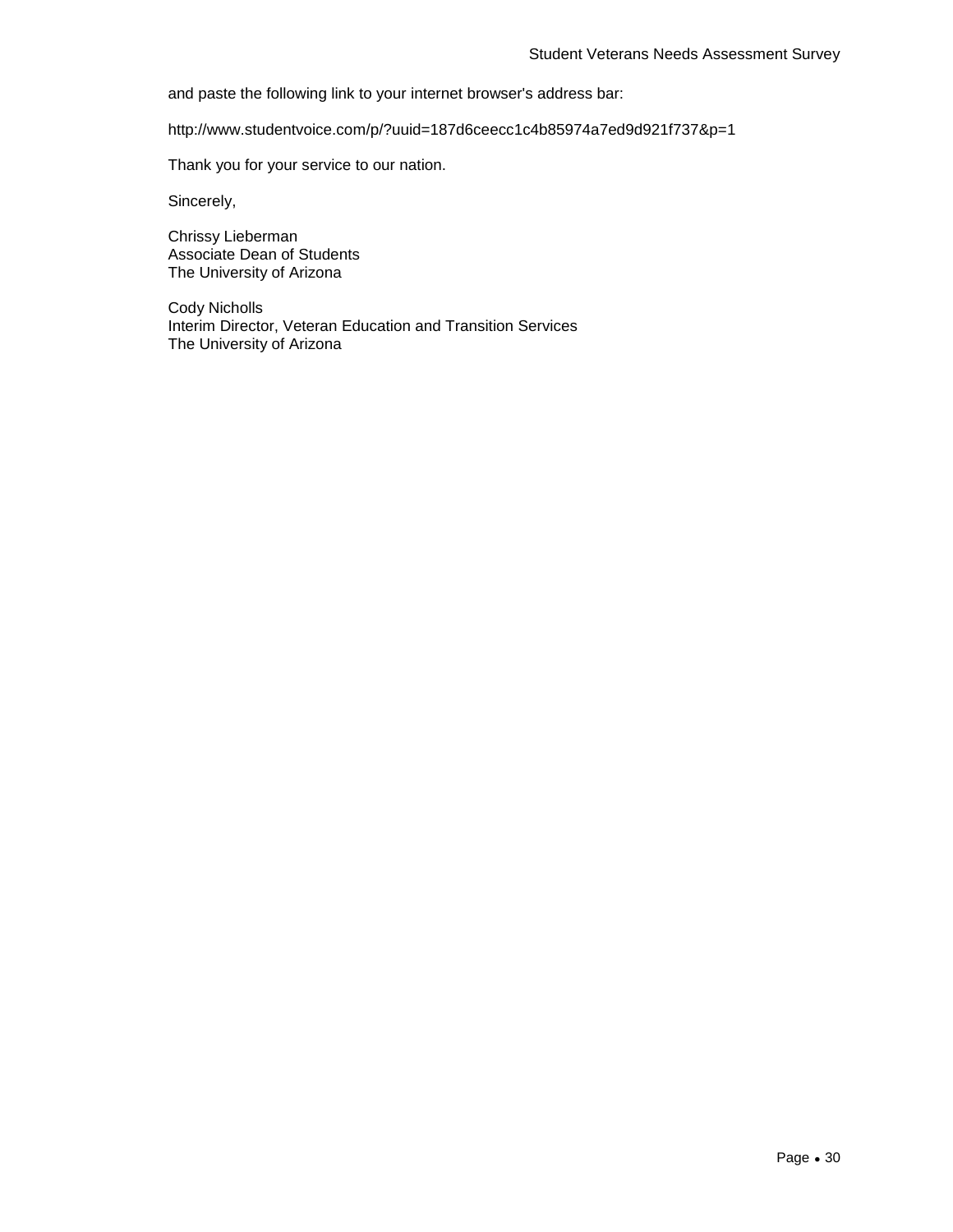# **Appendix C: Preferred Mechanism to Receive Services**

#### **Preferred Mechanisms for Respondents to Receive Veteran-related Services**

|                                                                                                   | Percent (%)*    |                         |                  |                 |                         |                  |
|---------------------------------------------------------------------------------------------------|-----------------|-------------------------|------------------|-----------------|-------------------------|------------------|
|                                                                                                   |                 | <b>Veterans</b>         |                  |                 | <b>Family Members</b>   |                  |
| <b>Veteran-related Services**</b>                                                                 | $In-$<br>person | Online                  | No<br>preference | $In-$<br>person | Online                  | No<br>preference |
|                                                                                                   |                 |                         |                  |                 |                         |                  |
| • Academic advising                                                                               | 89              | $\overline{\mathbf{4}}$ | 7                | 88              | 8                       | 4                |
| • Admissions application assistance                                                               | 65              | 27                      | 9                | 85              | 10                      | 5                |
| • Alternative curriculum delivery formats                                                         | 31              | 49                      | 20               | 33              | 43                      | 24               |
| • Career services advising                                                                        | 83              | $\overline{7}$          | 10               | 71              | 10                      | 19               |
| • Classes for veterans (SERV)                                                                     | 64              | 12                      | 25               | 62              | 0                       | 39               |
| • VA-certified counselors on campus                                                               | 81              | 9                       | 10               | 61              | $6\phantom{1}$          | 33               |
| • Credit for military training and service                                                        | 48              | 21                      | 31               | 37              | 16                      | 47               |
| • Disability resources                                                                            | 51              | 12                      | 38               | 47              | --                      | 53               |
| • Faculty/staff sensitivity to student<br>veterans training                                       | 58              | 10                      | 33               | 54              | $\overline{\mathbf{4}}$ | 42               |
| • Healthcare referral for service-related<br>injuries                                             | 54              | 13                      | 34               | 43              | 10                      | 48               |
| • UA lobbying state legislature on<br>behalf of veteran students                                  | 38              | 24                      | 39               | 52              | $\boldsymbol{9}$        | 39               |
| • Informing/educating UA student<br>veterans of current state and national<br>veteran legislation | 25              | 46                      | 30               | 33              | 29                      | 38               |
| • Marketing & outreach to recruit<br>veterans to enroll at UA                                     | 31              | 24                      | 45               | 33              | 22                      | 44               |
| • Off-campus referral procedures to<br>address veteran needs                                      | 32              | 30                      | 39               | 45              | 23                      | 32               |
| • Orientation for veterans                                                                        | 85              | 9                       | $6\phantom{1}$   | 74              | 5                       | 21               |
| • Registrar services/enrollment<br>verification                                                   | 58              | 25                      | 17               | 52              | 33                      | 15               |
| • Registration assistance                                                                         | 69              | 19                      | 12               | 65              | 23                      | 12               |
| • Retention/degree completion<br>assistance                                                       | 71              | 12                      | 17               | 72              | 12                      | 16               |
| • Services for family member of active<br>duty service members/veterans                           | 52              | 15                      | 33               | 59              | 17                      | 24               |
| • Tutoring services specifically for<br>veterans                                                  | 83              | $\overline{4}$          | 13               | 77              | 0                       | 23               |
| • One-stop-shop for veterans                                                                      | 80              | 8                       | 12               | 85              | 12                      | 4                |
| • VETS Club (Student Veterans Assoc)                                                              | 82              | $\overline{2}$          | 17               | 72              | $\mathbf 0$             | 27               |

**\***If respondents rated any of the 23 veteran-specific services and polices as important (rating of 5, 6, or 7 on a 7-point scale), they were presented a follow-up question regarding their preferred delivery method for the service or policy. \*\*Row percents for each group might not sum to 100% due to rounding.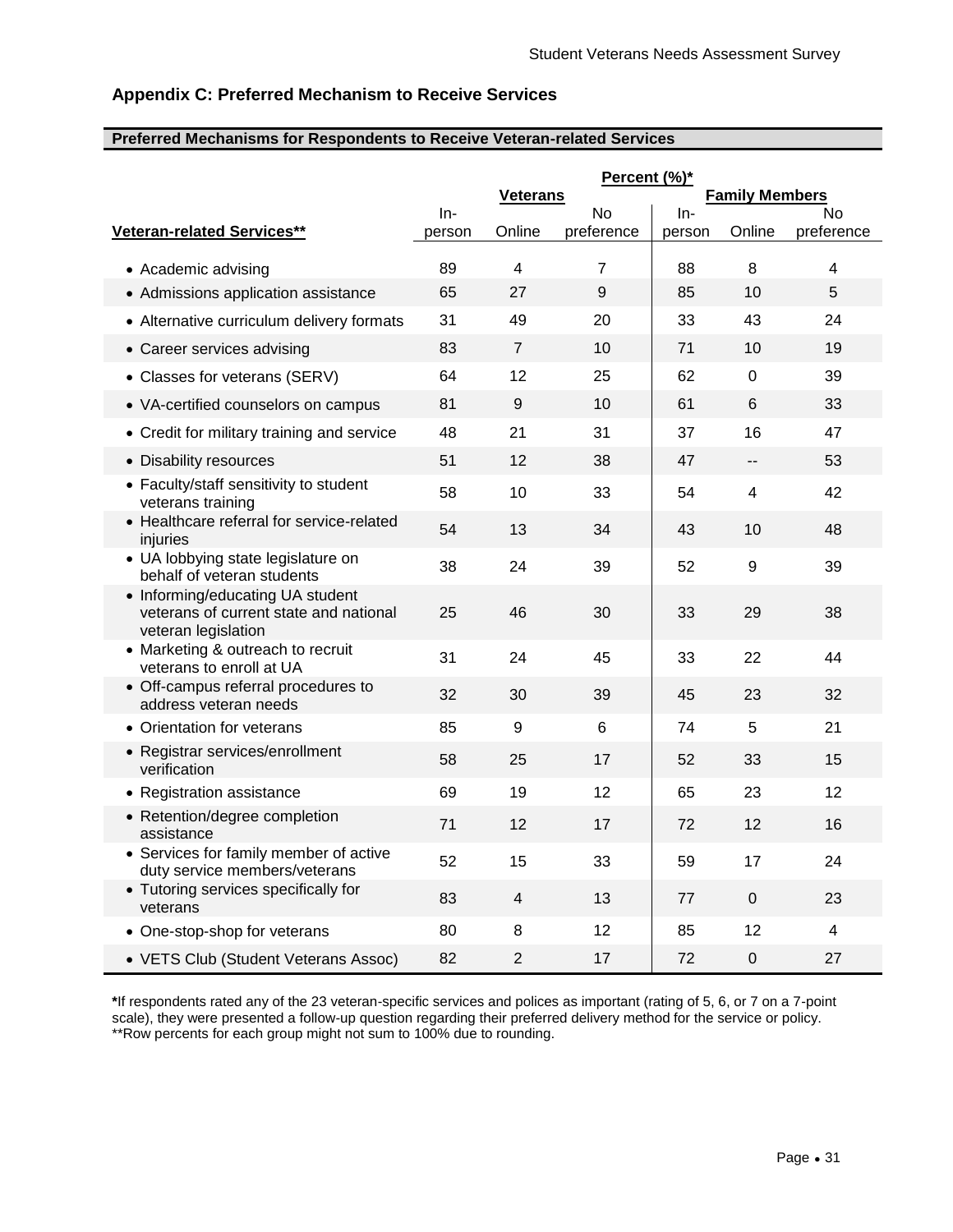# **Appendix D: Open-ended Responses Regarding Other Services and Policies that UA Might Consider for Veterans**

*NOTE: Some responses were cut off as there were a limited number of characters allowed per respondent in the survey administration tool.*

#### "Other" responses from veterans:

- A 'How-To/What to Do' for first time Veterans that enter the Vet Club area. I just kind of wondered around and sat at a computer and started learning to figure it out. Some sort of '1st Time' procedure when Vets swipe their Cat Card that annou...
- A person that Vets can access that can tell us about scholarships and grants in addition to VA benefits. Grants and scholarships are important to your CV and give you credibility with employers.
- Being able to find the services. Often they are hidden somewhere around the registrar's office.
- Can the UA provide dental assistance where the VA fails?
- Cross department communication when it comes to getting information on classes that may or may not be available during the veteran priority registration week. It needs to improve drastically as there are classes that are not sure if they are av...
- Free or low cost childcare available to veterans on campus would be immeasurably valuable to me. Childcare is the number one barrier that could prevent me from utilizing the benefits I have earned.
- Free printing is really helpful. Also a non-judgmental person to talk to from time to time. Maybe a support group would have helped me get over my bullshit at a faster rate.
- Having all of these things in one place would be most helpful.
- High-quality childcare services on campus!!!
- I believe that it is necessary for administration, and those who are directly involved with the student veteran population, to follow through with promises made. The Vets Initiative in its current form is useless, and acts as an affront to the ...
- I believe that the most important issue is Academic advising, and giving credits for experience. I mean I was an IT in the military for 6 years yet I still needed to take a basic computer class. I can put lines together in the middle of the ocea...
- I believe the University of Arizona should re-evaluate its transfer credit procedures. Coming in to UA I had many credits that transferred in. Unfortunately, as a student in general I have had to approach some of the departments on my own to ge...
- I cannot stress enough the importance that the VETS Club and Office have meant to me and to my family!
- I do not qualify for disabled parking yet it's difficult for me to walk long distances. I place to be able to lock and store my gear at school would be nice to avoid carrying a heavy backpack all day. I know they have cubbies, but I cannot afford one.
- I don't know if it's realistic, but maybe some kind of drop in daycare for classes that are in the evening or for students to go to the gym.
- I think it is quite clear that all of these are extremely important.
- I think the Vet counselors are most important
- I think UA does a fine job, I cannot think of much more I need.... Well besides more money of course. Other than that I have no complaints. Thank you.
- I understand that the college is an open and diverse atmosphere, tailored to serve a vast array of students from different backgrounds. I am also cognizant of the fact that all veterans served on a volunteer basis. That being said, most served i...
- Identify and assist older veterans who do not necessarily qualify for current G I Bill options. Several vets are older veterans, many retired, who have either used their older G I Bill benefits or do not qualify for current G I Bill programs. A...
- It would be nice to have centralized information and assistance to help with scholarships/grants/other financial aid that pertains specifically to veterans.
- It's different for us vets. Some of us have families and full time jobs. So it makes things difficult to make think tank hours or tutoring or TA office hours. Wish there was an alternate resource.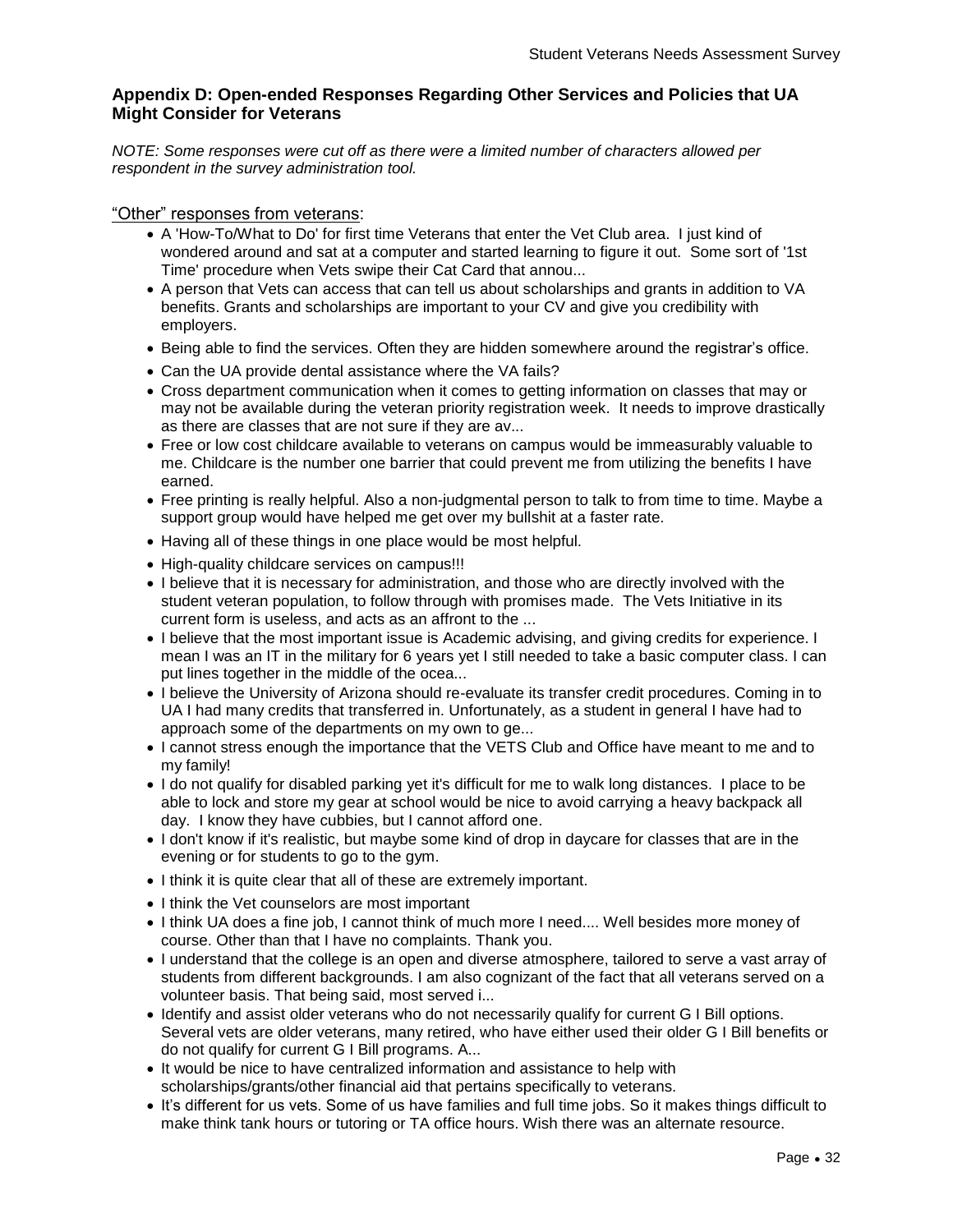- Medical Insurance for Vet Students who don't qualify for VA medical services.
- My only thought would be to get some sort of step by step pamphlet or paper on what to do after you separate from active duty and become a full time student. The GI Bill process needs to be done 100% correctly or you don't get paid, and there a...
- No. If there isn't already, there should be a procedure in place to ensure those in the VETS Club are in fact veterans. I've seen and spoken with impostors at Pima and UA. It's a disgrace and a slap in the face to all of us who serve.
- On-site child care.
- On-Campus childcare for not only veterans but everyone else. We are the only Pac-12 school to not offer on-campus childcare.
- One-stop-shop for veterans should be high priority for the university. There are still many things not offered for veterans at the university. I think we (VETERANS) deserve for our service and sacrifice for our country.
- Professor training on Veteran specific needs and considerations...I have run into many instructors this semester who needed additional proof of disabilities above and beyond what the DRC requires in order to 'approve' disability considerations (...
- Quality education and assistance with veterans financial assistance is all that is expected.
- Support for graduate students seems nonexistent. I think some outreach to this subpopulation of the student body would be much appreciated.
- The orientation would be nice. I do not and have not ever know exactly what there is to offer and don't even know where the hang out spot is or anything, even after 4 years of being at the UA
- The VETS Club has been a life saver for me, that and the Transfer student center have made me feel at home on a campus where a 46 year old women is supposed to be the teacher, not the student!
- The VETS office offers printing and computers for veterans. This equipment was vital to my performance at the UA.
- There needs to be a one-stop shop with Maralynn Bernstein heading the Veterans issues/department. She knows the most of Veterans services and issues our community has.
- U Of A should hire Veterans to assist in security it would overall help keep campus safe and would help supplement the police. Who else on campus is highly trained and highly dependable? No one.
- UA is stuck in the past in their limited teaching model and their resistance to using technology.
- Veteran parking discounts
- work with in degree plan for completion, not just a cookie cutter degree requirement. Hearing loss affects most veterans returning from the combat zone. while all my teachers have been accommodating i struggle very much in foreign language, and i...
- You do not differentiate between handicapped veterans and non-handicapped in your survey. This is a very important distinction

#### "Other" responses from family members:

- Caring and compassionate customer service for any veteran or dependent in need.
- No, just improve the quality of the above listed programs if they are offered
- Pre-enrollment services are very helpful
- Priority registration for people using the GI bill is great.
- Professors having some sensitivity and understanding for Veterans situations
- Providing financial assistance to the dependents of veterans
- The office has been very helpful in helping me to submit paperwork to receive my benefits which was all I needed.
- The only thing that I wish could be different is the invoices from the vets office. I kept getting an invoice but I wish they were itemized or something. Sometimes it was confusing.
- The UA does an amazing job for the veterans. The priority registration is greatly appreciated and essential whereas other institutions place veterans last, the UA places them ahead which truly eases the transition.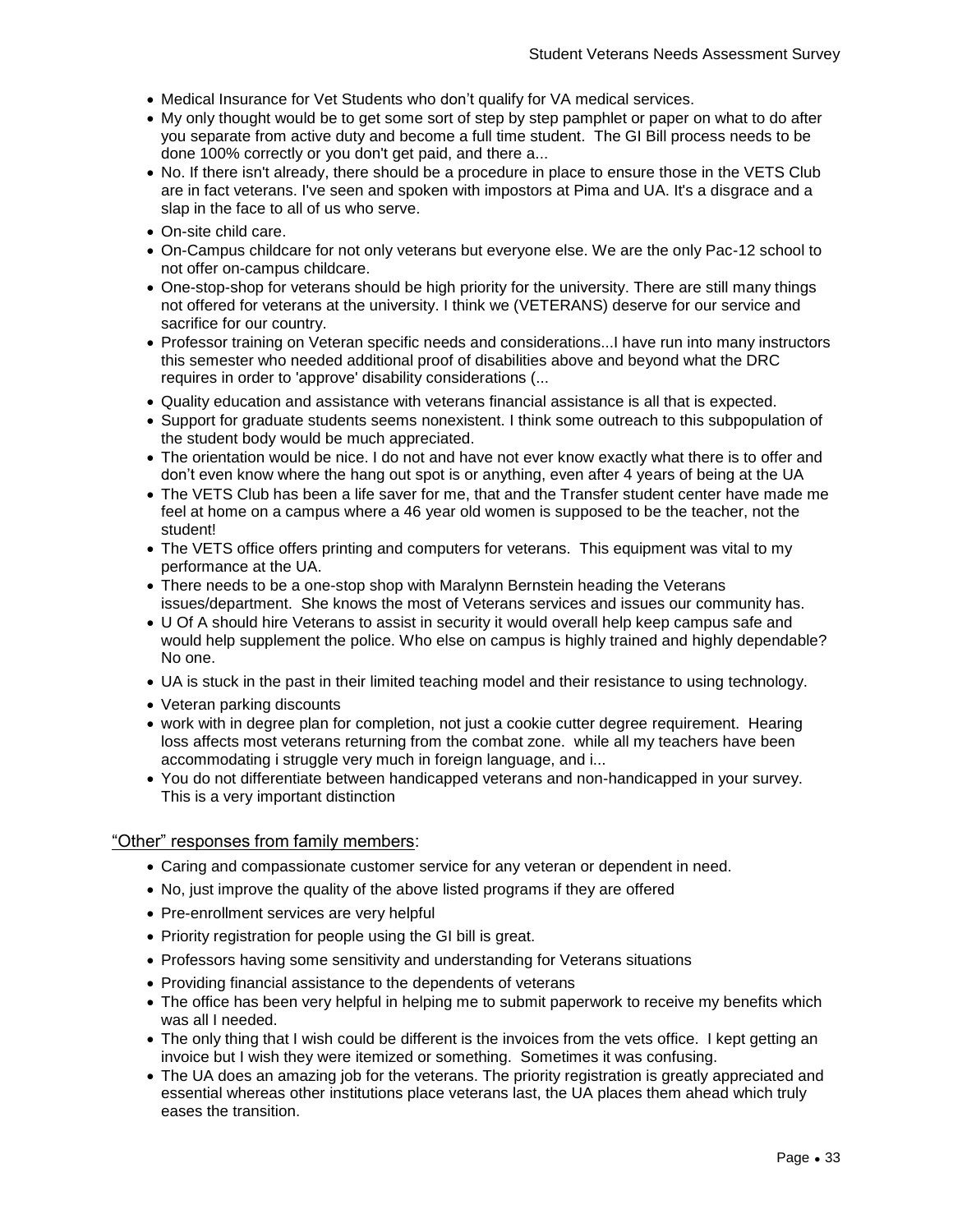# **Appendix E: Verbatim Responses to Open-ended Item, "Please describe any positive experiences you had during your transition to UA."**

*NOTE: Some responses were cut off as there were a limited number of characters allowed per respondent in the survey administration tool.*

Veteran responses:

- Admittance Assistance
- An adviser named Elsa Reyes helped me greatly with acceptance to UA after a terrible experience with admissions. The VETS office made applying for benefits (GI bill) a very simple and pleasant experience. The VETS center also helped me with diff...
- Availability of academic advisors and their willingness to help
- Before I began my first semester at the U of A, I was helped by a work-study at the VETS Center. His help made my transition less difficult.
- Being a part of the Student Vets at UA.
- Being able to bypass the standard admission procedure was a tremendous help to me. The admission process is geared mainly toward high school seniors with lesser emphasis on transfer students and little accommodation for non-traditional students....
- Both the veterans office and the SVA have been extremely helpful becoming oriented and adjusting to life as a student.
- Campus personnel are very helpful in resolving issues and answering questions.
- Clara is wonderful for the UA South students!
- Councilors try to help and really care
- Everyone has a great attitude.
- everything transferred easily
- Fellow students and departmental assistance
- Financial Aid is always very helpful when you go, but unless you go into the office and ask, you have no idea what steps you are supposed to take as far as loans and FAFSA and TA.
- Financial aid with GI bill was easy
- Finding other professors who understood my passion for research and what my interests meant to me
- Friendly help from the VETS office work studies.
- Great advisors
- Great assistance from my advisor in school if government & public policy!
- great teachers willing to work with certain elements that are uncommon of traditional students.
- Having a place to ask other veteran questions about how things work at UA has been very helpful.
- Having employees like Mayalynn Bernstein who has been an amazing asset to your team has provided me a great positive experience. She is a very helpful individual.
- helpful academic advising
- I applied to UA just like anyone else would.
- I attended the transfer student orientation and learned allot, when I went to the VA lounge for the first time I was asked if I had been the VA office yet, and I when I went to the VA office, I was asked if I had found the lounge yet, I knew I was...
- I have not been in transition as I am a veteran who hasn't served after 1995
- I receive a lot of respect for my status as a Vietnam Veteran who is attending UofA to reach my goals.
- I took STU 210 at Pima, which helped tremendously, after that the VETS Office took over and saw me through.
- I was able to handle most of the transfer via email
- I was accepted before my ETS so I was able to enroll intime to collect Post 9/11 GI Bill benefits. Freshman orientation was nice.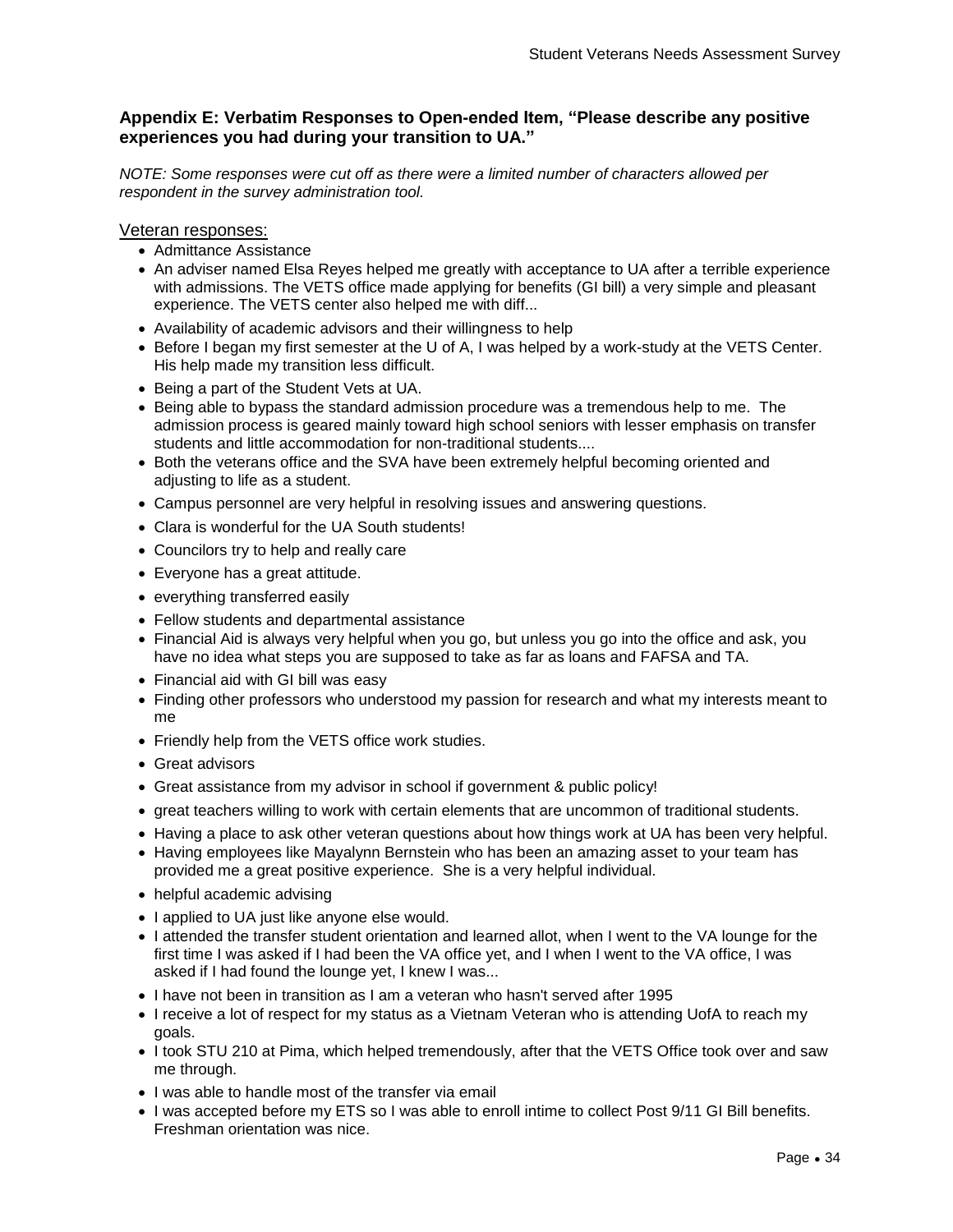- I was not prepared for how awesome the vet venter and staff are. always helpful and fun to be there
- Introduction into some classes
- It was all positive. I am humble to have had this opportunity and I have not wasted it.
- life, in general.
- Mara in student services has helped me greatly in trying to avoid having to leave the school.
- Maralynn Bernstein has been the brightest star at a University full of individuals with clouded judgment. Maralynn goes out of her way for anyone, no questions asked.
- Maralynn has been an amazing help and the VETS Office made all the difference for me being exposed to other student vets encouraged me and showed me it was possible - the vets running the office make life easier through their help
- Marian helped when the U of A decided to change my status from transfer to freshman and declined my application because it then changed the deadline. She helped and got me accepted rather than, 'we can waive your fee the next semester.'
- Mary has been excellent with G.I. Bill assistance.
- Mining Engineering Department administrative assistant Marcy DeWeese was very helpful in expediting my application to a graduate certificate program.
- Most of my credits from my CCAF degree transferred.
- My academic advisor is awesome and almost all professors I have had so far are truly brilliant and enthusiastic about the material they are teaching.
- My academic advisor was very open and available to meet when needed. She assisted me with my transition very well, I felt very comfortable with her.
- My academic advisor, Renee Horton, was phenomenal for ensuring I stay on track with my degree plan and helping me understand how the administrative procedures work.
- My adviser through the CPH has been awesome at working with me to map out a plan to finish my degree.
- My advisor is awesome! He seems to care very much about me. He pays attention to what I tell him, and he directs me to make good choices.
- My advisor was very helpful and available to help me register for classes. When you are brand new, the online system is super confusing!!
- my college, Col of Public Health, are wonderfully supportive and have great tools and the right people to do that with. I rarely use vet services because my college is outstanding at meeting my needs...
- My experiences with my department have been very positive. I also appreciate the ease with which the financial aid process can be completed online.
- My first day at UA was greatly helped by the helpful people at the Vet center and Veterans service. Without their help I might not have been able to complete the paperwork on time.
- My positive experiences have all been with the VETS center, SVA club and Maralynn Bernstein. They helped me stay at U of A and continue with my goal to graduation.
- My transcripts were mailed to UA, but had not been obtained by the proper department(Ag. and Life Sciences). Upon my arrival at UA, my transcripts were hand delivered to the proper individuals within minutes.
- NONE had no help at all
- None. I jumped through hoops. Did I own research to get the information I needed.
- One positive experience was finding the VETS office the 3rd week of my first semester. Having other people who can relate to your issues was a God send on this campus.
- Online process was easy, veteran services answered all of my questions and got me where I needed to go next.
- Orientation was helpful. The veteran services are amazing at the UA and would be completely lost without them.
- People who work at the Outreach college are super nice
- Polly and Maralynn offered much assistance is helping myself to understand how to utilize my VA benefits for classes
- Professors were willing to work well with me when I informed them of my transition.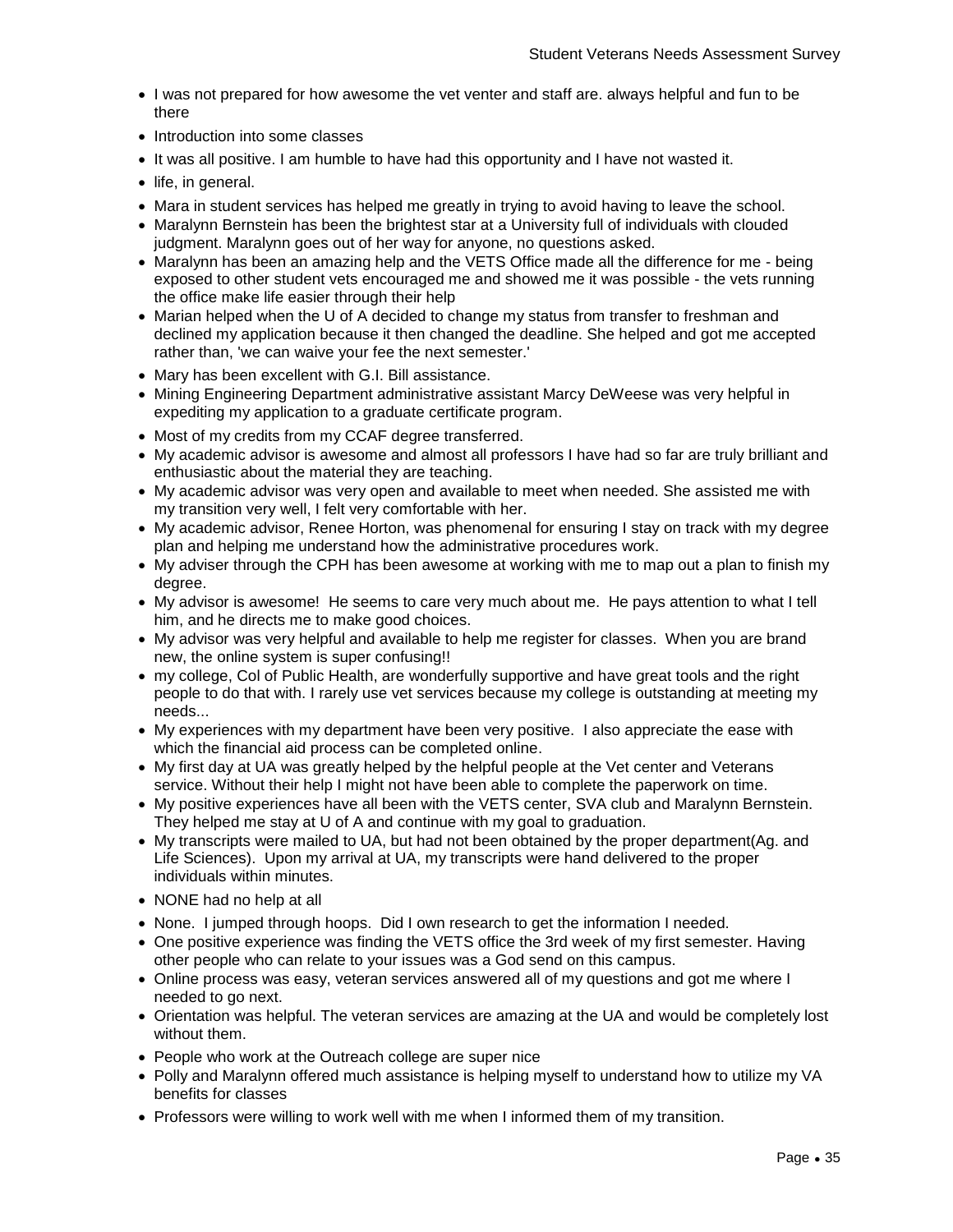- Ray at the VETS center was very helpful for me when i first arrived and did not know where to go to veteran services
- Special orientation was helpful.
- Super easy enrollment verification. Best ever.
- Thank you for Glen and Matt and Marylyn and Juan(?) who helped start up the VETS lounge back when I started classes at UA in 2009.
- The ability to get in state tuition allowed me to keep going to school. Also having a place to go (the VA center) is important to me. It allows me to be around men and women that have the same or similar situations. This in itself allows me to...
- The cheerleaders would chase me down in Aug and asked if I wanted water or a cookie and said thanx for your service. That was cool!
- The English Department worked hard with me to make sure my transfer credits would be accepted.
- The exposure to quality university faculty at the Eller College of Management.
- The folks in the Veterans office made getting residency very easy and are eager to help with my application for the GI Bill. Great service!
- The GI Bill paperwork processing couldn't be easier here and the staff at the Vet's office are always very helpful.
- The help from Bertha Coralles in the college of education!!!
- The in state tuition was changed fairly easily. I really enjoy the vets office.
- The individual academic advisors I've interacted with have been very helpful.
- The new engineering graduate programs (ME and Engineering Management) are the reason for me returning to college.
- The people at U of A have been friendly and helpful.
- The registrar and veterans services folks on campus were great.
- The SERV classes provided me with not only a positive classroom experience but also knowledge and self-confidence in my transition to University life.
- The SERVE program was a huge help in helping transition, along with having fellow veterans to ask for assistance. the Vets center is a great resource to have on campus too.
- The staff at the vets office were extremely helpful in getting me enrolled.
- The support from the VETS center and the Veteran/Veteran Tutoring.
- The transition process was easy. I received packages that explained the enrollment and other services available in detail.
- the university of Arizona south staff in sierra vista made the process very easy.
- The V.E.T.S office and the personal working there.
- The Vet Center (especially the free printing services), the Vet Center Staff was very friendly and welcoming. Also the Transfer Student Center, Jeanais Brodie and staff were absolutely wonderful and very supportive. Several of the Faculty and ...
- The vet center has helped me have a place to go and get work done
- The VET Center was very supportive and the staff at the VA office was helpful in ensure I received all my benefits.
- The VETS center has helped me to print reports and reading available only on D2L.
- The VETS center has made my transition smoother than what it would have been if I had to figure everything out on my own. They helped me with everything I needed assistance with and even things I did not know about.
- The VETS Center, the SVA Club, and Veterans Services have all assisted me by ensuring my benefits were ready to go for each semester and handled any changes to my schedule that required follow-on action from the VA.
- The VETS club has been extremely helpful when dealing with questions on just about anything I had with the UA processes and where to go and who to talk to when needed.
- The VETS Office, SVA Club and Maralynn Bernstein and Gina in the office of the Registrar.
- The whole Veteran's support network is amazing.
- Transfer center was on point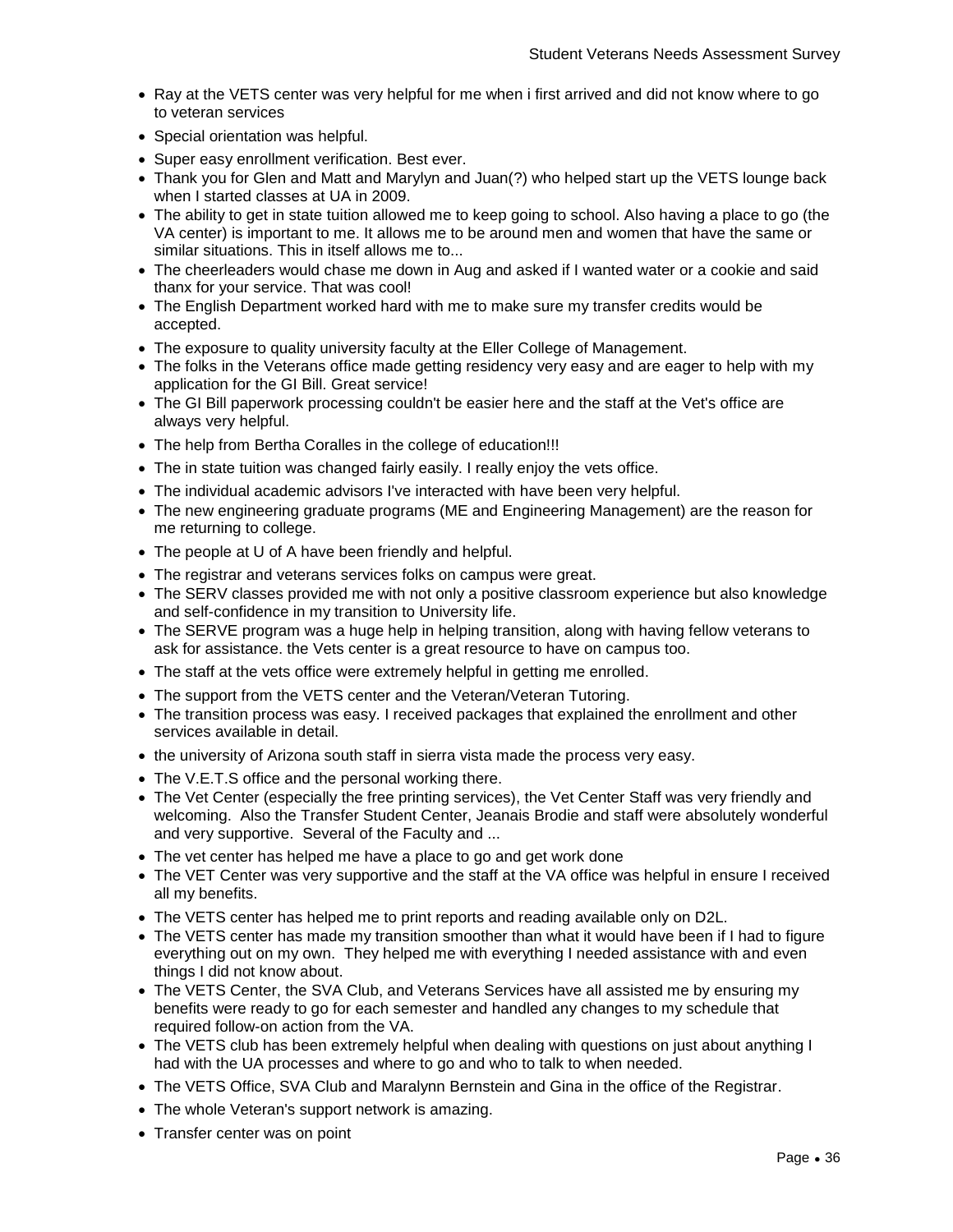- Transfer student center, Vet's center, Vet's registration, academic advising, and the many kind and thoughtful people in all of the UA departments I have had contact with (even the conversations about plants with the grounds men).
- V.E.T.S. office provides camaraderie and service that any veteran would view as invaluable.
- VA office makes it very easy to navigate the financial aid
- Very helpful staff and student population for the most part-- have been very receptive to the veteran population.
- VET center
- Vet center
- Vet center is a very good resource for printing or escaping the massive size of the campus.
- Vets center try to assist in an way possible
- VETS center.
- VETS Club!! VA office for GI Bill etc. Excellent customer service
- Vets helping vets.

#### Family member responses:

- advisors helped with class choices
- Each year I've discovered more and more resources that are around to help with success at the school.
- Figuring out what direction I want to take my life
- Getting all of the VA benefits in order for me to use has been made easier by Clara, and my advisor is usually pretty helpful.
- Good veterans department. Great customer service.
- I am a dependent not active duty, but without the financial assistance provided to me I would not be able to afford college.
- I have received a lot of useful help from advising staff
- It was easy to meet and get to know new people.
- Lovely campus, helpful advisors
- My hall is for the most part friendly.
- Priority advisement
- Priority registration is the BEST benefit in my opinion
- Priority registration, the veterans affairs office employees are always more than willing to help
- The financial aid office has been amazing in helping me with the necessary paperwork.
- Veterans Services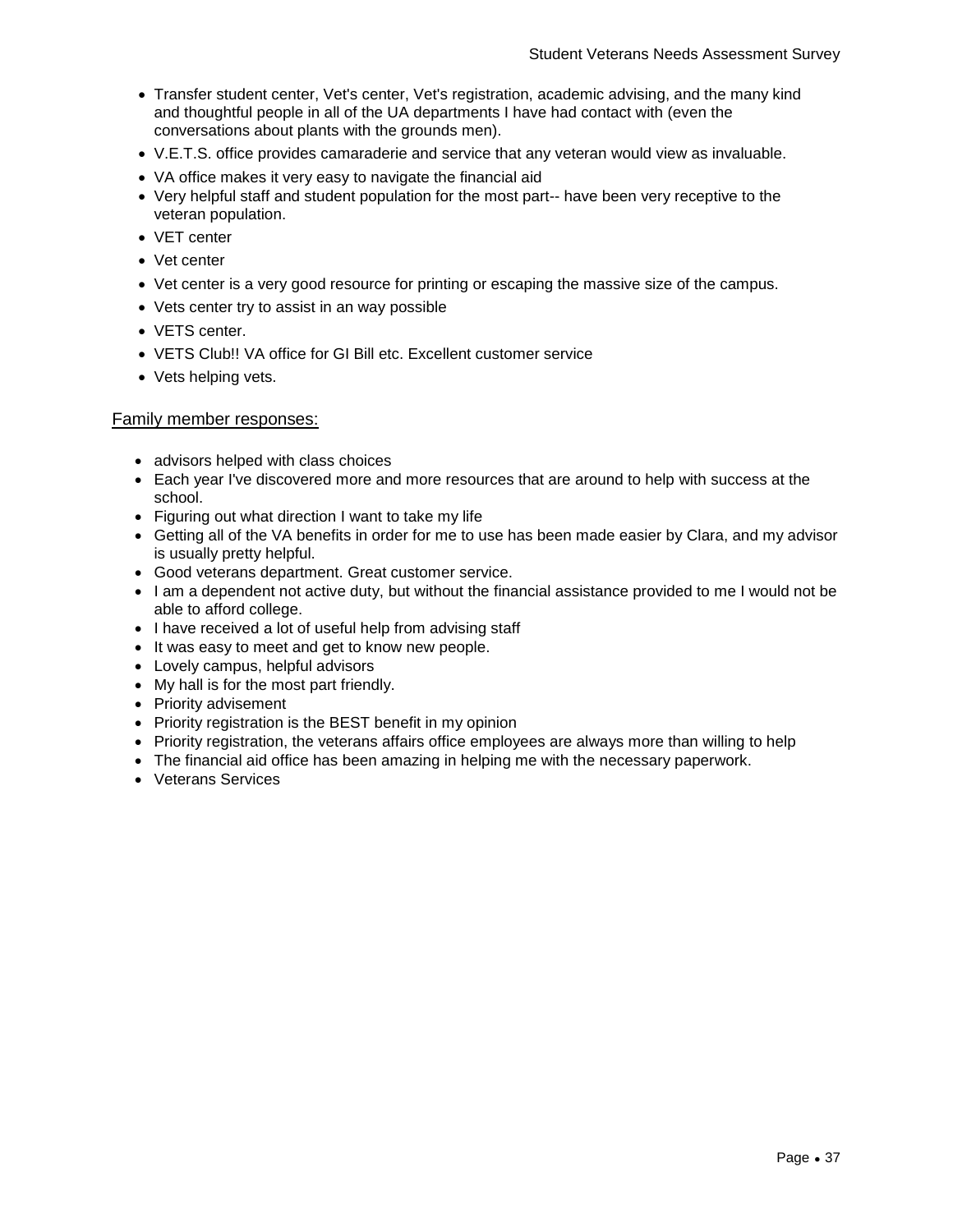# **Appendix F: Verbatim Responses to Open-ended Item, "Please describe any challenges you experienced in your transition to UA."**

*NOTE: Some responses were cut off as there were a limited number of characters allowed per respondent in the survey administration tool.*

#### Veteran responses:

- 1.) My service work/experiences did not count towards my degree. 2.) Retaking classes that didn't transfer was a big headache. I provided syllabuses and course exams from previous classes I had taken and still I had to retake the classes here to g...
- A few bumps at the beginning, but those bumps were taken care of in a timely manner.
- Academically I was not fully prepared for the courses I was taking.
- adapting to college life from military life
- Adjusting to the big U has been challenging coming from a cc.
- Admissions was completely dysfunctional. I had to submit multiple copies of Pima transcripts as they 'were never received.' I discovered that all the transcripts were sitting on a desk for several months.
- Advisor has changed at least once a year
- At first, I wasn't quite sure where to start after I had been accepted and the campus was overwhelming after becoming accustomed to the PCC campuses.
- Bad Advising, Grades not up to expectations
- Being a student again! :)
- Being in class with the immature freshmen and sophomores that have so little experience with life. At the job I have one of the people I work with called me old, white, ex-military person that had only experienced the world through the lens of a wh...
- being older, harder to learn, being very much a minority in viewpoint and experience
- Being spoken to and treated like an 18-19 year old kid with no real world experience.
- Being talked down to by staff and professors who don't recognize that I am not like the normal college kid. Teachers not controlling their classrooms. It is much harder for me to focus on their lecture when other students are having side conversa...
- Challenges have been parking near the science buildings. There are little to no motorcycle parking spots in that area. The ones that do exist are always full.
- Cost of living expenses, family obligations, employment, and balancing my studies
- Currently I am finding that other orgs are not sensitive to vets or family members to vets. specifically had a bad experience recently with some gpsc folks
- Customer service and communication.
- D2L distance learning environment has been known to fail at certain times this semester. Spring 2012 startup for my course was delayed two weeks until the IT issues could be sorted.
- Dealing with getting into classes I need and getting my military service to count for anything was a pain.
- Dealing with spoiled children for classmates and impractical academics for professors
- dealing with the engineering college
- Degree planning was difficult. Not knowing much about upper level biology classes (when they actually start to differentiate) and trying to declare a major so the VA will pay you. I declared molecular and cellular biology without much exposure...
- Difficulty finding online science classes to meet my masters requirements. Difficulty understanding why registration has to be so hard between Outreach college and normal university registration, and who to pay.
- Enrolling
- Everyone is helpful once you've made it inside their office but there is no help anywhere else. And when you're in Virginia for training trying to long distance call the U of A, you get nowhere.
- Financial Aid
- Financial Aid Process difficult to navigate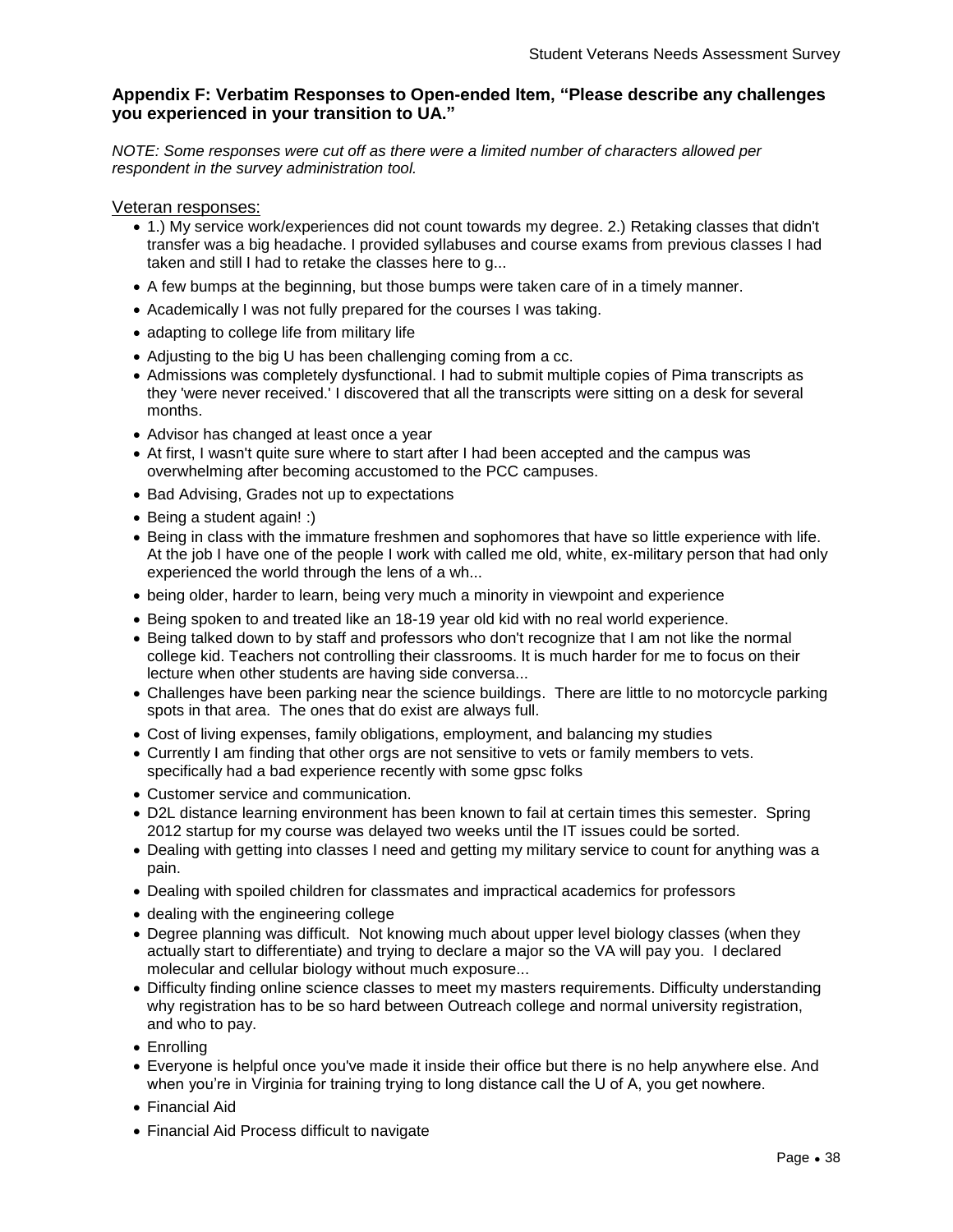- Finding certain buildings and offices on campus when I didn't know my way around
- Finding out exactly who to talk to can be difficult at times
- Getting assistance with tuition and class scheduling within a reasonable time.
- Getting credits transferred in was a nightmare. I had no idea I had to go to several different advisors to have things approved first. A list of what you need to do as a new and or transfer student would be helpful.
- Getting the same info from different departments (FA, grad college, registrar)
- Hard to learn in large class sizes, like smaller classes.
- Having to go to campus multiple times, to get everything in place, to start my classes. Im disabled and commuting is a difficult thing to do for me. Igf the trips to get everything done were reduced, it would be better. Other than that, its wasn...
- I am a mature older student and veteran of the Vietnam Era, and found my attendance at UA to be a bit uncomfortable as I am a very non-traditional student. I also have arthritis in my knees and found parking very difficult even with the handic...
- I am doing distance learning (online courses) while on active duty. I have only had one course so far, but it has been the most unorganized course I have ever had. The instructors are impossible to get a hold of and the course schedule/grading...
- I didn't have anybody tell me about having too many community college credits that were more of a liability, if I wanted to go for a BS because only 64 community college credits transfer. I have three associate degrees from community colleges,...
- I don't know why I don't have an academic advisor, maybe grad students just don't have them, but I thought I would at some point talk to someone about what I wanted to get out of my program (MBA), my career goals, and what to do in school to ach...
- I felt out of place at freshman orientation. Opportunities for students with families. Everything is oriented around 18 year olds.
- I find the impersonal experience that I've had challenging. Everything is done online, from tests to quizzes to assigning homework. I wish the University would not be so dependent on D2L.
- I had difficulty being in large classroom settings with students that are 10 years younger than me.
- I had to do too much foot work. So many things to do, and not one place to do them. It seemed it took to much coordination to get everything done.
- I have an infant and was very disappointed that UA is the only PAC 10 University without a childcare center. The Child & Family Resource center folks are helpful but they can only do so much, especially when all the facilities are off campus.
- I was automatically enrolled into the college of honors (this was not something I was interested in doing), it was a rather big headache to remove myself from the honors college. I was also very discouraged at how little the University of Arizo...
- I was emailed a 'Summer' check in orientation sheet that on arrival for the Spring Semester, was 2 hours late on day 1. VOCREHAB helped me a lot and I made the best of what I had.
- i was really offended both times i met Doc 'G' she was rude, dismissive and refused to listen how she is the person working with vets confuses me - she tried to talk about how vets were like Holocaust survivors and interrupted other people e...
- I was so use to exact directions and 'How To' in the military. Coming to the UA I had to ask so many people for 1 answer. It would be helpful for the VETS Center to give a simple check list for 'what to do when new' at UA.
- I was unaware of the GRO policy until after I was not able to use it for a vital class. I have no idea what the VET office offers beyond filling out the forms for gi bill.
- I'm 61 years old. The level of computer expertise needed to be successful has been a challenge. However, it has been rewarding.
- In general, there are good things I have had experience with, but I've heard difficulties experienced by others. Social interaction is very different for a veteran than the general university populace.
- Interacting with the main student body and communication with some of my professors. There is a general lack of understanding of Student Veteran issues on campus and this allows for specific stigmas to exist that are damaging to the psyches of S...
- Ironically, the expedited admission I encountered did not prepare me well enough for first-time entrance into a 4-year institution. I feel I could have been better prepared for the challenges of studying at a university if I had offered the opp...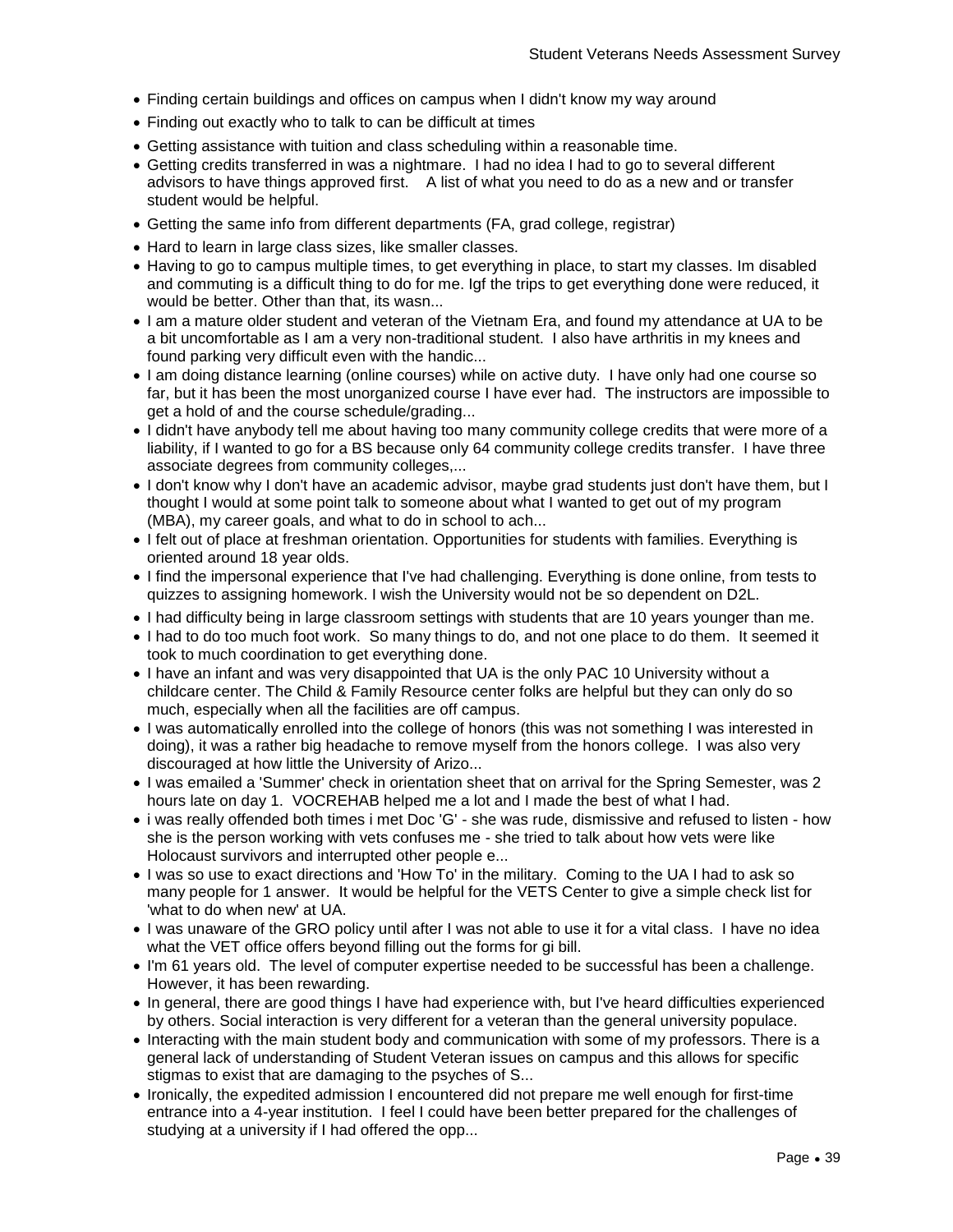- It is not easy being a nontraditional student who is 40 years older than the other students at times, though they show me a lot of respect and, when they get to know me, treat me as one of them. It can be difficult at times though.
- it took a long time to get in touch with the right people in the veterans assistance office to verify my military service
- Just navigating the system in general is confusing. When we process into a new duty station, we have the help of our sponsor. Here we are left to wander until we stumble into someone that knows a thing or two to help us out.
- Just trying to get the right classes in order to transfer, i was not sure
- making my brain work
- Military credits were not specific enough to match UA classes; therefore, military classes were not accepted as transfers. If class descriptions were provided or available from the military, the UA may be more acceptable to military credits.
- Money...and the fact I am significantly older than a great majority of other students. This does not make learning any harder; it just makes it harder to feel connected to the university experience.
- More difficult than community college. I think prospective transfer students should know it is tougher here than Pima CC
- Mostly just hitting that first year hard. This is something I think should be stronger emphasized during orientation/transitional meetings before a veteran starts. I'm graduating Magna Cum Laude, and it's because that first year set my pace and ...
- My acceptance letter was lost back in 2010 and I didn't find out I was accepted till I tried to apply again later. I called many times and was given the brush off by the UA when I asked about my acceptance. I was placed into the wrong Math c...
- My acceptance was late in the year and made it extremely difficult to quit my job, arrive in time, find a place to live, and compete processing before my first day of classes. Veterans' tuition deferment was the only thing that made this possible.
- My College Algebra credits from another university were not accepted.
- My credit from CA did not transfer over, I had over 80, and only got 20
- Poor study habits and challenging workload.
- Registering for classes
- Registration seems to be inconsistent at best. If students are expected to meet deadlines for assignments, shouldn't the same be expected of whoever is in charge of scheduling classes in time for ALL registration weeks?
- Same as question 53
- Some confusion with which ETCV courses to take and their availability in different semesters. The track shows one way to complete the degree, but not all courses listed on the track were available for that specific semester.
- Some instructors just don't care about a situation or disability.
- Taking advanced math classes again after being out of high school for almost 20 years.
- The abnormal testing procedure was probably my biggest challenge. That and large class size (it's very hard to concentrate when I'm in a PACKED 600 person auditorium with students constantly coming and going, talking, and the teachers lack of co...
- The application/ initial registration process could be significantly streamlined.
- The Commerce course load was heavy but I eventually adjusted to it.
- The level of maturity of the students, but we can't change that. Trying to balance NROTC requirements with school work. Early mornings and late nights do not make an effective student. I'd love if there were an office veterans could go to to com...
- The paperwork took a lot of effort to finally get enrolled.
- the registration office was challenging to find someone to fix my residency status since I am a veteran, took 2 months to correct the problem
- Transfer experience was deplorable. No one had answers.
- Trying to figure out VA GI Bill payment versus out of pocket tuition.
- Trying to find where all the stuff is. A one stop shop would be helpful.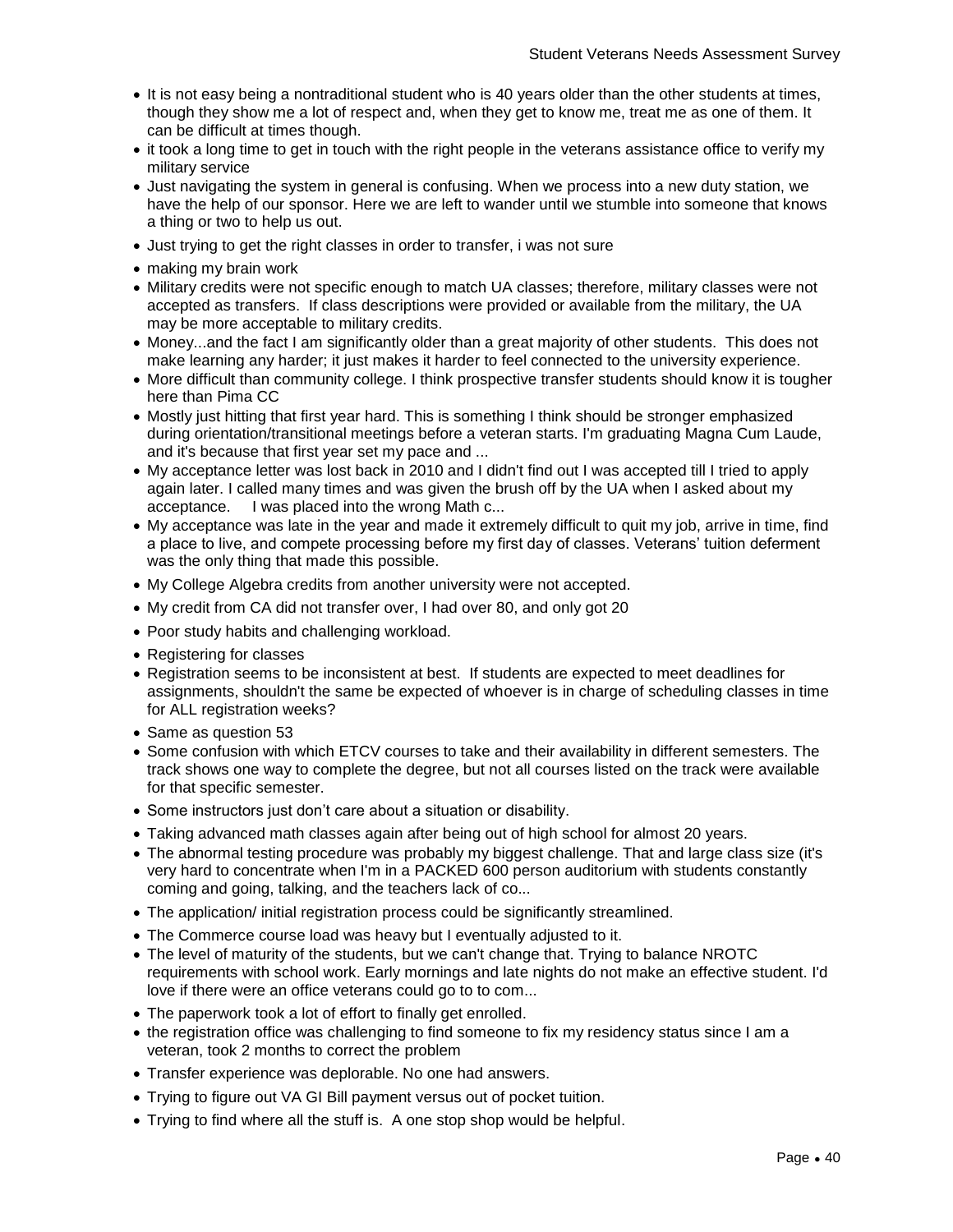- Trying to get regular services and when they find out I'm a veteran I get sent to the veteran services dept instead of helping me in their own dept. (aka Bursars, Admin)
- Understanding the Transition between community and UA. Course Plan and credits still needed to take.
- When I transferred I had a hard time getting into the science classes that I still needed before I could apply to the Nursing program, I ended up having to do a concurrent enrollment with Pima just to stay in school.
- When I was having problems with handling all my demands, I didn't really know about vet services, primarily because all my classes are at AZHS area of campus, and vet services are not visible at all there, only thru list serves.
- While possible to re-take classes taken at the UA, transfer credits cannot be re-taken. For a person who has been out of school for some time -- like many veterans -- jumping in where you left off can be quite difficult. It should be possible fo...
- Working with other traditional English students is very challenging. I do not have any commonalities with them and it seems nearly impossible to get any of them together to form a study group.
- Working with young students who are unwilling to work through conflict during group projects. Also those that try to avoid taking responsibility for their screw-ups by trying to blame someone else.

#### Family member responses:

- Classes, Teachers
- Financial aid people are not helpful, and do not keep you updated with your status
- Getting used to a greatly increased class load.
- I was over awarded financial aid and may have to pay it back out of pocket
- It has been very challenging connecting with other non-traditional students.
- It was hard to find certain buildings.
- My challenges stem from time management. It is hard to prepare the proper amount of time for each individual class when their exams are all fairly close.
- My pre-professional academic advisors are not the best at advising or preparing me thus far for my major.
- Not knowing exactly what classes are needed when registration time comes is kind of frustrating, and some academic advisors do not respond to questions in a timely manner. Also, it's hard to get a research opportunity with no research experienc...
- obtaining knowledge of veterans benefits
- renewing benefits every semester/ conflicts with scholarships
- Sometimes it takes a while to get a hold of people on the phone.
- Struggling to adjust to the college lifestyle. Meeting new people, being away from home, and being on your own.
- VA benefits struggles with the head office and UA office verification
- Well, you are required to take on a lot more responsibility when learning the ropes of the registration process at the U of A, and I personally wasn't guided that well. I basically had to learn the process all by myself. But, it made me a strong...
- Where to begin? There have been so many! From not accepting enough courses to having to have my advisor hand-key the majority of my degree progress as it transferred in, to not being able to graduate summa cum laude no matter what my GPA is du...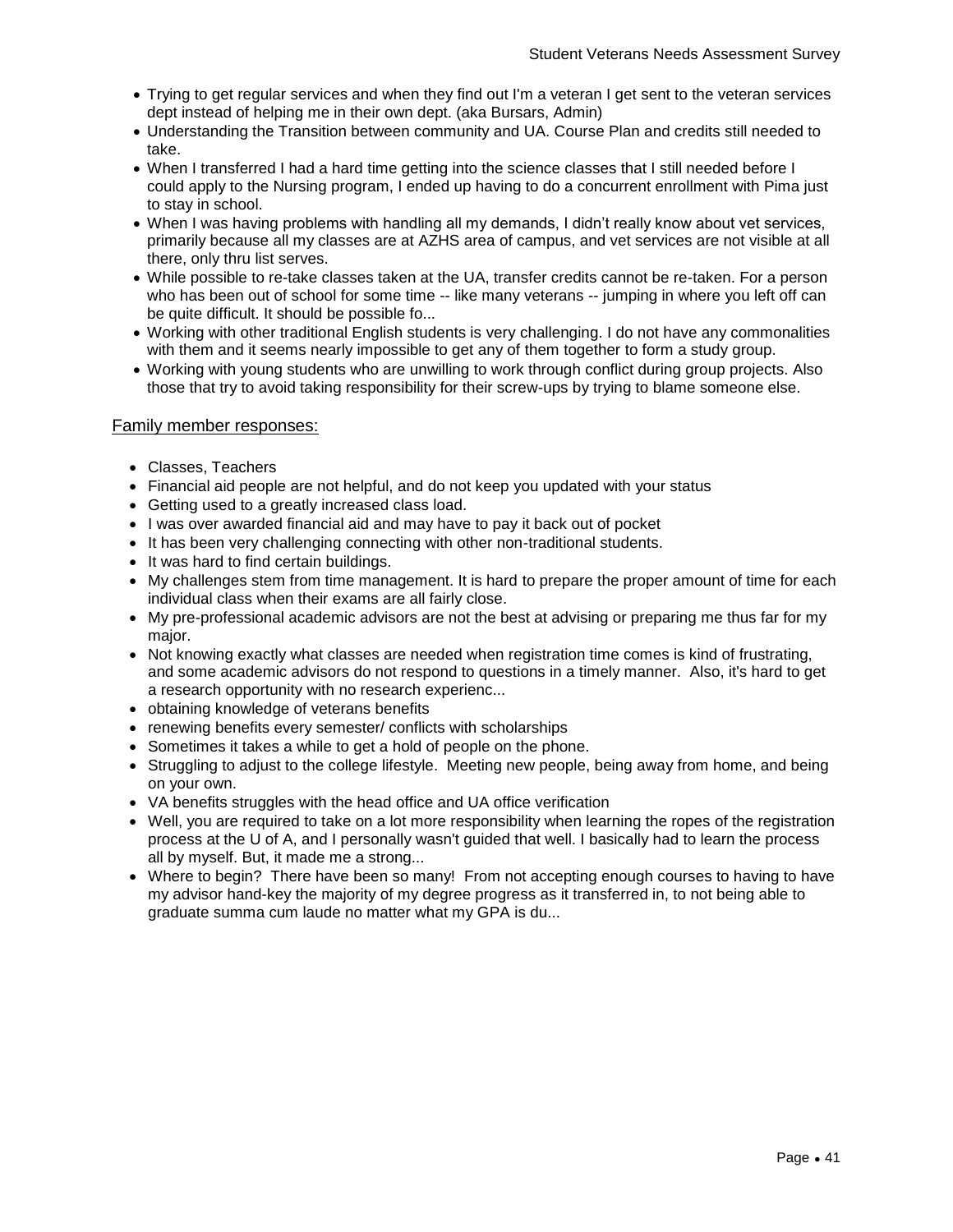# **Appendix G: Verbatim Responses to Open-ended Item, "Please describe what circumstances led to you thinking you might have to leave UA," and "What factors contributed to you staying?"**

*NOTE: Some responses were cut off as there were a limited number of characters allowed per respondent in the survey administration tool.*

Veteran responses:

- Academic performance, Faculty and Staff being insensitive to my specific problems in classes. False accusations filed against me by a vengeful individual and the University conducting a witch hunt to placate this individual.
- Academically this school isn't for transfer students or those from poor backgrounds.
- Between classes and my responsibilities at home to my three children I was becoming overwhelmed and stretched too far.
- Can't get instate tuition
- Currently contemplating leaving UA to pursue other education/vocational opportunities. Disappointment in the quality of the program given through UA south.
- Do to transferring in alot of credits I am going to have to wait to get into the nursing program, this means that I will have to stop going to college until I get accepted. This is going to cause me to have to get a job while I wait to get in. I...
- Economic reasons.
- Family
- Family circumstances
- Feeling that I cannot do it.
- Finances
- Finances
- Financial
- Financial difficulty.
- Financial hardships at one point. Lost VA benefits and was unsure where funding would come from
- Financial reasons
- Financial reasons
- Financial, foreclosure home.
- Grades dropping + lack of desire to keep going
- Heavy Credit load, Visiting Grandparent spent 85 days in the hospital and mother became III and I had to help out
- I am a Vietnam Veteran. I do not have the same benefits as current era veterans yet have the same problems and issues, academic, health and other issues caused by my service. I get no financial assistance and am still fighting the VA for medical...
- I am in the evening MBA. School workload combined with professional career was tough to manage early in the program.
- I am old and my brain doesn't function on this level anymore. My head is filled with Self Aid and Buddy Care techniques, how to don a gas mask, how to change an oil filter according to the Tech Order, and the difference between a general and sp...
- I died. Then upon revival, it came to my realization that I may never be able to return to finish what I started.
- I had to have major surgery. It was suggested that I drop all my classes. I decided to register anyway. So far everything is working out although I did drop one class.
- I had to leave UA due to health, logistical, and family reasons. It was an extremely hard decision as I still want to continue my studies in my chosen field at UA for the excellence of the academic programs. However, my personal situation forc...
- I received no real support from the department; no professor/advisor was willing to give me the full support and allow me to research my interests
- I was in the wrong major.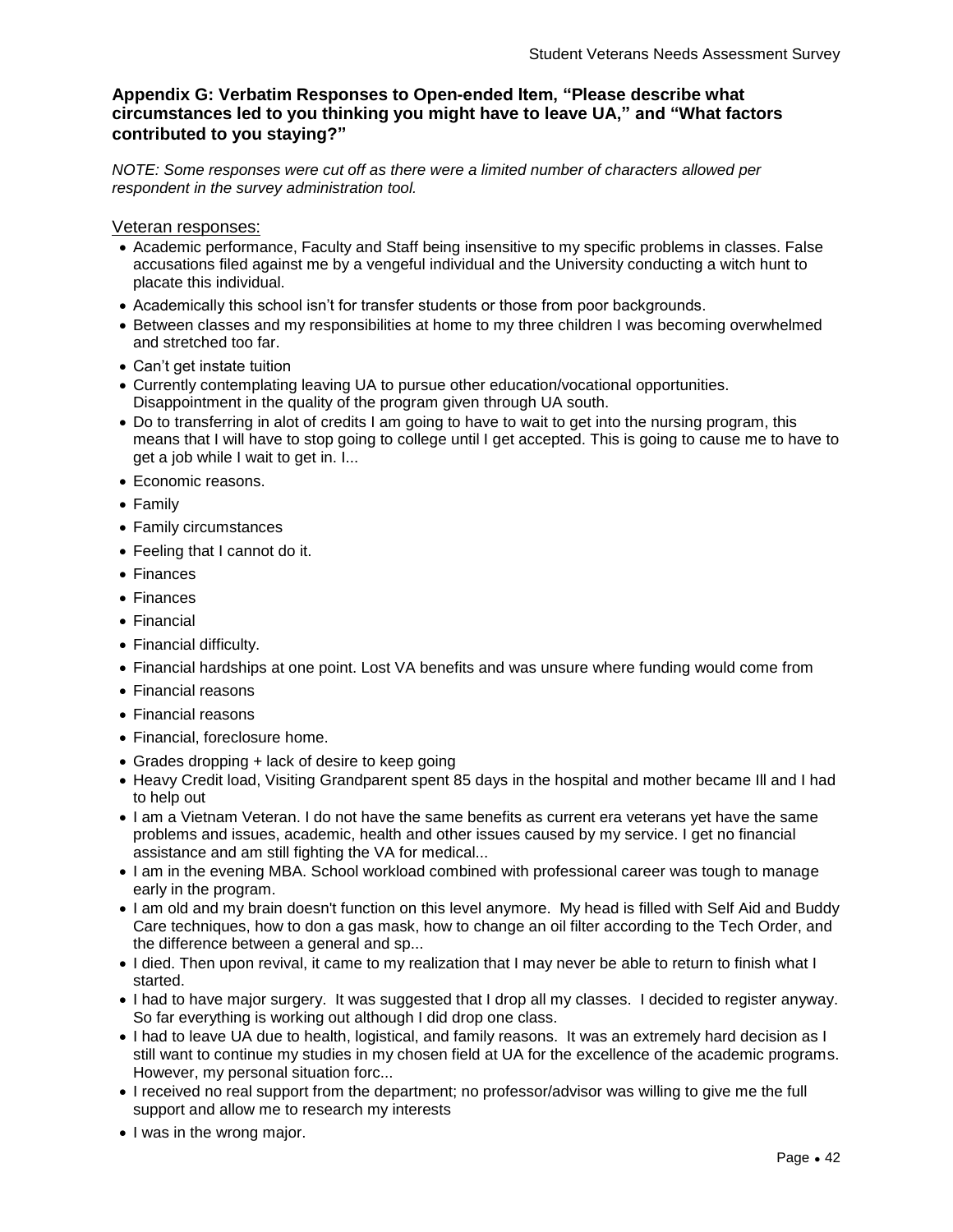- I was not comfortable being on campus with such a young population.
- I'm also a military spouse and moving frequently is difficult
- Inability to work and be a student FT
- Interested in completing my degree in a different state.
- It is personal, I'm sure you can understand.
- Lack of motivation, poor grades.
- Medical
- Medical issues were in question, so i was debating of leaving, if I had to depending on my health. or pending procedures
- Medical reasons
- military obligations
- Move to another state for work
- My daughter's father lives in Phoenix. When Arizona State opened up to active duty Marines enrolled in MECEP, I considered going for the family support.
- My husband is currently active duty. He was sent overseas for a remote tour, with the possibility of not returning to the DM base
- needed money and a job
- Not being prepared mentally for the stresses of colligate academics, plus being around a bunch of annoying kids.
- Nothing to do with school, just wondering if I am on the right path and if I should continue
- Politics in the School of Music have discouraged me from finishing my dissertation for my Doctorate. Pretty sure I don't want to teach in higher education based on what I've seen at the U of A.
- recall to active duty/ family move
- Social interactions.
- The cost of attendance with a family to support is not considered in the cost of attendance and I still do not know if I will be able to complete this degree.
- The fact that as a non-traditional student we have to deal with the attitudes of young students that have no idea what others have sacrificed so that they can have an opportunity to receive a college education. Overall, Generation Y seems to hav...
- The first instance was during my first semester transferring in from Pima, the UA testing procedure was not explained (ie - finals are given on a different day/time then normal class period...transferring in as a junior, we were expected to al...
- The Humanities department is underfunded and undervalued. Classes are way too large for prerequisite courses and it is so hard to get into classes need and if you missed an academic advising appointment for whatever reason then it's 'Sorry Out ...
- The VETs office and SVA club have become over run with lazy, misguided work studies that I wouldn't give the responsibility of picking weeds to, let alone a job that has an effect on the education of Veterans. I have been hearing for over a year...
- Tuition costs. GI Bill benefits (money) was not enough to cover my UA related expenses. I transferred to Post 9-11 GI Bill and my financial situation (school debt), got worst.
- Veterans are generally older than the majority of the student body. I was majoring in pre-pharmacy and was constantly barraged with what community service I was performing and volunteering. That is a major factor they look at in getting into th...

## Family member responses:

- Couldn't get financial aid
- Have to leave after the current semester because we have to move to Phoenix.
- Job Opportunities
- Low grades
- Not being able to finish my degree prior to PCSing due to a lack of course availability and being in a degree program where classes are not guaranteed to transfer to another college or university.
- not enough money in my college fund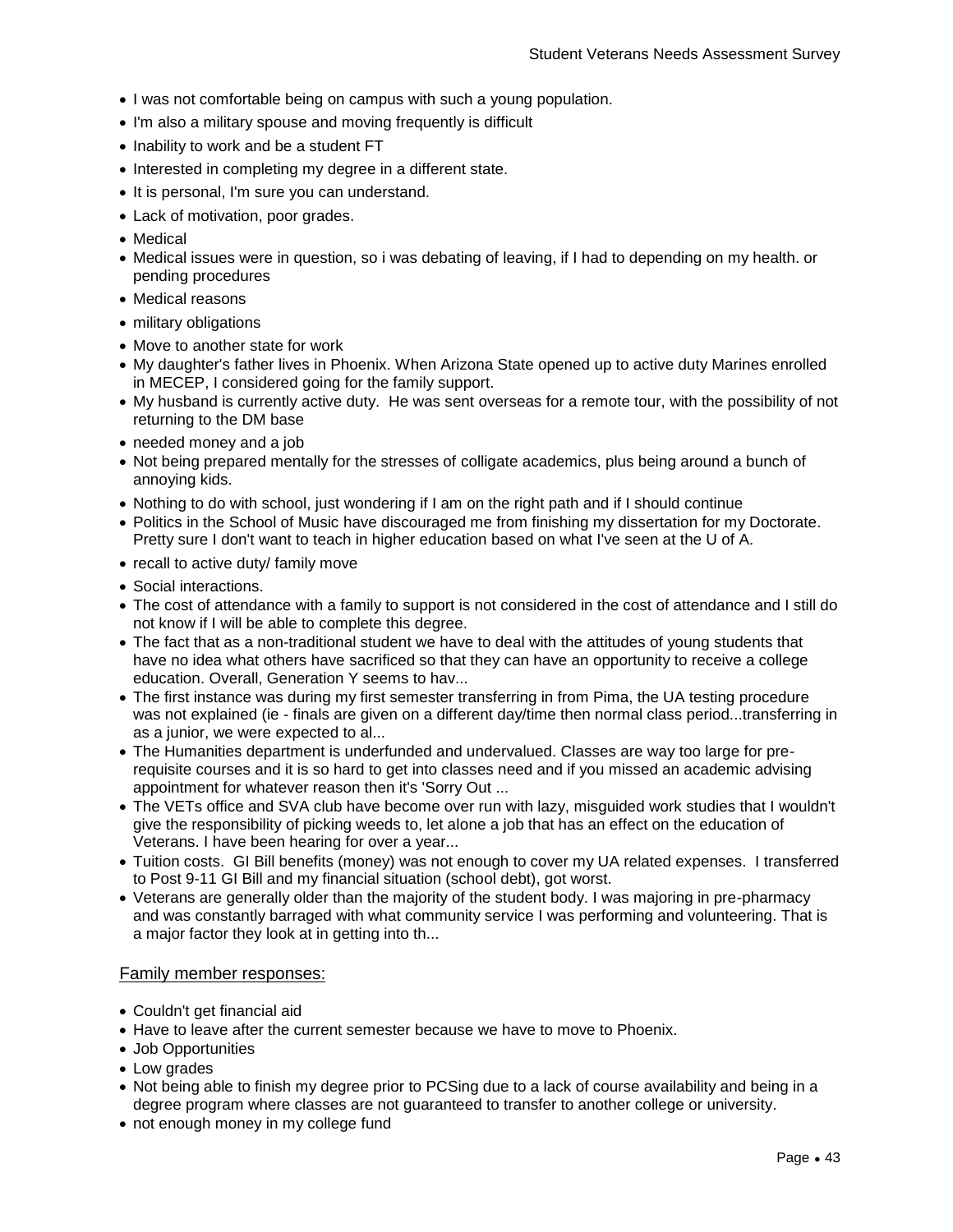- Personal reasons.
- Raise in tuition costs.
- Tuition going up around \$3000 beyond my scholarship, basically

# **What factors contributed to you staying?**

#### Veteran responses:

- Accepting the accumulation of debt (student loans) to afford to pay for school. GI Bill, Post 9-11 GI Bill not enough to cover all expenses.
- All the wonderful VETS programs and sense of belonging.
- Being too far in my degree to quit, and the Ueing my only option for completion.
- Better long term decision and future.
- Cleared up
- desire
- Desire to complete my education to provide for my family.
- determination
- didn't move
- Drive to succeed
- Family obligations and support.
- Financial Aid and scholarship.
- Finding financial support
- found resources and a job
- Getting into classes sooner. The wait times are to long with chapter 33, the military will only pay for classes need for our degree.
- Government paid for education.
- He was restationed at DM
- Help from other Veterans, talking with VETS center, Maralynn Bernstein, Duan Copeland
- I am able to maintain my health and keep up with my classes. This is true because I was able to drop the most stressful class after the drop date for medical reasons.
- I changed majors.
- I didn't. I left
- I have to get a degree, otherwise, I am useless in the civilian sector.
- I really want to graduate...but I keep asking myself...at what cost am I willing to pay? All of my relationships are suffering along with my family's overall quality of life.
- I stayed because we were already settled in Tucson and it was too late in my college career to make the change.
- I wasn't going to allow a bunch of immature, unappreciative brats deny me the opportunity of the education that I have a right to as much as they.
- I'm still thinking about staying or going.
- I'm trying to work as fast as I can
- If there were more online courses for Linguistics, Creative Writing, or other Liberal Arts programs, I might have been able to better combine on campus classes with on-line classes in order to stay at the UA
- I stayed because I was able to get a L OA for a time frame to deal with the problem in question.
- Maralynn Bernstein and the leadership of the VETS center and SVA club are the only reasons I stayed at the U of A. That supportive community was very important to me and to help me stay the course for graduation.
- Me.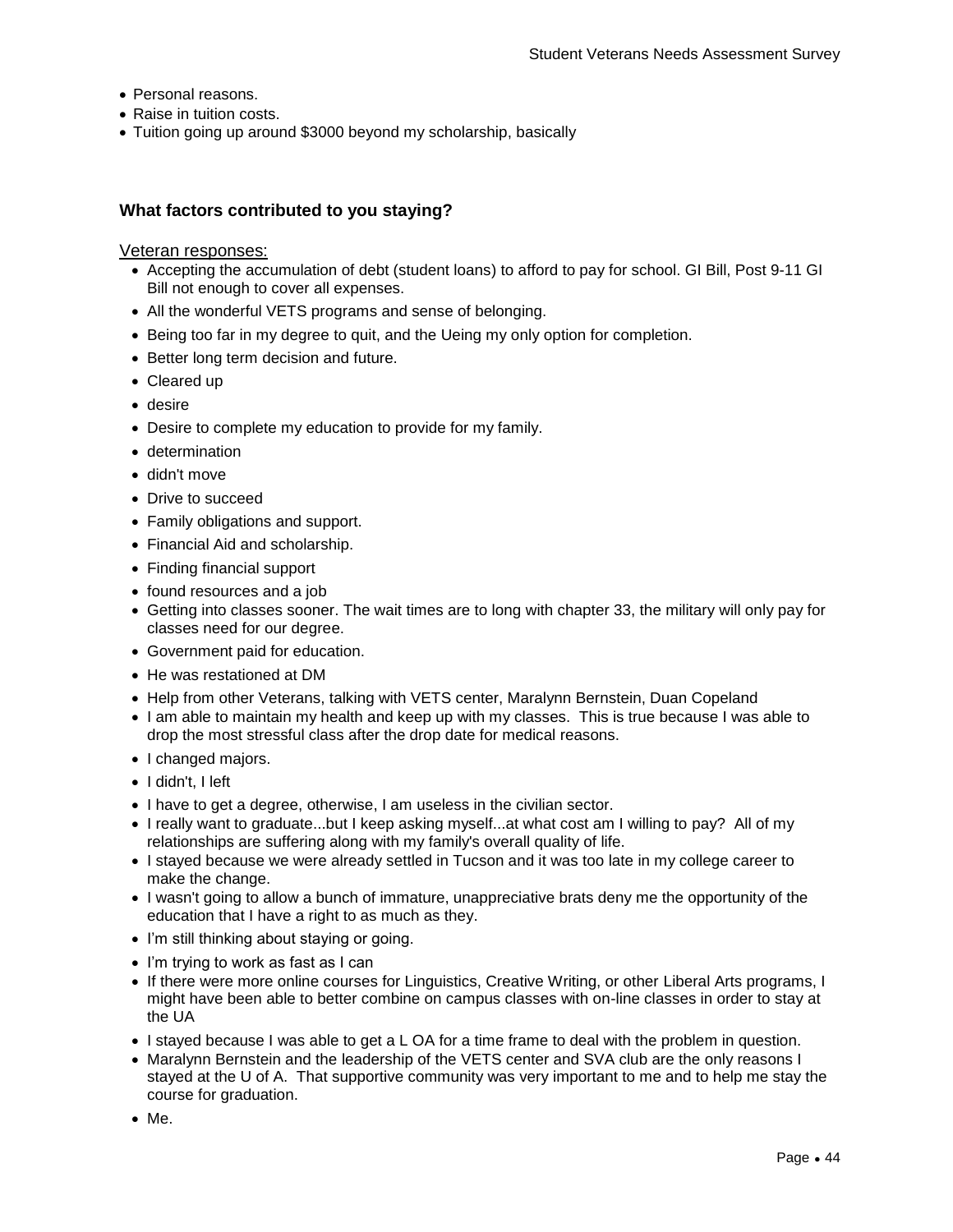- Money
- My family needs my help and I cannot leave, so I had to change my major.
- My family.
- My love of learning and my desire to achieve degrees I was never able to study for.
- My own willingness to modify my initial academic plans and to pursue a flexible alternative option
- My wife!
- not sure yet
- nothing you did
- Out of state tuition cost.
- Perseverance..
- Professors, high quality programs
- Raise at work
- Second job
- Still have GI Bill benefits. Affordable health insurance.
- Still looking for a reason to come back next semester
- Sucking it up and pushing forward. Staying focused on my goals.
- The assistance of veteran services helped me optimize my GI bill.
- The financial aid office finally got their act together after I went there 12 times in one semester.
- The only thing that kept me here was me losing credits if I transferred back home.
- The VETS office and the Student Veterans of America Club. Without these organizations I would not have as many friends as I do now. They are a valuable source of knowledge and camaraderie that motivates and inspires me to do my best in class.
- The VETS Office, and the student Vets who worked in there were my saving graces.
- To finish my master's degree at UA
- Work study with Office of the Registrar

#### Family member responses:

- At the moment, I was told that I can take all of my needed courses in the fall, then do student teaching and graduate in the spring, and we'll PCS in June. There has been an issue registering for all of my needed classes at the moment, so if it...
- College of Education
- Finishing a degree, Not having to go back to school at a later date
- Getting a good job and then GI Bill benefits
- Got better grades
- Receiving a good education.
- Transfer of benefits
- Was going to get a loan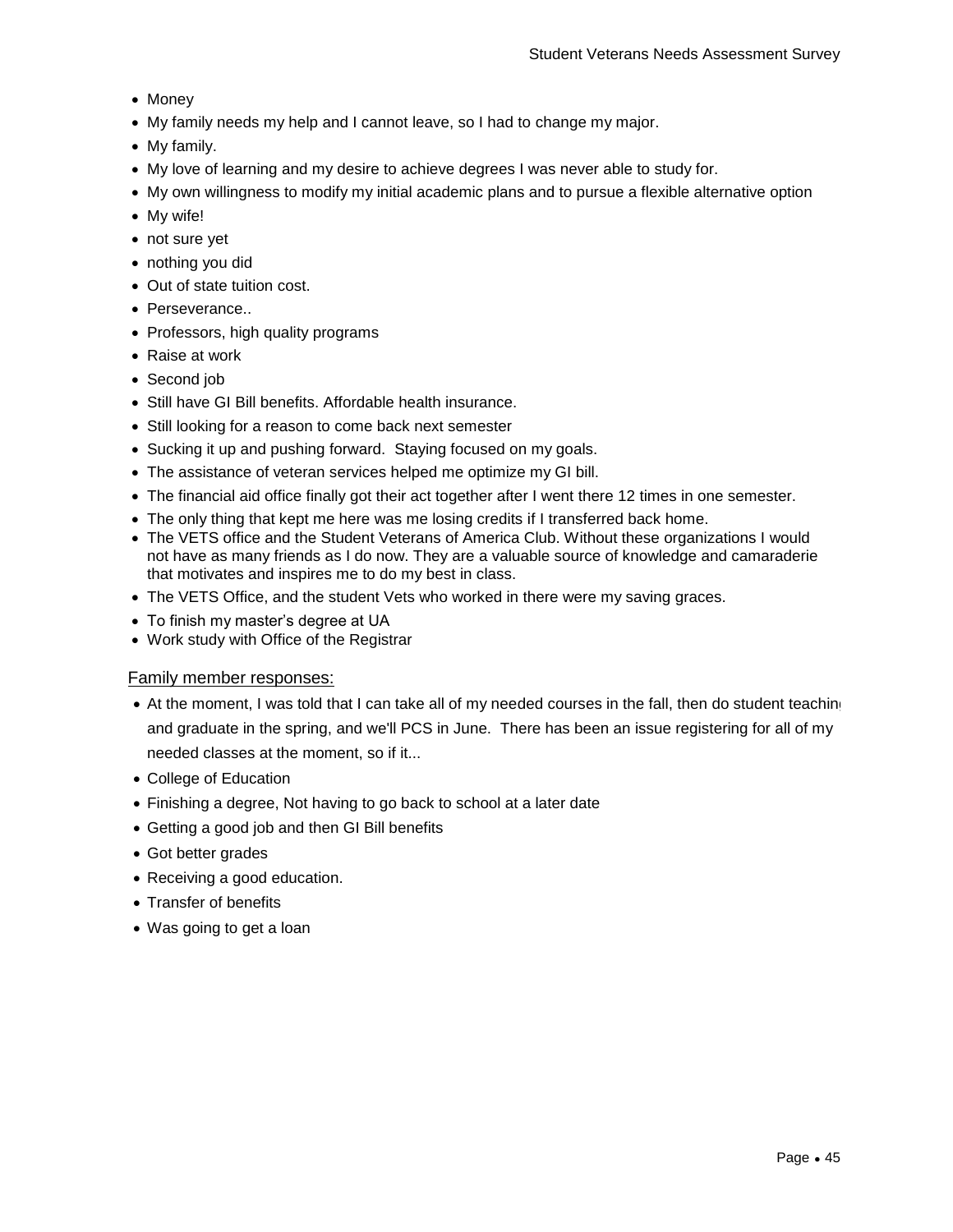# **Appendix H: Verbatim Responses to Open-ended Item, "Please describe what circumstances caused your withdrawal from UA."**

- Family
- Family obligations
- Full time employment and full time student. I didn't have the time to do all of it, so I withdrew from my one UA class.
- I died. Read the previous comment.
- I enlisted in the USMC.
- I was chaperoning a group of high school students to Washington, NYC and Israel and could not attend classes for my graduate degree without missing as much as a month of school.
- I withdrew during Spring 2011 due to health reasons.
- Illness in family
- Mental health reasons. Couldn't handle demands of school/work/life.
- Military training
- Went back to work full time.
- Work re-location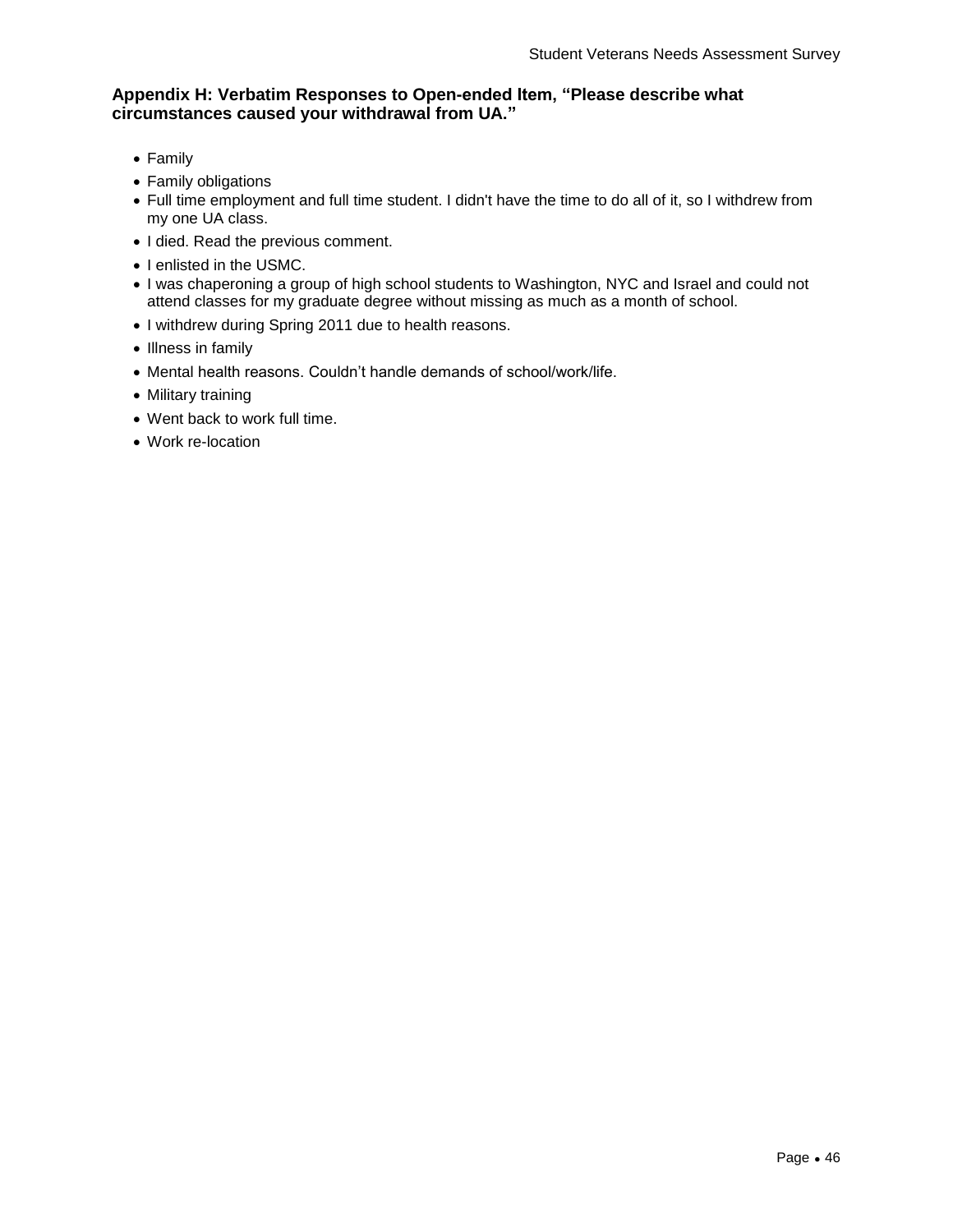# **Appendix I: Verbatim Responses to Open-ended Item, "What might make UA a more 'veteran-friendly' campus?"**

*NOTE: Some responses were cut off as there were a limited number of characters allowed per respondent in the survey administration tool.*

#### Veteran responses:

- A Dr. Ron Paul visit.
- A larger vet center.
- A more affordable place to find something to eat on campus.
- A One-Stop Shop of Veterans Services and the VETS Center. Annual training of UA Personnel geared toward Student Veteran needs and issues.
- a place for us to go and relax or get help with homework.
- Academic credits for military schools
- Accept more transfer credits and apply them to a students degree.
- allow more aspects of military service to count for college credit.
- Bigger office space and quiet area
- Bigger VETS center
- Bring more of the events down from main campus to the South campus. I constantly get e-mails about Vet-related events but they are not usually down here at the South campus.
- Can't say for sure. I feel it is already a veteran friendly campus.
- Child care!
- Don't know. I think it's fine.
- Educating the kids who haven't been in the military so they don't say off the wall stuff towards or about vets.
- Encouraging more veterans to go to the UA. I think some of my old friends feel a little bit intimidated because it is a big and difficult (relative) school.
- Evening classes.
- Expand VETS office, Have counselors specifically for transferring or beginning Veterans
- flexibility in ways classes are delivered and when
- Free lunch. I am not sure at this point I believe you are doing a good job, but I have a spouse who helps support me so I am not entirely dependent on our services.
- Free or low cost childcare on campus for veterans! Please!!!
- Getting rid of 'No Blood for Oil' signs in professor offices, staff and professor training on 'Veteran Culture', training on what the requirements of Guard or Reserve Members so that you stop assuming I am just trying to get out of class for a f...
- Give veterans the same treatment as student athletes.
- Good as is.
- I believe most negative feelings, I have heard from others, stems from individual students or faculty, and are not indicative of the UA policies or procedures.
- I don't know how else you could change it. The only thing I feel is kind of uncomfortable because I am so much older than the traditional student.
- I don't know, I have never used any VA facilities on campus
- I don't know.
- I don't think there's any help for the School of Music faculty. However, I believe that Veterans should not be treated differently than anyone else.
- I had no idea there is a veterans assistance office. Maybe by co-opting with the VA center in Tucson and their mailings, others may find out about it.
- I have returned to school here at the U of A in my adult life and could really use support in finding out how to set things up for example, are there scholarships that are just for Vets and how do I go about finding them? When I went to the VET...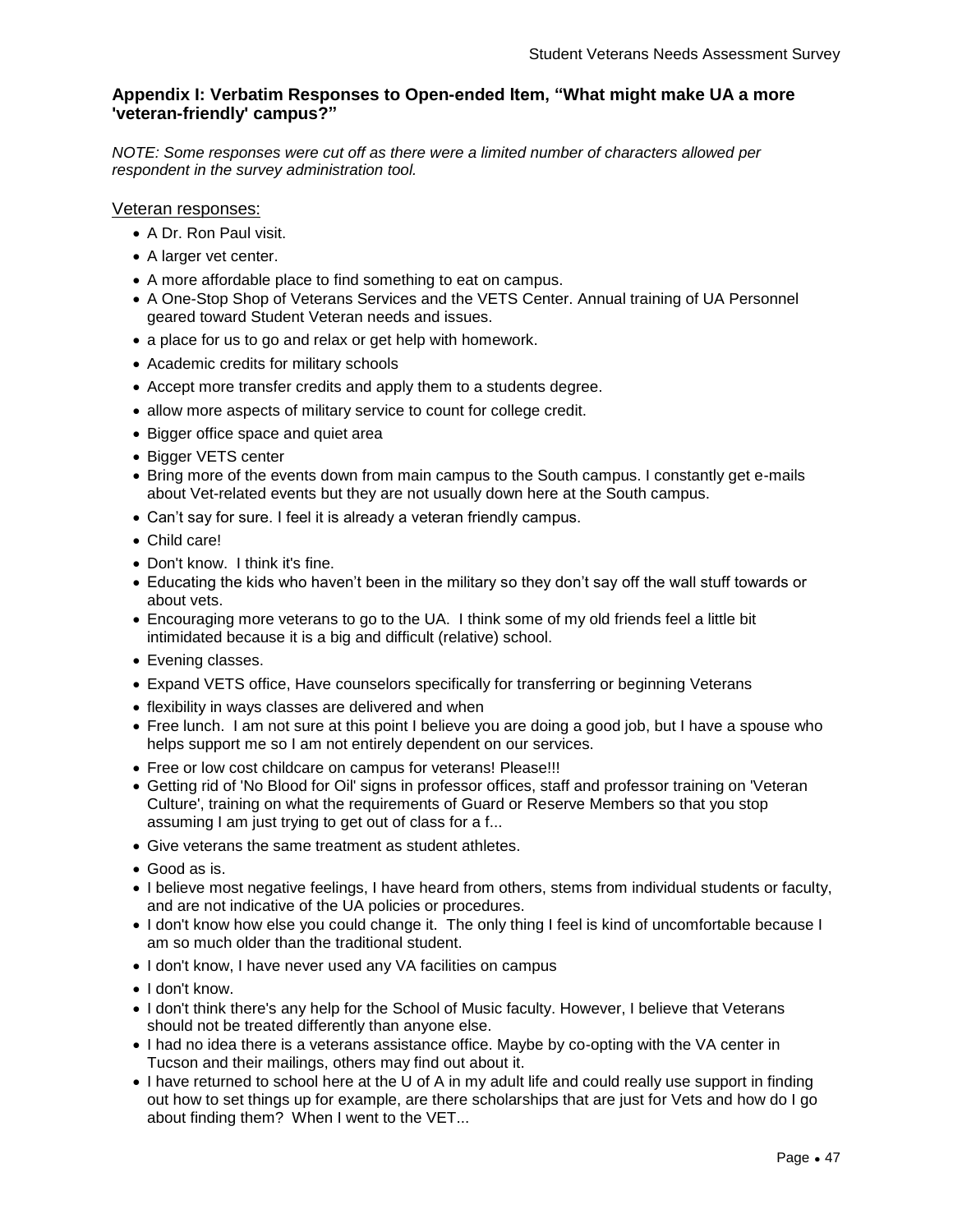- If the UA provided more tutoring for veteran students in a broader range of classes.
- if the university supported them.
- IF the VETS center was in a more prominent location instead of hidden up on the 4th floor of the Student Union.
- If there was a central location where all veterans could take care of their needs.
- I'm an older person and my tour of duty in the Coast Guard was long ago. I'm probably not the demographic best suited for this survey. However my service kick-started my undergraduate degree and I'm very grateful for that. I wish the same for al...
- I'm not sure as I'm not a very 'active' veteran.
- Include family members more. I am a vet and a wife of a vet who is frequently deployed or otherwise committed to military obligations
- Inform the vets up front.
- It is already veteran -friendly, but anything that helps veterans out, is always welcomed
- It would make attending college a lot easier for veterans if more evening or online classes were available or possibly providing childcare for vets with children.
- Less Doc G more credit for our military schools
- Like I mentioned, there is no visibility at AZHS campus area.
- Make a one stop shop. Put Veterans first. Stop using us to prop yourselves up; prop us up. Give us credit for military service. We only have 3 years on the GI Bill. Make it work.
- Making campus a CCW permit friendly area.
- More participation of the Vet's clum on Mall events.
- More public understanding of our role within the U of A. We need to have a strong presence on all levels within the university. The marketing of the VA center through copy and internet that so that the student body knows we exist. We need a la...
- More Staff and Faculty training on veteran issues. On-campus childcare. A One-Stop-Shop for incoming veterans and larger promotion of veteran services and benefits on-campus.
- More understanding of Veterans issues. Same privileges as athletes
- More visibility, many people do not know the place exists at first.
- More visibility to the services available to veterans, and resources for veterans who are outside of the standard, bachelor degree-seeking demographic. None of the services really apply to me as a graduate student.
- Most students believe veterans are war scarred baby-killers. I believe that something should be done to make students aware of the fact that veterans are like most other people and have their own individual challenges to face.
- Move on Fort Huachuca or at least have an office here for UA South.
- National advertising campaign.
- No Opinion
- Notifying instructors to have their aids possibly email or personally check on Veterans in the class to ensure they are somewhat 'comfortable' in the setting of the class and the information covered.
- ONE STOP SHOP! Over 750 Vets on this campus, and only 150 visit it a day. Also making instructors more aware of our distractibility in class. Also, more advertisement of the VETS office and Vet Services. I run into at least 2 Vets a week that ha...
- one-stop-shop
- Outreach to non-student veterans.
- Priority registration, SVA, VETS center, veterans assistance at the registration office
- probably need classes to educate some of the faculty on the veterans with TBI or PTSD
- Professors trained to teach veteran students or maybe all veteran classes.
- provide the contact upon registration to the VA office on campus, I had to search and call around to find liaison for the campus, was unaware of the services offered
- Read previous statement
- Reduced tuition rates for vets, especially for those enrolled as nonresident distance learners.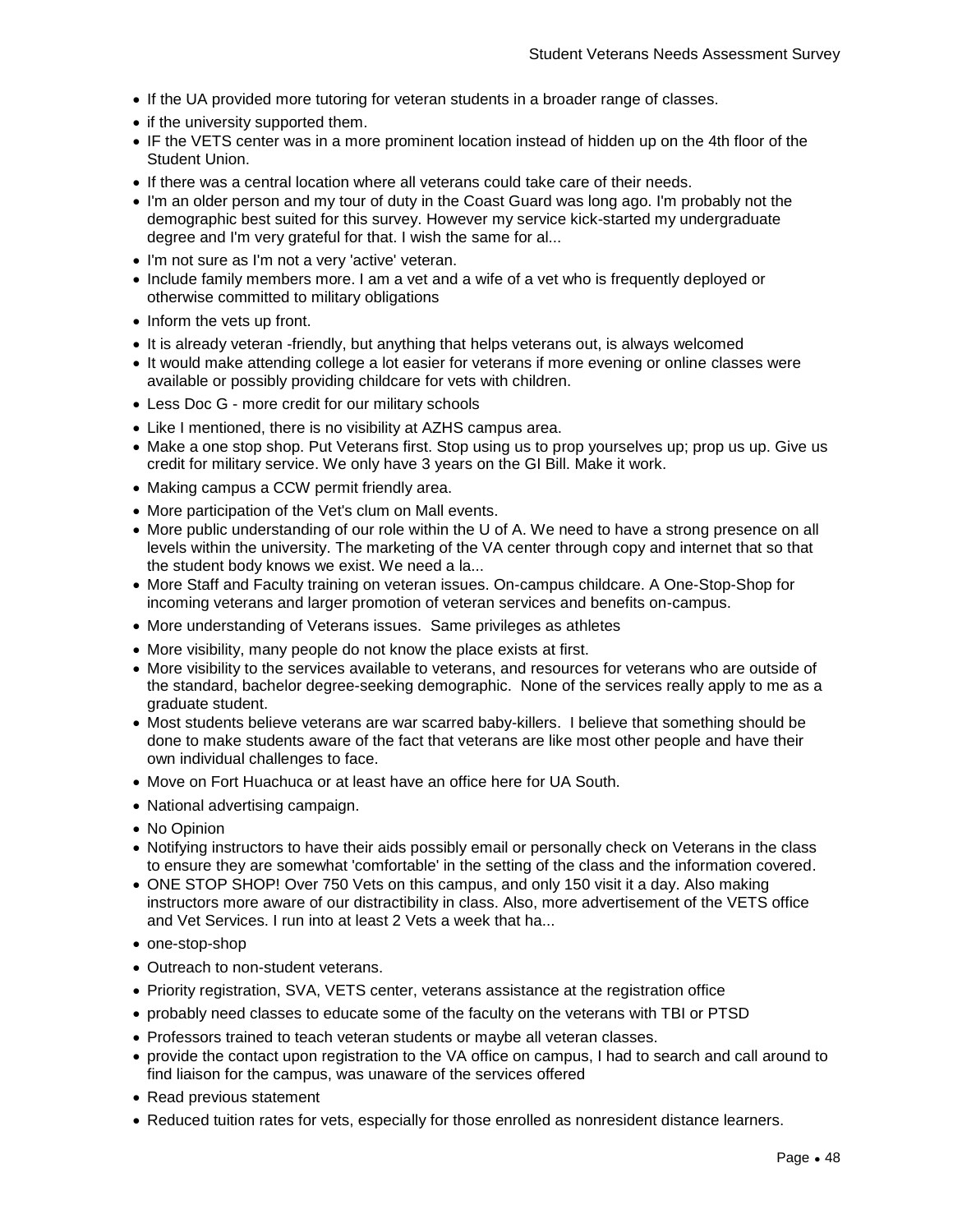- Re-establish Epsilon Tau Sigma; nationally recognized veteran fraternity/sorority
- Seem to do a lot of outreach
- Send out step by step info as like the WAVE, Tuition Assistance info, dates and deadlines, how to receive TA and what paper work to turn in. I literally had to spend hours online and on the phone figuring this stuff out for myself.
- Students need to be educated regarding the contributions that former UA students have made regarding military service in the past.
- The process to transfer all my credits in was a pain, after 20 years in the military I had been to 10 schools. I thought getting my AGEC from Pima would help, but it didn't. Agreeing to look at unofficial transcripts from so many schools would...
- The U of A needs a one-stop shop with Maralynn Bernstein as the certifying official and Cody Nichols helping as part of the Veterans department. This would be the best solution for the veteran community on campus.
- The veterans office is amazing. There are opportunities to learn about and get involved in the UA and local communities. We are kept informed. Maralyn and the team make sure to help in any way they can, with smiles on their faces. I don't ask th...
- There's still a sort of stigma occasionally associated with veteran status and PTSD. A lot of people in the student population assume that if you are a military veteran that you have PTSD or some form of it-- even if you don't. The vast majori...
- Train Faculty in reference to nontraditional student veterans.
- Vets will always feel like they are here observing the world around them unable to relate to many people and of those they can relate to, it is easiest to relate to other vets...the best thing anyone including the UA can do is make them feel SAF...

#### Family member responses:

- Have more events pertaining to veterans or veteran dependents.
- I think it already is very veteran friendly.
- I think it already is.
- If there was more open awareness of all of the veteran programs that the school offers. If a lot of the veteran services did not seem so isolated from the rest of the campus.
- More evening/weekend classes
- More of a discount at UA food establishments
- More posters or leaflets around campus advertising veterans' services and where the veterans department is located on campus. I think the main problem is that many veterans and dependents are unaware of the services they are entitled to and where...
- Since I am a dependent, I do not know exactly what is provided so I have no comment.
- Understand that students using VA benefits cannot take extra courses outside of their degree program and the time they can spend in college is limited - when using the GI bill, extra semesters are not an option. Students need to be able to take...
- VETS Club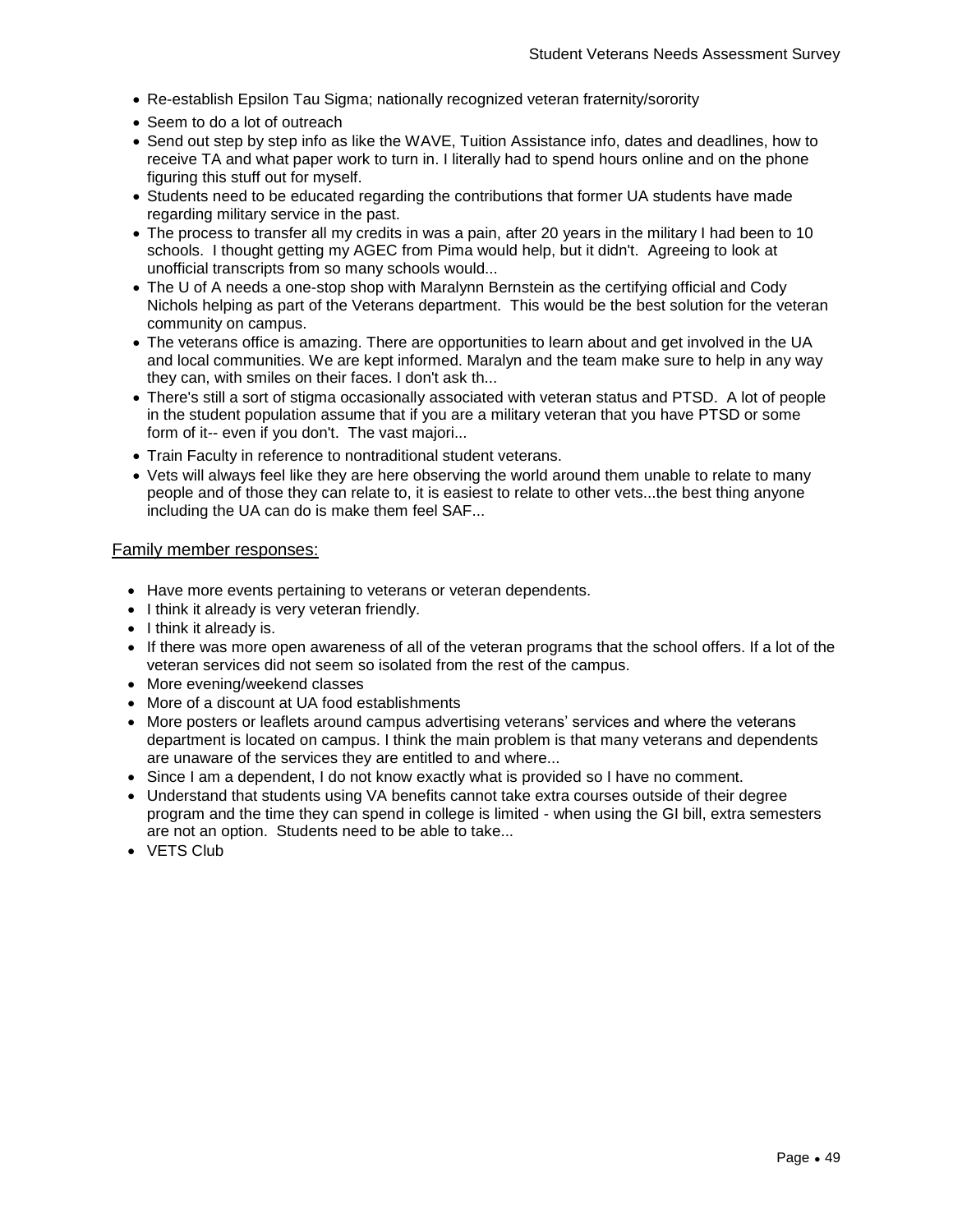# **Appendix J: Verbatim Responses to Open-ended Item, "Please provide 3 - 5 recommendations that you think UA could implement that would better meet your needs or enhance your experience as a student veteran/family member of a veteran."**

*NOTE: Some responses were cut off as there were a limited number of characters allowed per respondent in the survey administration tool.*

#### Veteran responses:

- A few free tickets to sporting events for vets each semester.
- A larger vet center
- A one stop shop for student veterans to go to that would encompass GI bill certification, tutoring, VETS Office access, Counseling, veteran services ect...
- A one stop shop for veterans that would have registration, advising, career services, campus health, think tank, etc.
- A pamphlet or video which documents the steps taken by a new student applying under GI Bill benefits. This should be easily accessible on the internet, either by browsing from the main page or searching from Google. Setting foot on campus and tr...
- A veteran specific orientation. I had no idea what the VET Club was till I stumbled into it out of curiosity.
- Academic advising could sure use some help, and I've never had career advising. I have a disability and choosing what i want to direct my efforts towards is hard because of this.
- academic transition assistance
- Accept more college credit. I've been in military for 8 years and have over requirement for history degree but on 15 hours is applicable toward major or minor
- Annual Training of UA Faculty and Personnel.
- Are there any support resources for graduate students?
- As mentioned before, emphasize the importance of that first year. I know a few vets on campus, some of which I took V.E.T.S. classes with, and some of them are not really doing well academically and even seem demotivated since their gpa is not wh...
- Besides the VA thing mentioned in question 55, I would only try to encourage UA to place veterans in science based research opportunities. I came to this school with a decent amount of transfer credits so I am already considered upper division....
- better cross communication between departments regarding information on classes availability
- Better education for professors that are teaching about PTSD in their respective curriculums on what exactly PTSD and mild TBI are and comparing and contrasting the differences between the two.
- Better way to look at our transcripts
- Bigger office to accommodate the many veterans that are there daily
- Child care assistance, there is some help for normal child care but not any options for might classes or the gym.
- child care, vet professional funding
- Child Care?
- Childcare
- Discount veteran parking permit. Or free altogether.
- Discounts for Vets in the Union as well as in the food area.
- Ease of transferring credits.
- Employ staff that are more military-friendly. I do not believe that some of the staff on this campus even wants military veterans at the university.
- Ensure that all advisors in all academic departments are aware of the benefit programs available to veterans in order to provide accurate information to students.
- Evening classes.
- Expansion of the VETS office.
- Fire Doc G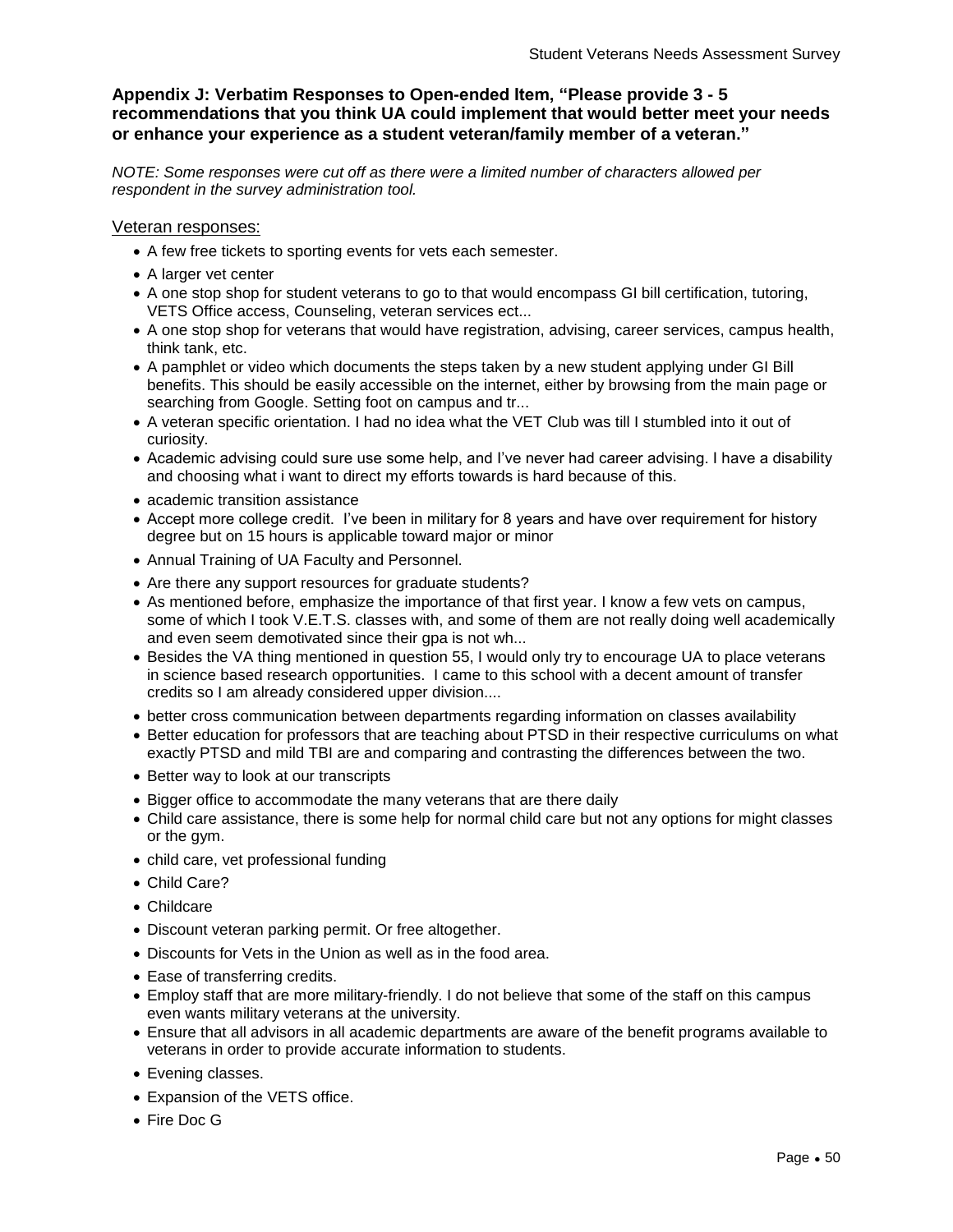- First time briefing at the Vet Club.
- Food prices are too high. Leaving active duty made me see just how expensive things are, especially since I cannot hold down a job while going to school full-time. I still have bills to take care of, as I did before I left the military, so I c...
- Free or low cost on campus childcare for veterans!!!!
- Funds provided to the VET center to upgrade.
- Groom veterans for Graduate school
- Have a veterans orientation each semester
- Have better career services.
- I am not eligible for G.I. Bill benefits because of the dates of my service. It would be very accommodating if the university could see its way to granting me priority registration status regardless. Because I am currently not included in the ro...
- I need family/childcare services the most who can relate to me, a veteran.
- I saw a good amount of stress and struggle regarding the non-veteran Doc. G who oversaw the VETS Office. It seems like there is much room for improvement in regards to her.
- In general, I think the UA has met my needs
- Increased credit, evaluation of military experience.
- Larger VETs center
- Localize the offices vets use for registration.
- Lockers, even if I had to rent them
- More advertisement of the VETS office and Vet Services....preferably a one-stop-shop
- more computers
- more help with homework
- more lenient on quizzes, exams or homework dates if someone has to be gone for military reasons
- More SERV courses
- More space for the VA center. With more study rooms. The ability to reserve study carrels at the library.
- More student veteran jobs
- Most veterans are ready to hit the ground running and it is unbelievable that the UA would not offer a better class schedule for everyone. This would allow veterans better utilize any VA benefits. For example, maybe a veteran only needs two clas...
- None at this time.
- Not much to add, I am satisfied right now with your help. Especially being able to register early with classes. That is probably the single greatest benefit because I know I will get the classes I need when I need them so I can graduate on the...
- Office of Financial Aid, can do a better job at working with Veterans to explain GI Bill benefits as it relates to grants, loans, etc.
- One Stop Shop
- One-stop shop with Maralynn Bernstein as the head of the department.
- One-Stop-Shop
- One-Stop-Shop so I don't have to trek all over the campus to get one item fixed.
- online classes
- On-Line courses/classes more and more things are accomplished on-line these days and UA is severely behind the times in its Outreach and On-line capabilities. The additional cost of online classes through Outreach when an regular undergrad r...
- Perhaps give a brief meeting for those new to UA a description of how our vet services work more efficiently.
- Provide day care services for my children so I can attend all my classes and not worry about looking for a babysitter...my wife has to work to help pay for bills
- Provide quality instruction with the staff necessary to effectively provide timely feedback.
- publicize where to go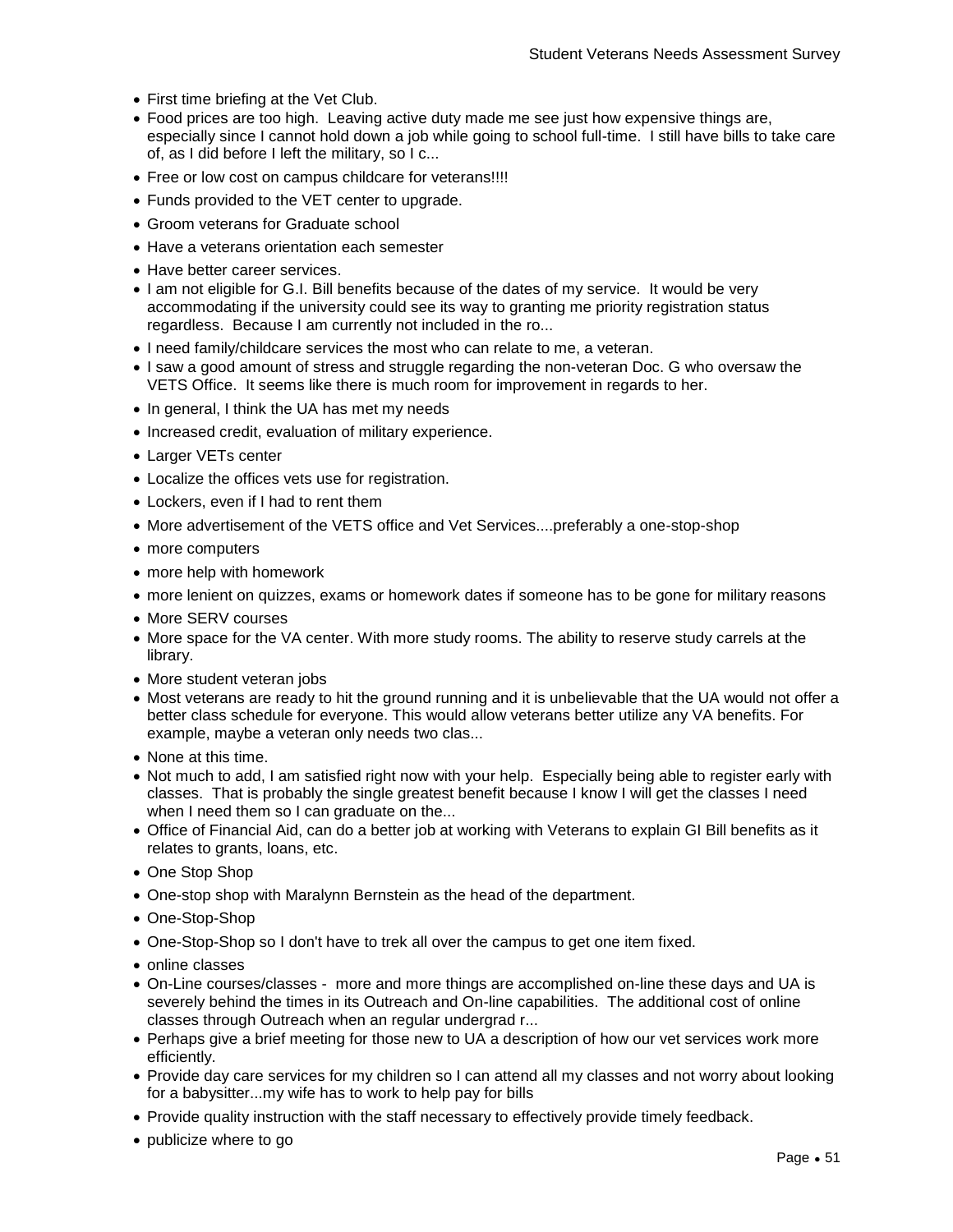- Reduced tuition rates or resident rates for vets wherever they live.
- Remember that there are people like me, not just current era veterans.
- smaller classes
- Step by step pamphlet on how to receive TA from the U of A.
- To be honest, I under use the veteran benefits at UA and cannot think of anything.
- V.E.T.S center staff need to be more friendly and receptive
- veteran related scholarships
- Veteran specific orientation.
- Veterans seriously need a 'next-steps' type checklist/guide for staying on top of their school work.
- Veteran-to-veteran mentoring program so that successfully transitioned veterans can help those who are newly transitioning.

#### Family member responses:

- Advertise and make it strongly aware of all veteran services that the campus offers.
- As a family member receiving financial benefits from the VA i do not really know what else they could be doing because I am not familiar with the system. However the process of certification is a bit ridiculous at times, maybe simplifying the sy…
- Better inform students of changes in federal laws on veterans assistance
- I seem to receive different answers regarding my VA benefits depending on who I speak with. More consistency/training of VA personnel
- Implement a veteran discount at bookstore
- Label financial deposits (books, tuition, living stipend, etc)
- Make forms more available online.
- Maybe exclusion from jury duty or at least one deferral of duties.
- More emails to inform me about things going on
- More extra-curricular activities to participate in.
- More notifications about resources available to help adapt to the school.
- More online classes
- Notifications about military events around campus would be nice.
- prior notice (email maybe?) for priority enrollment time
- support for students when parents or family members are deployed
- Veteran discount at off campus housing recommended by UA
- Veteran discount at the bookstore and other stores around campus.
- Veteran discount for nearby off-campus apartments.